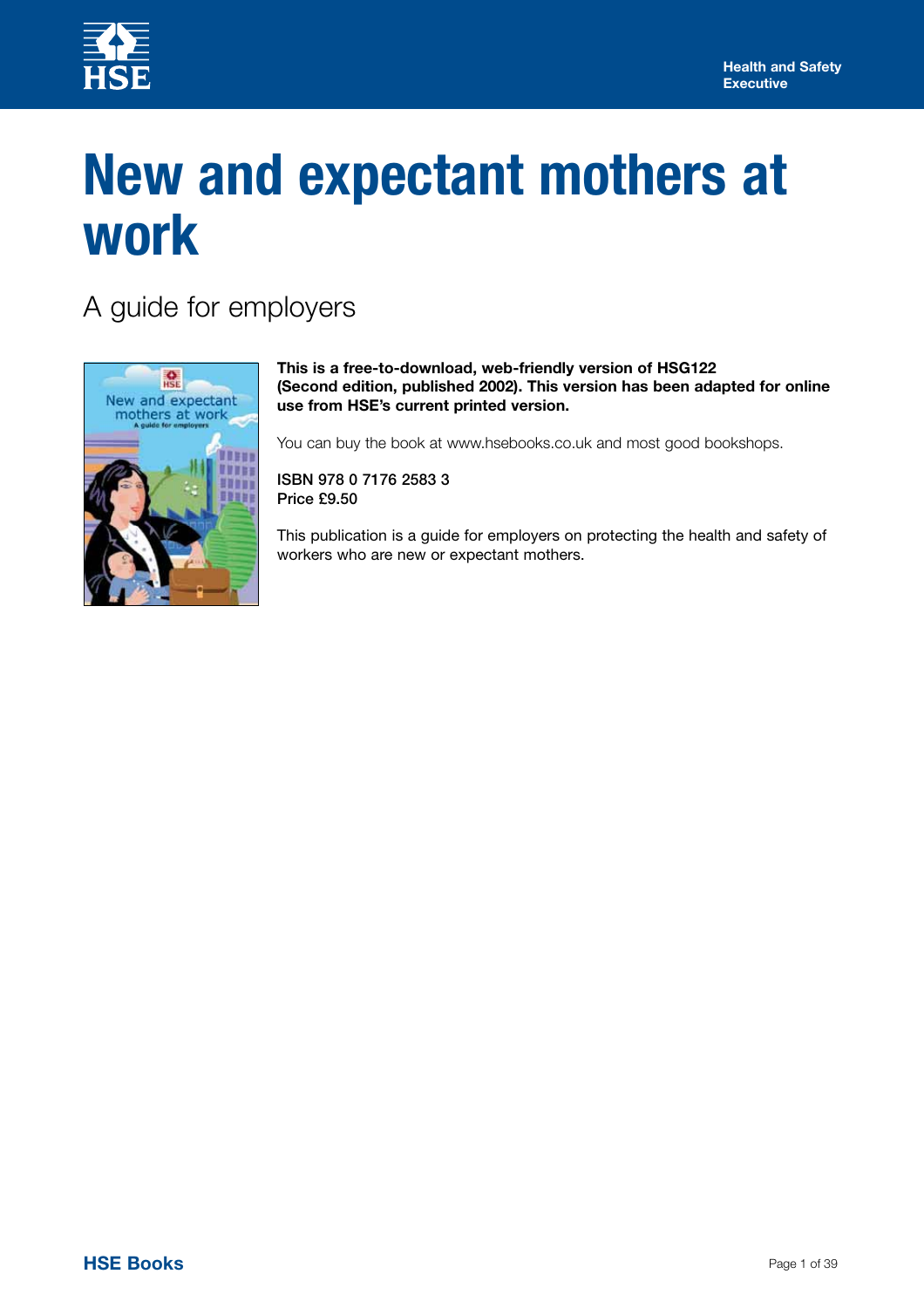© *Crown copyright 2002* 

First published 1994 Second edition 2002 Reprinted (with amendments) 2004

ISBN 978 0 7176 2583 3

All rights reserved. No part of this publication may be reproduced, stored in a retrieval system, or transmitted in any form or by any means (electronic, mechanical, photocopying, recording or otherwise) without the prior written permission of the copyright owner.

Applications for reproduction should be made in writing to: The Office of Public Sector Information, Information Policy Team, Kew, Richmond, Surrey TW9 4DU or e-mail: licensing@opsi.gov.uk

This guidance is issued by the Health and Safety Executive. Following the guidance is not compulsory and you are free to take other action. But if you do follow the guidance you will normally be doing enough to comply with the law. Health and safety inspectors seek to secure compliance with the law and may refer to this guidance as illustrating good practice.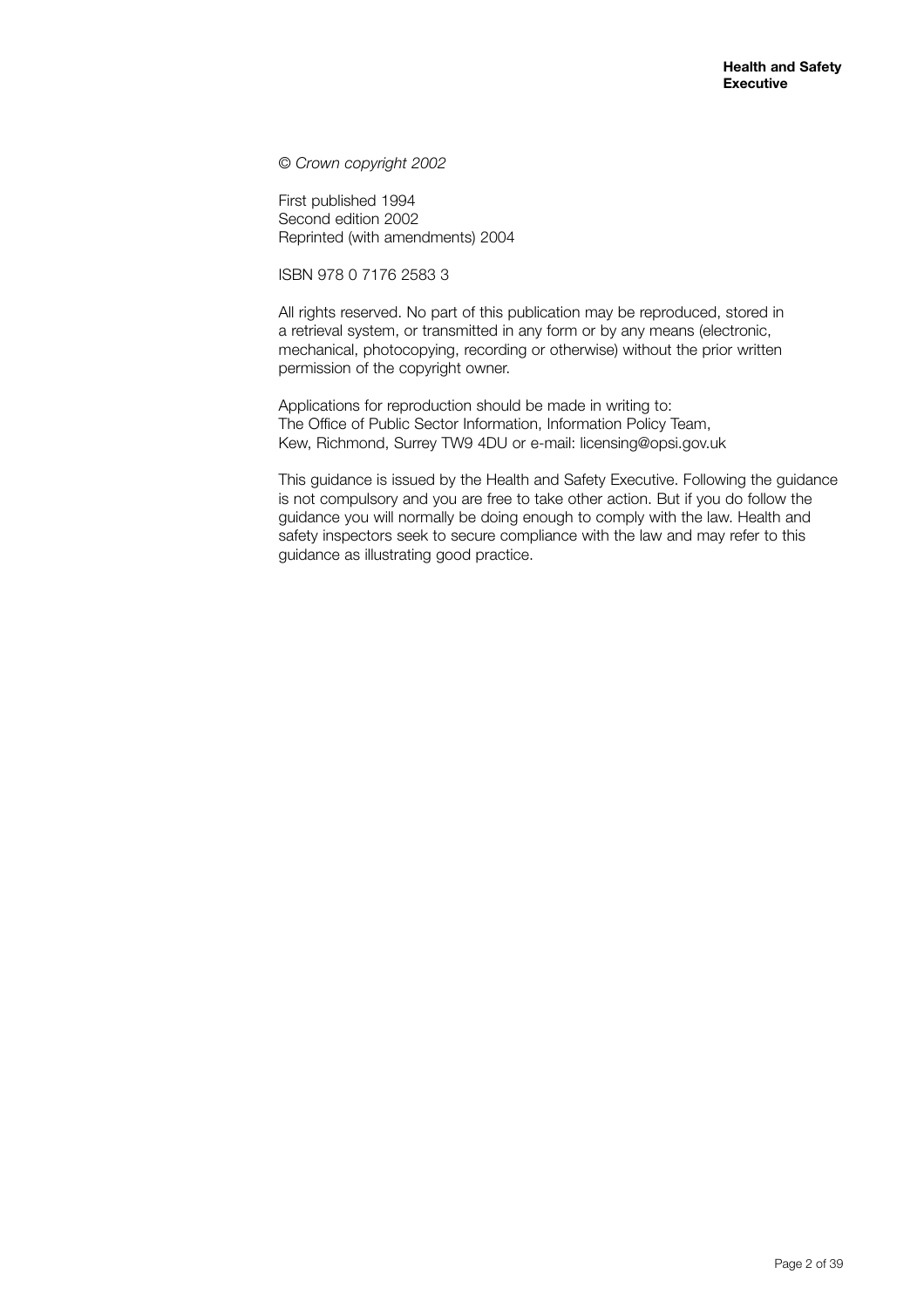## **Contents**

**Introduction** *4* **Legal requirements** *4* **Definitions** *5* **What you need to do** *5* **Breastfeeding** *11* **Night work** *12* **Maternity rights** *12* **Confidentiality** *12* **Case studies** *13* **Appendix 1 Hazards, risks and ways of avoiding them** *14* **Appendix 2 Aspects of pregnancy that may affect work** *32* **Appendix 3 Other legislation** *33* **References** *35* **Sources of help** *37* **Further information** *39*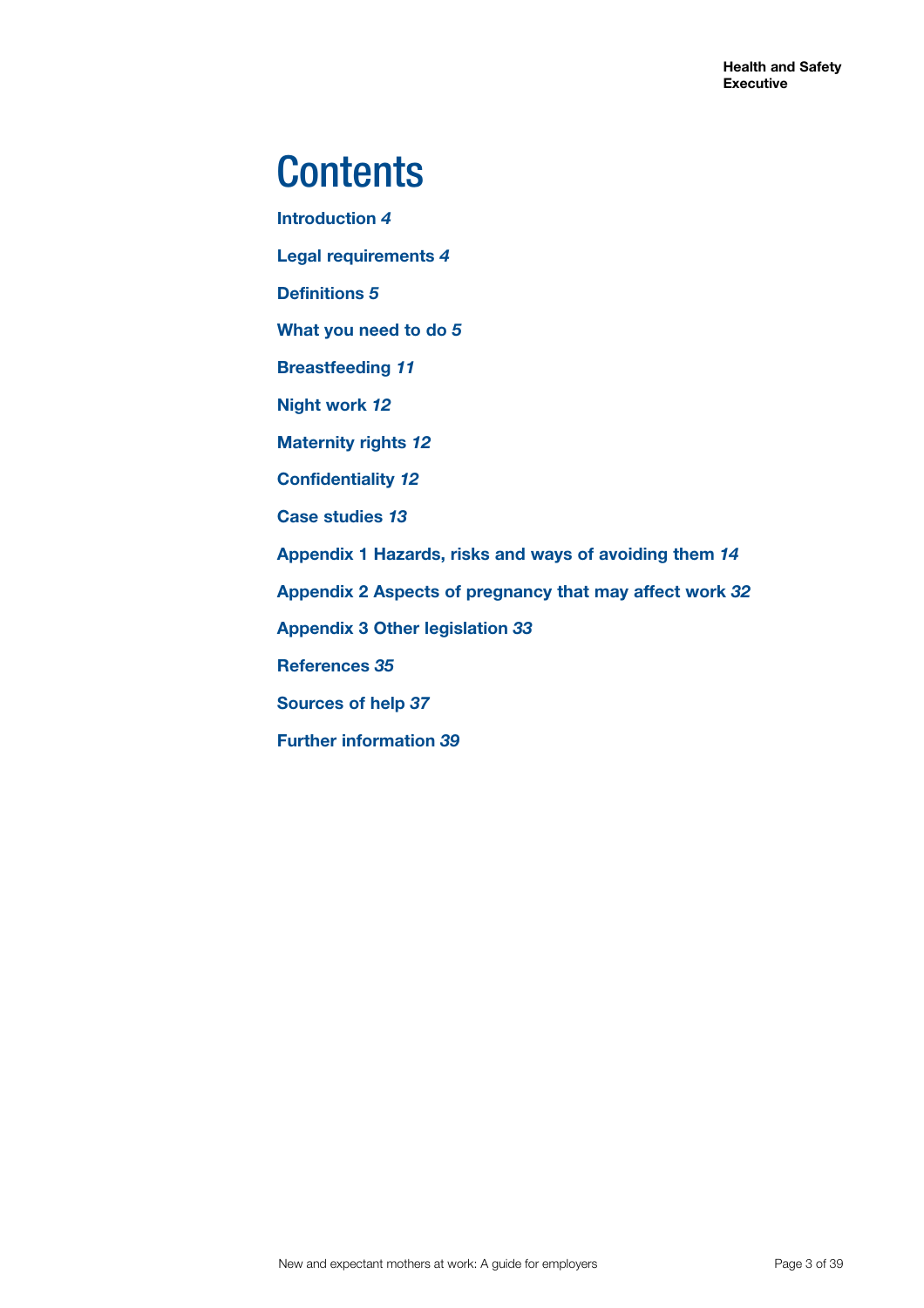### Introduction

1 Pregnancy should not be regarded as ill health. It is part of everyday life and its health and safety implications can be adequately addressed by normal health and safety management procedures.

2 Many women work while they are pregnant and may return to work while they are still breastfeeding. Some hazards in the workplace may affect the health and safety of new and expectant mothers and of their child(ren). Therefore, working conditions normally considered acceptable may no longer be so during pregnancy and while breastfeeding.

3 In most cases pregnancy usually goes undetected for the first 4-6 weeks. It is important for employers to identify hazards and risks for all female employees of childbearing age. They should also take into account that some hazards can present more of a risk at different stages of the pregnancy.

4 The law at present requires employers to assess risks to their employees, including new and expectant mothers, and to do what is reasonably practicable to control those risks. Exposure limits for hazardous substances and other agents are set at levels which should not put a pregnant or breastfeeding worker, or her child, at risk. (In some cases, there are lower exposure levels for pregnant workers, or for women of childbearing capacity, than for other workers.) Controlling common workplace risks appropriately will reduce the need for special action for new and expectant mothers.

5 This guidance takes you through the actions you will need to take, provides information on known risks to new and expectant mothers, and gives advice on what you need to do to comply with the law (Appendix 1). There is also some advice on other aspects of pregnancy which may affect work (Appendix 2). Although these are not covered by legal requirements, we recommend you take them into account.

## Legal requirements

6 The health and safety of new and expectant mothers at work is covered by the Management of Health and Safety at Work Regulations 1999 (MHSW).<sup>1</sup> You are required to assess risks to all your employees and to do what is reasonably practicable to control those risks. You are also required to take into account risks to new and expectant mothers when assessing risks in your work activity.

7 If you cannot avoid a risk by other means, you are specifically required to make changes to the working conditions or hours of a new or expectant mother, offer her suitable alternative work, or if that is not possible suspend her for as long as necessary to protect her health and safety and that of her baby.

8 Where an employee works nights and produces a certificate from a registered medical practitioner or a registered midwife showing that it is necessary for her health and safety not to work nights, you should suspend her from that work for the period identified in the certificate. The Employment Rights Act 1996<sup>41</sup> requires that suitable alternative daytime work on the same terms and conditions should be offered before suspending the woman from work (further information on this Act and the Sex Discrimination Act 197543 is provided in Appendix 3).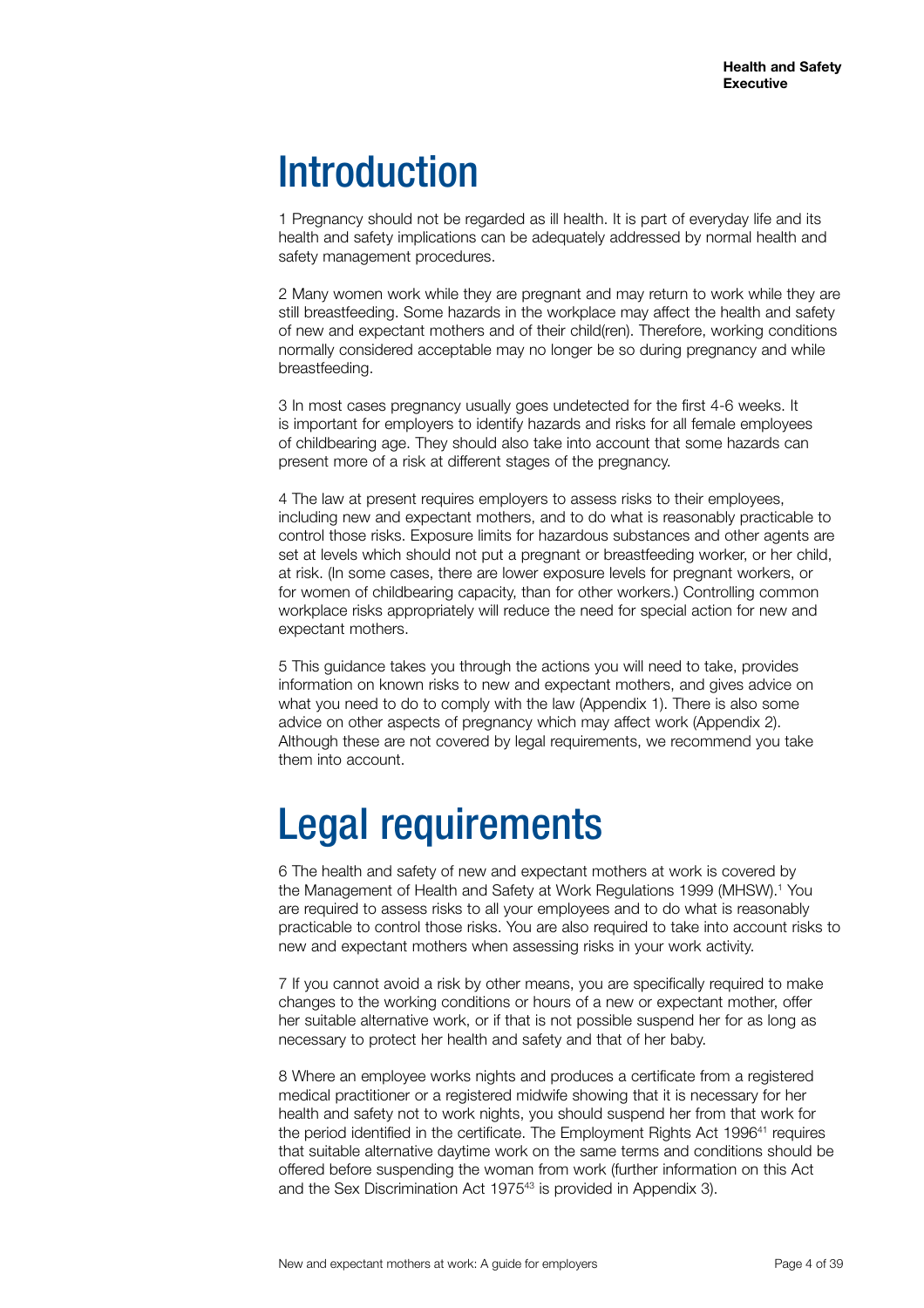9 You only have to follow the requirements outlined in paragraphs 7-8 once you have been notified in writing that a worker is pregnant, has given birth in the previous six months, or is breastfeeding. You may request, in writing, a certificate from a registered medical practitioner or a registered midwife confirming the pregnancy. If, within a reasonable period of time, the employee has not produced the certificate you are not required to continue following the requirements.

10 Under the Workplace (Health, Safety and Welfare) Regulations 1992<sup>2</sup> you are required to provide suitable facilities for workers who are pregnant or breastfeeding to rest.

#### **Definitions**

11 The phrase 'new or expectant mother' means an employee who is pregnant, who has given birth within the previous six months, or who is breastfeeding.

12 'Given birth' is defined in the Management of Health and Safety at Work Regulations as 'delivered a living child or, after 24 weeks of pregnancy, a stillborn child'.

#### **What you need to do**

13 In assessing risks to your employees you need to specifically consider workers who are new or expectant mothers, and to take action to ensure that they are not exposed to any significant risk. You will also need to ensure that the person carrying out the assessment is competent and able to take due account of all relevant information.

14 The flowchart at Figure 1 shows what you must do if you have female workers of childbearing age.

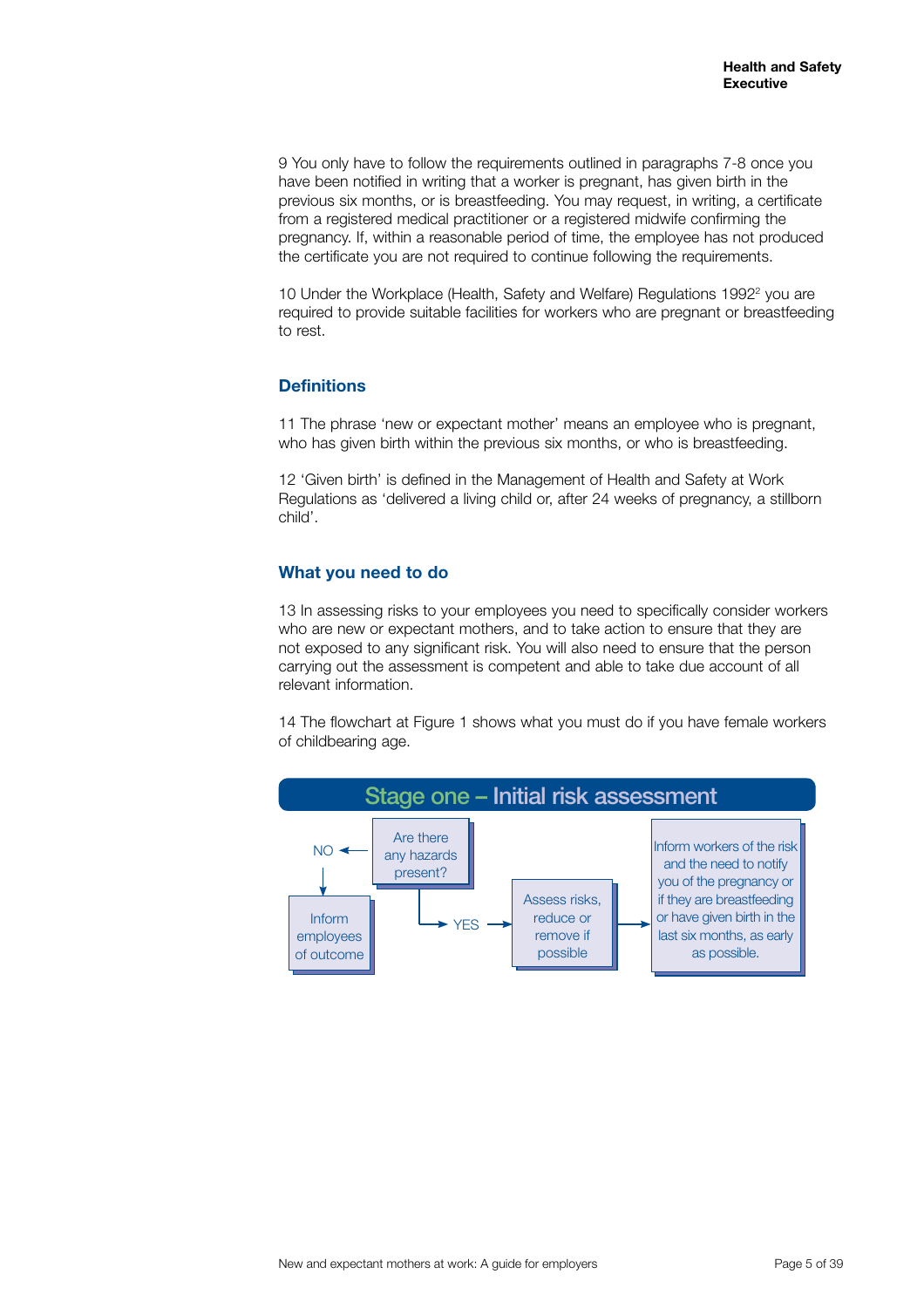

**Figure 1** What you must do





#### *Stage one*

15 When you do the initial risk assessment (see Figure 2), you must take into account any hazards and risks to females of childbearing age. This includes new and expectant mothers. Risks include those to the unborn child or the child of a woman who is still breastfeeding and not just risks to the mother herself. You can get more information about risk assessment in HSE's *Five steps to risk assessment* <sup>3</sup> *leaflet*.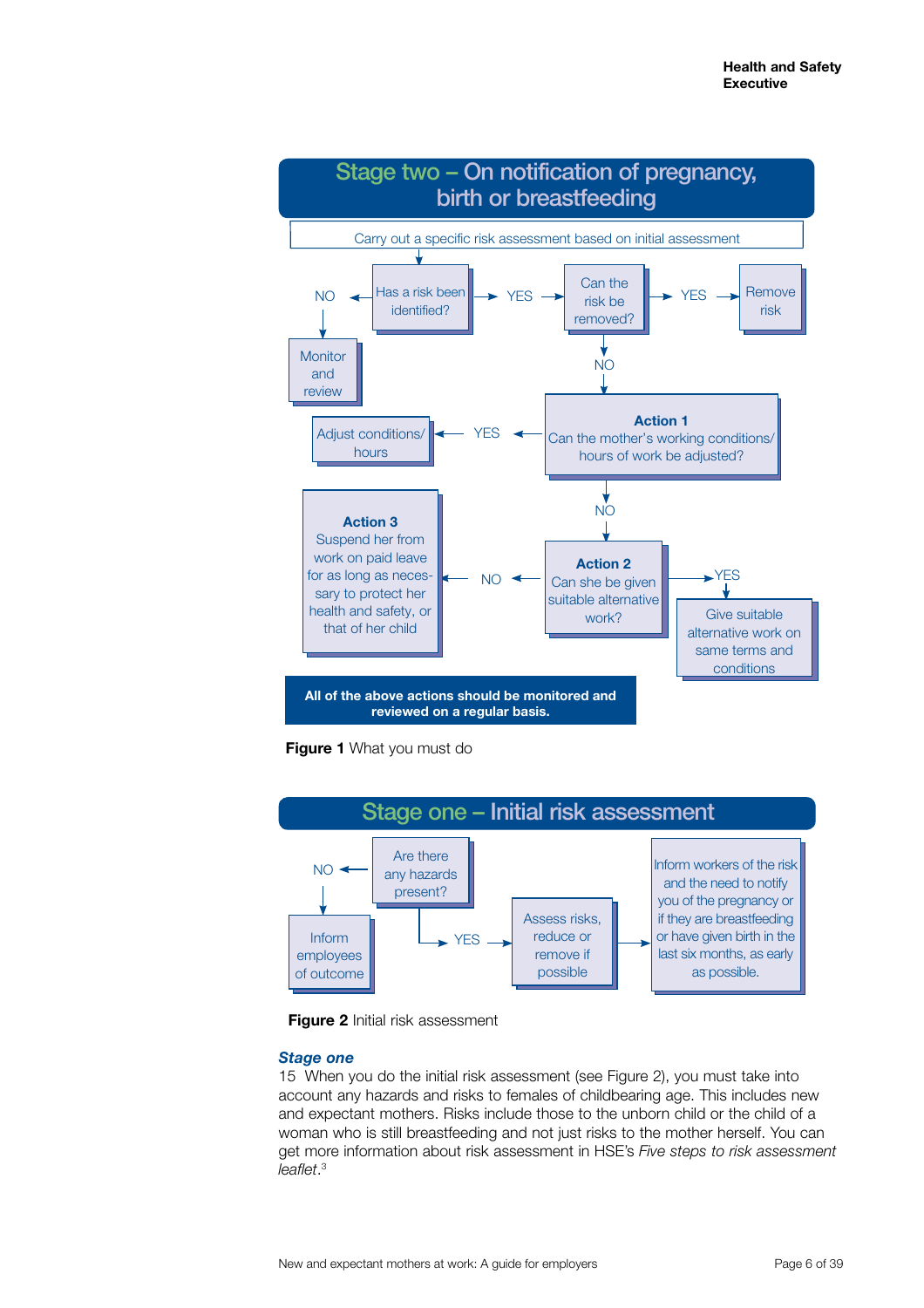#### **i) Look for hazards**

16 The physical, biological and chemical agents, processes and working conditions which may affect the health and safety of new or expectant mothers are set out in Appendix 1. They include the following possible hazards.

#### **Physical risks**

- Movements and postures
- Manual handling
- $\blacksquare$  Shocks and vibrations
- **Noise**
- **Q Radiation (ionising and non-ionising)**
- Compressed air and diving
- **Q** Underground mining work

#### **Biological agents**

 $\blacksquare$  Infectious diseases

#### **Chemical agents, including:**

- Toxic chemicals
- $\blacksquare$  Mercury
- **Antimitotic (cytotoxic) drugs**
- **D** Pesticides
- $\Box$  Carbon monoxide
- **Lead**

#### **Working conditions**

- **E** Facilities (including rest rooms)
- $\blacksquare$  Mental and physical fatigue and working hours
- Stress (including postnatal depression)
- **D** Passive smoking
- $\blacksquare$  Temperature
- $\blacksquare$  Working with visual display units (VDUs)
- $\blacksquare$  Working alone
- $\blacksquare$  Work at heights
- $\blacksquare$  Travelling
- **N** Violence
- **Q Working and personal protective equipment**
- **Nutrition**

All of these are listed in the annexes to the European Directive on the health and safety of pregnant workers (92/85/EEC)4 and the European Commission's guidelines.<sup>5</sup>

17 Many of these are already covered by specific health and safety regulations, eg Control of Lead at Work (CLAW),<sup>6</sup> Control of Substances Hazardous to Health Regulations (COSHH).<sup>7</sup> The table in Appendix 1 includes details of the specific regulations and other guidance available (where they apply).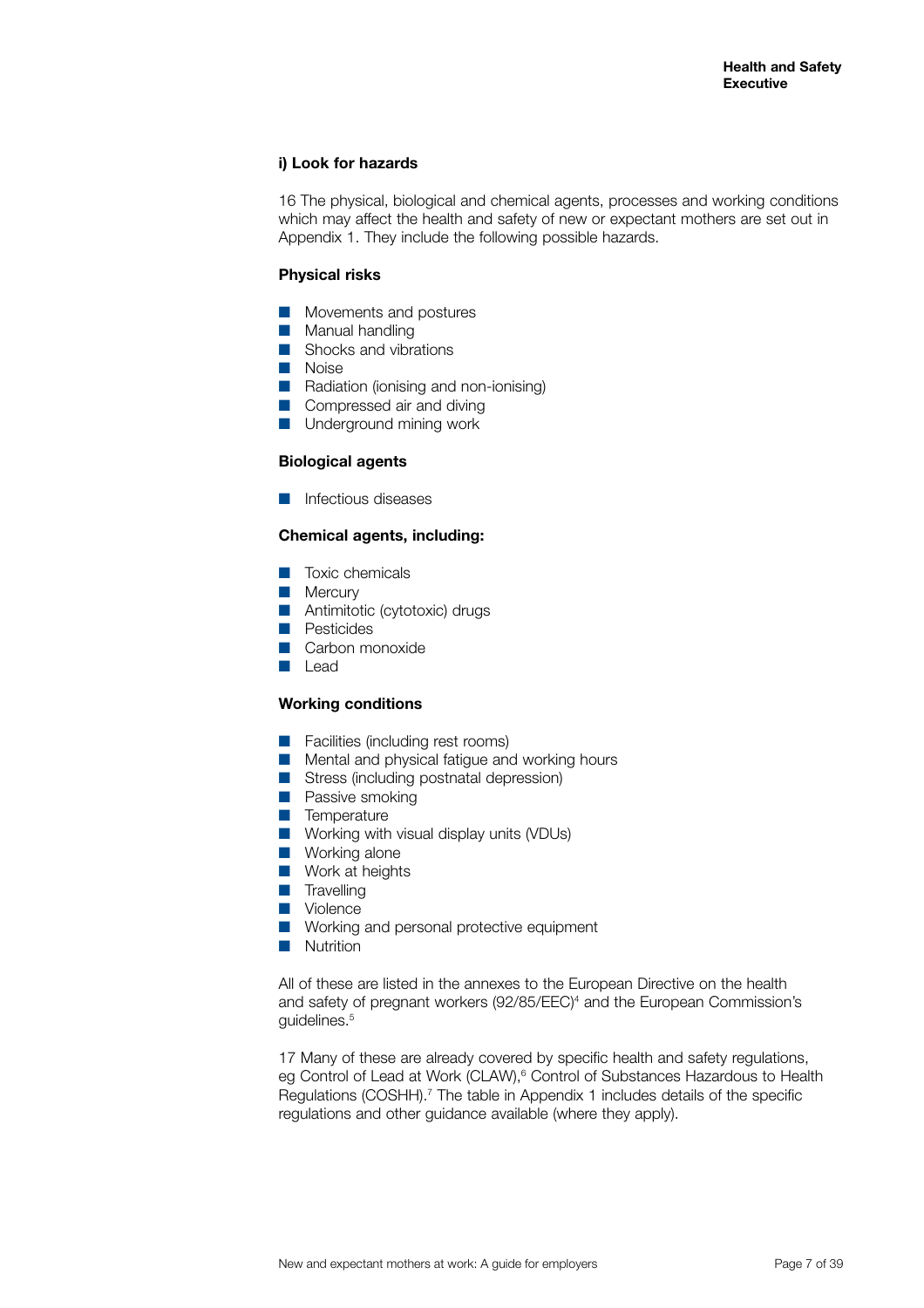18 If any of these hazards are present in your workplace you should refer to the relevant regulations or guidance for information on what you should do. See *References*.

#### **ii) Decide who might be harmed and how**

19 Your risk assessment may show that there is a substance or work process in your workplace that could damage the health or safety of new and expectant mothers or their children. You will need to bear in mind that there could be different risks depending on whether workers are pregnant, have recently given birth, or are breastfeeding. You should also take account of the needs of employees with atypical work patterns (eg shift workers), and those who may not be your employees but are working under your direction or control (eg contractors).

20 You should take into account that there is usually a period of between 4-6 weeks during which a worker may not be aware that she is pregnant and is therefore unable or reluctant to inform her employer. You can overcome this problem by taking special care in respect of all workers by reducing their exposure to harmful agents.

#### **iii) Consult your employees and inform them of any risk**

21 You must consult your employees on any health and safety matters, including decisions you are planning to make which might affect their health and safety. You should inform your employees or their representatives of what is being proposed, allowing them time to express their views and should take account of their views before you reach a final decision.

22 If your assessment does reveal a risk you should tell all female employees of childbearing age about the potential risks if they are, or could in the future be, pregnant or breastfeeding. You should also explain what you plan to do to make sure that new and expectant mothers are not exposed to the risks that could cause them harm. It is important that you reiterate the need for written notification of pregnancy, or that they are breastfeeding or have given birth in last six months, as early as possible.

23 Figure 3 shows an example of a completed risk assessment in a small office.

#### *Stage two*

24 When an employee notifies you that she is pregnant, you should carry out a specific risk assessment based on the outcome of your initial risk assessment and any medical advice received on the health of the employee. As with the initial risk assessment, this should be conducted by a 'competent person' who is able to take account of all the relevant information. See Figure 4.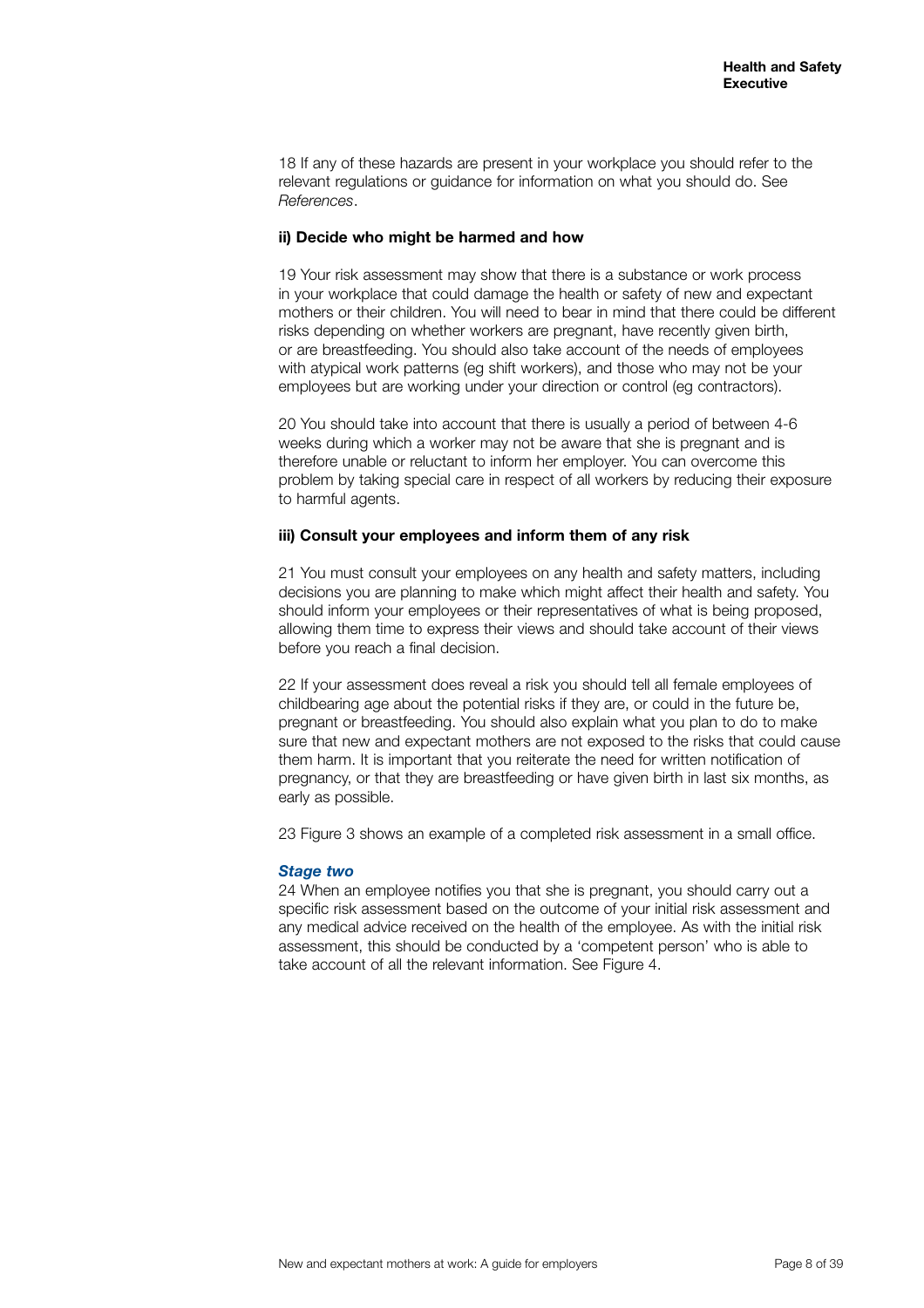#### **Assessment of possible risks to new and expectant mothers**

This note summarises the initial risk assessment that has been carried out concerning the risks to new and expectant mothers in our office.

We do not equate pregnancy with ill health. The intention is simply to prevent risks to the expectant or new mother and to the child from work which would not usually produce such risk. A number of factors have been considered, as set out below, and will be regularly reviewed or sooner if the need becomes apparent.

#### *Rest facilities*

The first-aid room may be used for rest purposes. In view of its remote location you should tell another member of staff if you are using it.

#### *Seating*

A chair which is suitably adjustable is an important part of achieving correct posture when working at a desk and in particular at a computer workstation. A DSE (Display Screen Equipment) assessment, which included posture, was carried out for all staff in the office. You should request a further assessment or review if you experience discomfort or cannot achieve correct posture.

#### *Hazards identified*

#### *Manual handling*

Pregnant and postnatal mothers are at much greater risk than usual from manual handling. They should not lift heavy loads, such as single packs of paper or parcels. If heavy items such as post bags, typewriters or furniture need to be moved a risk assessment will be needed. Expectant and new mothers should not normally be involved in such tasks.

Tasks that could usually be done safely, without difficulty, may become inadvisable. It is recommended that you should avoid tasks which involve stretching up, down or out, for example retrieving items from under desks or from between cabinets, particularly when it is uncomfortable to do so.

*Continuous sitting*  Tea breaks and lunch breaks are available to all employees.

**Carried out by:** Mr J Bloggs

**Date:** 10.05.2002

**Review date set for:** 10.08.2002

**Figure 3** Example of risk assessment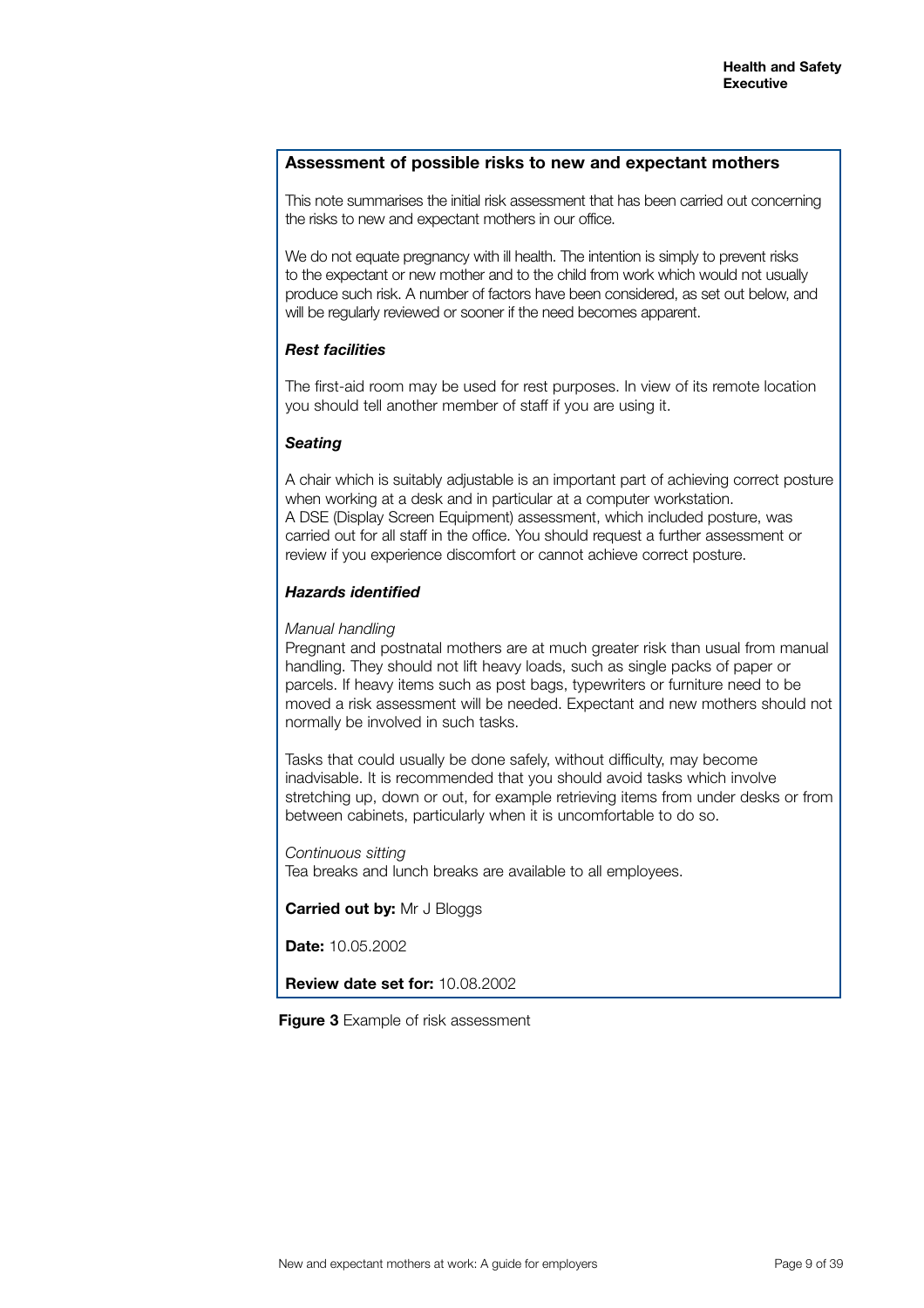

**Figure 4** On notification of pregnancy, birth or breastfeeding

25 If there is a significant risk at work to the health and safety of a new or expectant mother, which goes beyond the level of risk found outside the workplace, then you must take the following actions to remove her from the risk:

**Action 1** temporarily adjust her working conditions and/or hours of work; or if it is not reasonable to do so, or would not avoid the risk:

**Action 2** offer her suitable alternative work (at the same rate of pay) if available; or if that is not feasible, you must:

**Action 3** suspend her from work on paid leave for as long as necessary to protect her health and safety, and that of her child.

26 These actions are only necessary where, as the result of a risk assessment, there is genuine concern. If there is any doubt, you may want to seek professional advice on what the risks are, and whether they arise from work, before offering alternative employment or paid leave. Any alternative work you offer should also be subject to a risk assessment.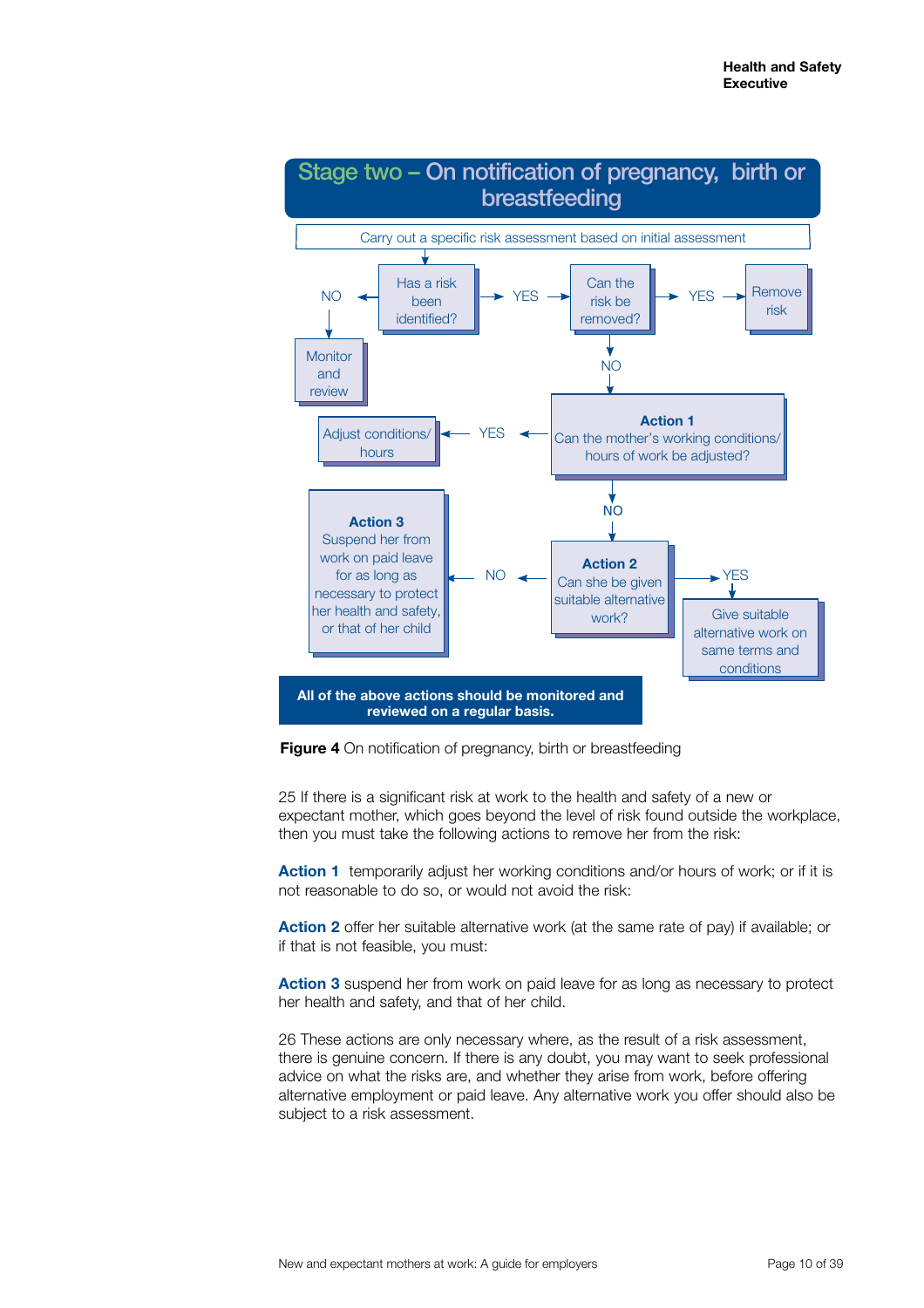#### **iv) Keep risks under review**

27 You will need to keep your risk assessments for new and expectant mothers under review. Although hazards are likely to remain constant, the risk of damage to the unborn child as a result of a hazard will vary at different stages of a pregnancy. Dexterity, agility, co-ordination, speed of movement, and reach may be impaired because of increasing size.

### Breastfeeding

28 There are other risks to consider for workers who are breastfeeding. For example, organic mercury can be transferred from blood to milk causing a potential risk to the newborn baby if the mother is highly exposed before and during pregnancy. These risks are listed in Appendix 1.

29 You will need to ensure, on receiving written notification that a worker is breastfeeding, that she is not exposed to risks that could damage her health and safety and that of her child for as long as she continues to breastfeed. The regulations do not put a time limit on breastfeeding. It is for women themselves to decide how long they wish to breastfeed, depending on individual circumstances. The Department of Health recommends breastfeeding for the first four to six months. After that time, breastfeeding can be continued along with the safe introduction of solid food.

30 It is good practice to provide a healthy and safe environment for nursing mothers to express and store milk. These facilities could be included in the suitable resting facilities you must provide for pregnant and breastfeeding mothers (see *Legal requirements*).

31 Where workers continue to breastfeed for many months after birth, you will want to review the risks regularly. Where you identify risks, you will need to continue to follow the actions outlined above and in the flowchart (see Figure 1) in order to avoid exposure to risk for as long as it threatens the health and safety of the breastfeeding worker and her child.

32 Where employers are controlling risks in line with the regulations, it is unlikely that workers who continue breastfeeding will be exposed to risks which give rise to the need for them to be offered alternative work or given paid leave. If you have any doubts, you may wish to call on professional advice from an occupational health specialist.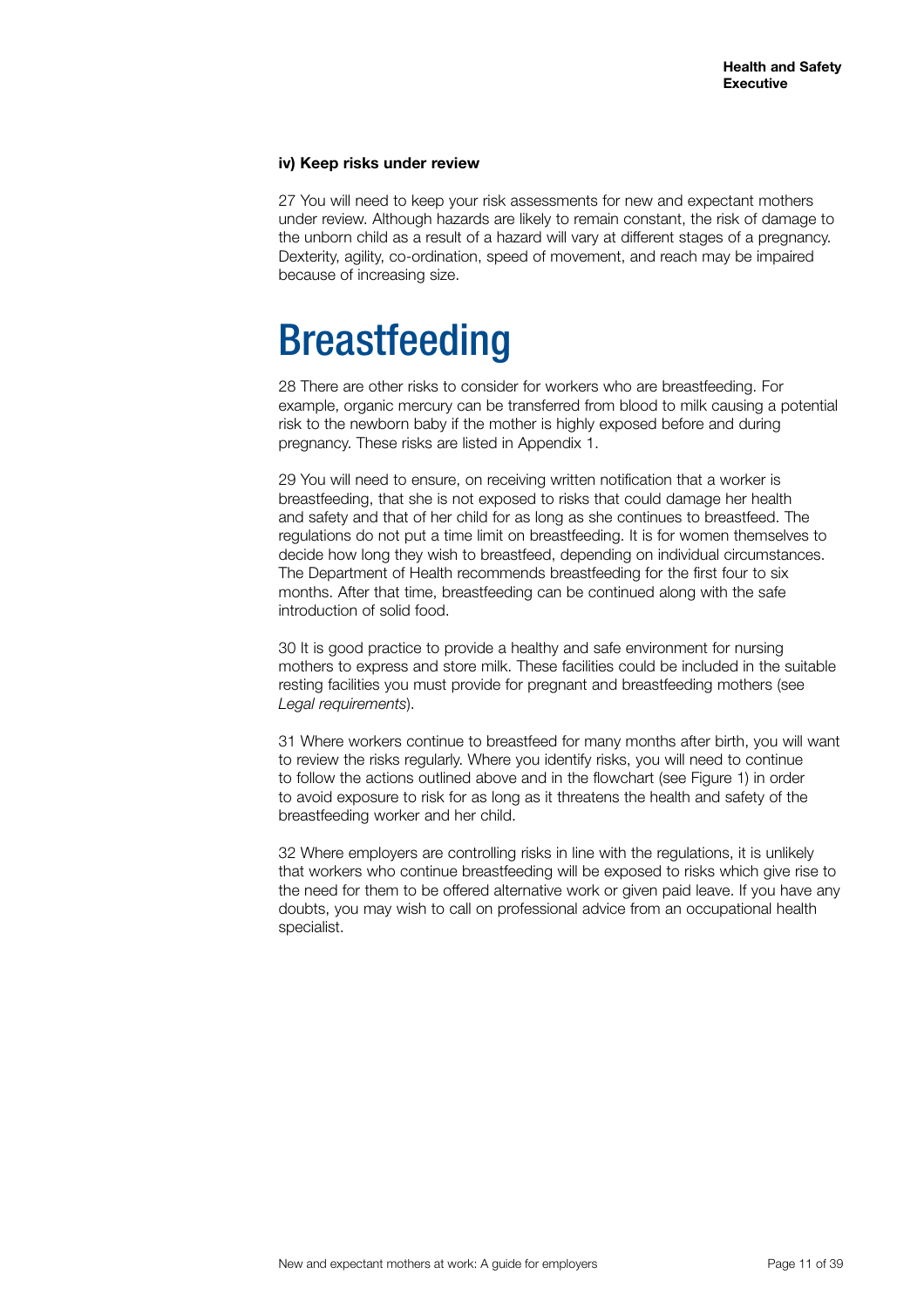## Night work

33 You need to give special consideration to new and expectant mothers who work at night. Regulations require that if an employee who is a new or expectant mother works at night, and has a medical certificate stating that night work could affect her health and safety, you must either:

a) offer her suitable alternative daytime work, if any is available; or if that is not reasonable

b) suspend her from work, on paid leave, for as long as is necessary to protect her health and safety and that of her child.

34 You are only required to do this if the risk arises from work. HSE experts are not aware of any additional risks to pregnant or breastfeeding workers or their child(ren) from working at night per se.

## Maternity rights

35 Maternity rights fall into four main categories:

- $\blacksquare$  time off work for antenatal care:
- $\blacksquare$  maternity leave;
- $\blacksquare$  maternity pay; and
- protection against unfair treatment or dismissal.

36 There are two maternity benefits available to pregnant working women:

- Statutory Maternity Pay paid by employers; and
- **Maternity Allowance paid by the Department for Work and Pensions.**

37 You can find more information in the Department of Trade and Industry's leaflet Maternity rights - a guide for employers and employees;<sup>8</sup> on their 'Tailored interactive guidance on employment rights' website www.tiger.gov.uk; on the Inland Revenue website www.ir.gov.uk; and for maternity allowance the Department for Work and Pensions' website www.dwp.gov.uk.

### **Confidentiality**

38 Medical advice, reports and certificates should take working conditions into consideration. The confidentiality concerning a woman's pregnancy means an employer should not make it known that she is pregnant if she does not wish it to be known or if she does not consent to it. Exceptionally, in certain circumstances, it may be necessary to take steps (including limited disclosure) to protect her health and safety, but this should be done with the woman's agreement following consultation.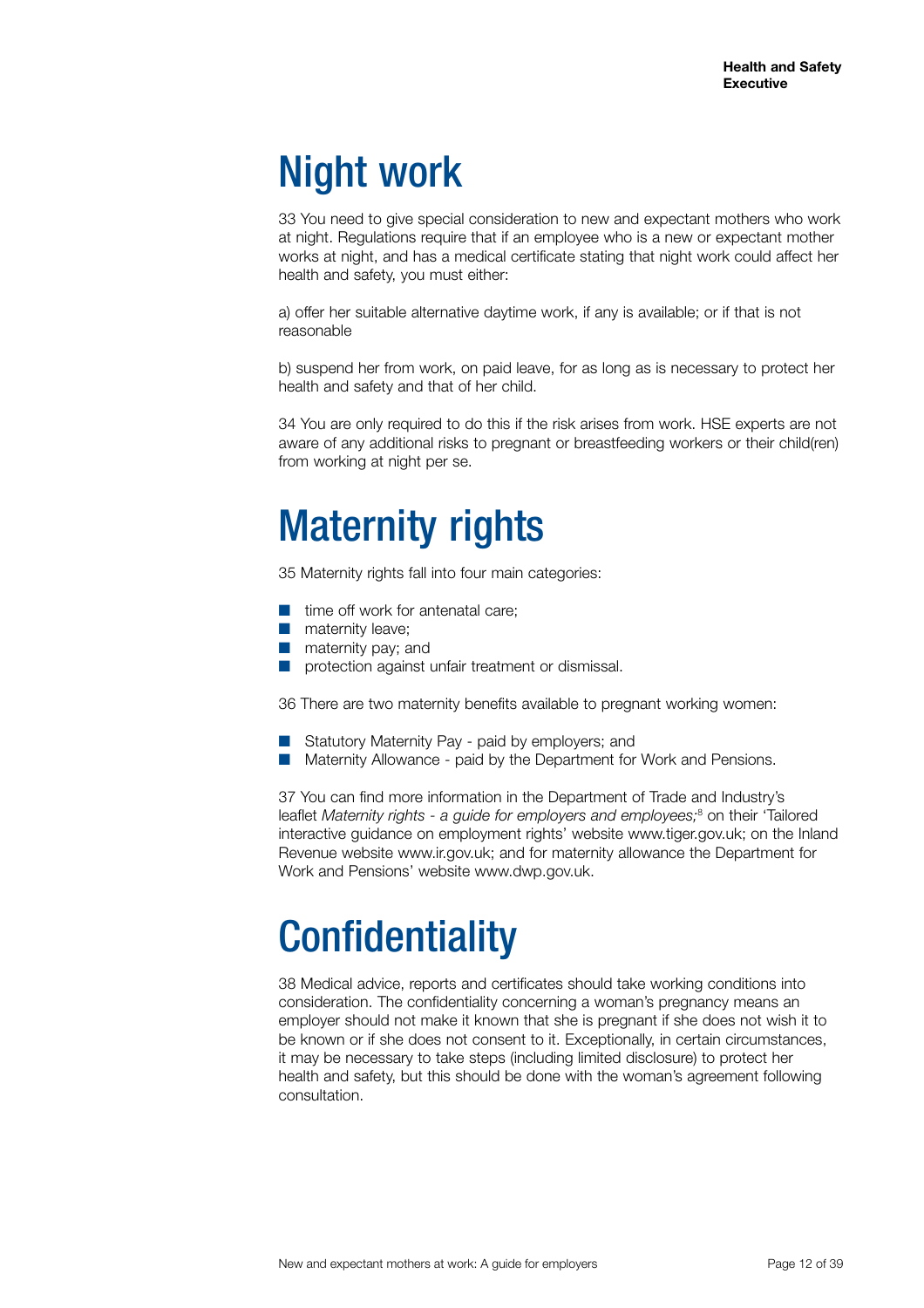### Case studies

39 These case studies provide examples of good and bad practice when an employer has been notified of a pregnancy.

#### **Good practice**

A care worker notified her employer of her pregnancy. The employer looked back at the outcome of the initial risk assessment, which had identified that a possible risk for pregnant women was exposure to acts of violence (eg difficult patients). The employer then conducted a specific risk assessment for the pregnant worker, who dealt with patients who were difficult and on occasion violent. As a result the employer offered the care worker suitable alternative work at the same salary and reviewed the assessment at regular intervals. The employee accepted the alternative work and had a risk free pregnancy. Following her maternity leave the employee returned to work.

#### **Good practice**

An office worker notified her employer of her pregnancy. The employer hired an occupational health professional consultant to conduct a specific risk assessment. The consultant identified that there were problems with the pregnant worker's hours and workload, as well as certain physical aspects of her workstation. The employer adjusted the workstation as advised and reduced the employee's workload so that she was able to continue to work the same hours at the same rate of pay. The employer monitored and reviewed the assessment at regular intervals throughout the employee's pregnancy. The employee had a risk free pregnancy and returned to work at end of her maternity leave.

#### **Bad practice**

On notifying her employer of pregnancy, a sales worker was given extra work and put under pressure to exceed her sales targets prior to going on maternity leave. The pregnant worker suffered a miscarriage and was signed off from work due to stress.

The employer was taken to an Employment Tribunal where the judgement found that they were in breach of health and safety legislation for not conducting a specific risk assessment. They were also found to be in breach of the Sex Discrimination Act and the Employment Rights Acts.

Much time and expense could have been saved if the employer had conducted a risk assessment (see paragraphs 15-27).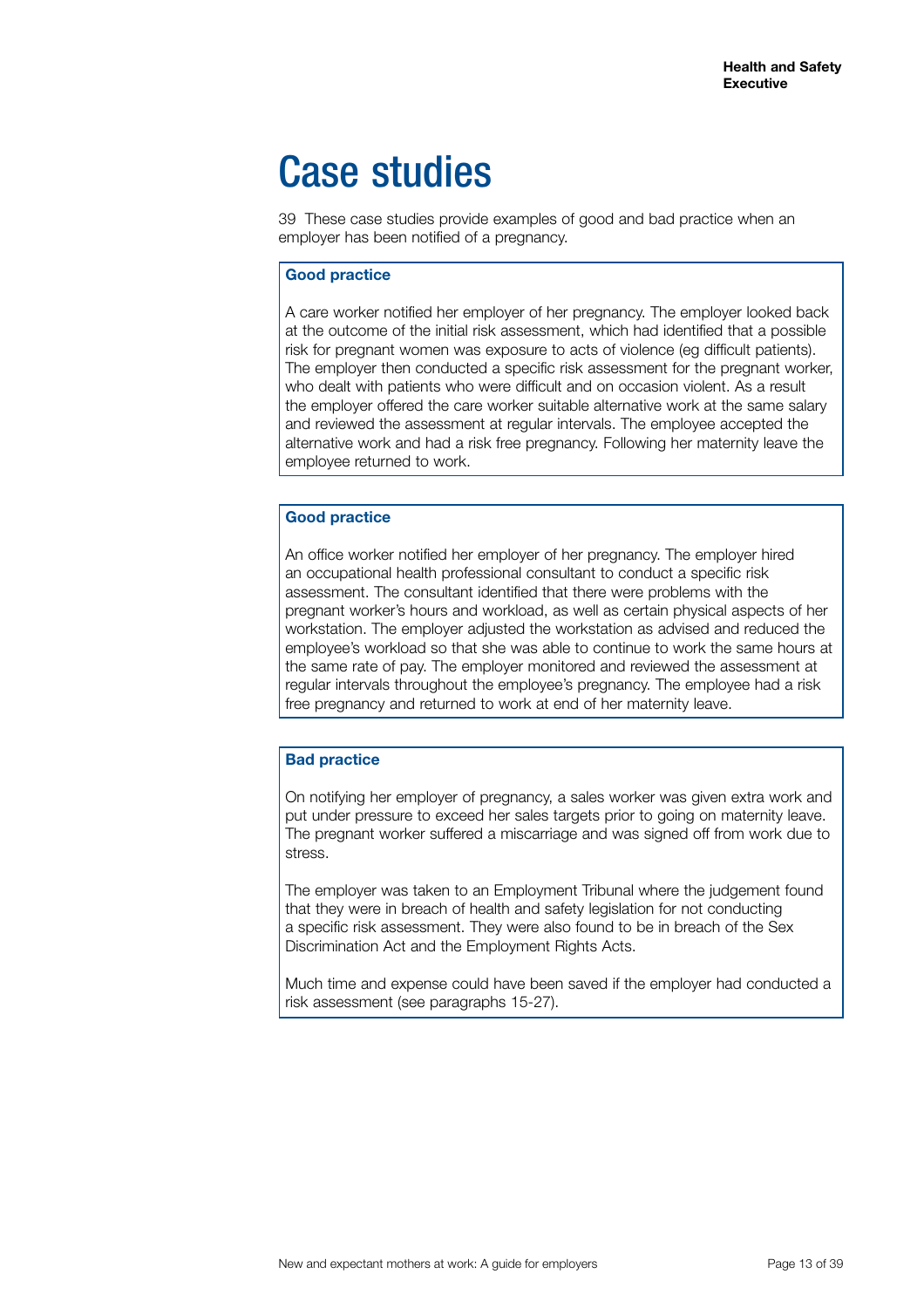## Appendix 1 Hazards, risks and ways of avoiding them

This includes physical, chemical and biological agents and working conditions listed in Annexes 1 and 2 to the EC Directive on Pregnant Workers (92/85/EEC)4 **List of agents/ working conditions**  What is the risk? **How to avoid the risk Other legislation**/ **guidance PHYSICAL RISKS -** where these are regarded as agents causing foetal lesions and/or likely to disrupt placental attachment and in particular: **Movements and postures**  The nature and extent of any risks of injury or ill health resulting from movements or posture during and after pregnancy will depend on a number of factors, including:  $\blacksquare$  the nature, duration and frequency of tasks/movements;  $\blacksquare$  the pace, intensity and variety of work;  $\blacksquare$  patterns of working time and rest breaks; **Q** ergonomic factors and the general working environment; and  $\blacksquare$  the suitability and adaptability of any work equipment involved. Hormonal changes in women who are pregnant or have recently given birth can affect the ligaments, increasing susceptibility to injury. The resulting injury may not be apparent until sometime after birth. You should also pay particular attention to women who may handle loads during the three months following childbirth. Postural problems can arise at different stages of pregnancy, and on returning to work, depending on the individual and her working conditions. These problems may increase as the pregnancy progresses, especially if the work involves awkward movements or long periods of standing or sitting in one position. Where appropriate, introduce or adapt work equipment and lifting gear, alter storage arrangements or redesign workstations or job content. Pregnant women should avoid long periods spent handling loads, or standing or sitting without regular exercise or movement to maintain healthy circulation. You should provide the opportunity to alternate between standing and sitting. If this is not possible, you should provide for breaks. Workplace (Health, Safety and Welfare) Regulations 1992 and Approved Code of Practice (ACOP)<sup>2</sup> cover the provision of suitable workstations and seating. Health and Safety (Display Screen Equipment) Regulations 1992 and associated guidance<sup>9</sup> detail the factors you need to take into account to ensure that display screen equipment is safe and comfortable to use.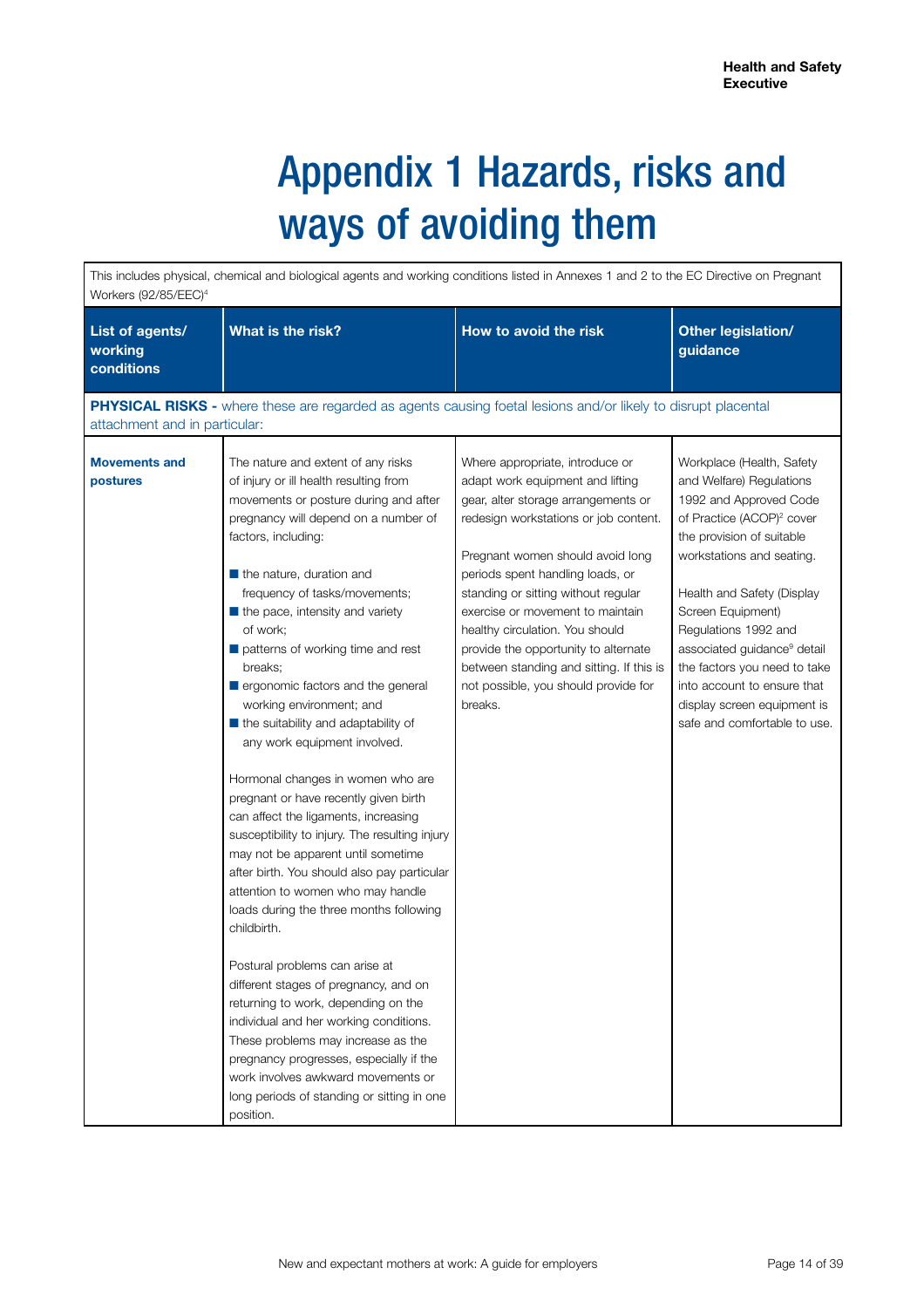| List of agents/<br>working<br>conditions   | What is the risk?                                                                                                                                                                                                                                                                                                                                                                                                                                                                                                                                                                                                                                    | How to avoid the risk | Other legislation/<br>guidance |
|--------------------------------------------|------------------------------------------------------------------------------------------------------------------------------------------------------------------------------------------------------------------------------------------------------------------------------------------------------------------------------------------------------------------------------------------------------------------------------------------------------------------------------------------------------------------------------------------------------------------------------------------------------------------------------------------------------|-----------------------|--------------------------------|
| <b>PHYSICAL RISKS</b> continued            |                                                                                                                                                                                                                                                                                                                                                                                                                                                                                                                                                                                                                                                      |                       |                                |
| <b>Movements and</b><br>postures continued | <b>Standing: Continuous standing</b><br>during the working day may lead to                                                                                                                                                                                                                                                                                                                                                                                                                                                                                                                                                                           |                       |                                |
|                                            | dizziness, faintness, and fatigue. It can<br>also contribute to an increased risk of<br>premature childbirth and miscarriage.                                                                                                                                                                                                                                                                                                                                                                                                                                                                                                                        |                       |                                |
|                                            | <b>Sitting:</b> Pregnancy-specific changes<br>pose a relatively high risk of thrombosis<br>or embolism, particularly with constant<br>sitting. In the later stages of pregnancy,<br>women are more likely to experience<br>backache, which can be intensified by<br>remaining in a specific position for a<br>long period of time.                                                                                                                                                                                                                                                                                                                   |                       |                                |
|                                            | Backache in pregnancy may also<br>be associated with prolonged work,<br>poor working posture, and excessive<br>movement. A pregnant woman may<br>need more workspace, or may need to<br>adapt the way she works (or the way<br>she interacts with the work of others or                                                                                                                                                                                                                                                                                                                                                                              |                       |                                |
|                                            | with her work equipment) as pregnancy<br>changes both her size and the ways in<br>which she can move, stand or sit still for<br>a long time in comfort and safety.                                                                                                                                                                                                                                                                                                                                                                                                                                                                                   |                       |                                |
|                                            | <b>Confined space:</b> It is hazardous<br>working in confined spaces, or with<br>workstations which do not adjust<br>sufficiently to take account of increased<br>abdominal size, particularly during<br>the later stages of pregnancy. This<br>may lead to strain or sprain injuries.<br>Dexterity, agility, co-ordination, speed<br>of movement, reach and balance may<br>also be impaired and an increase in<br>the risk of accidents may need to<br>be considered. There may also be<br>additional risks if a woman is returning<br>to work after a childbirth with medical<br>complications such as Caesarean birth<br>or deep vein thrombosis. |                       |                                |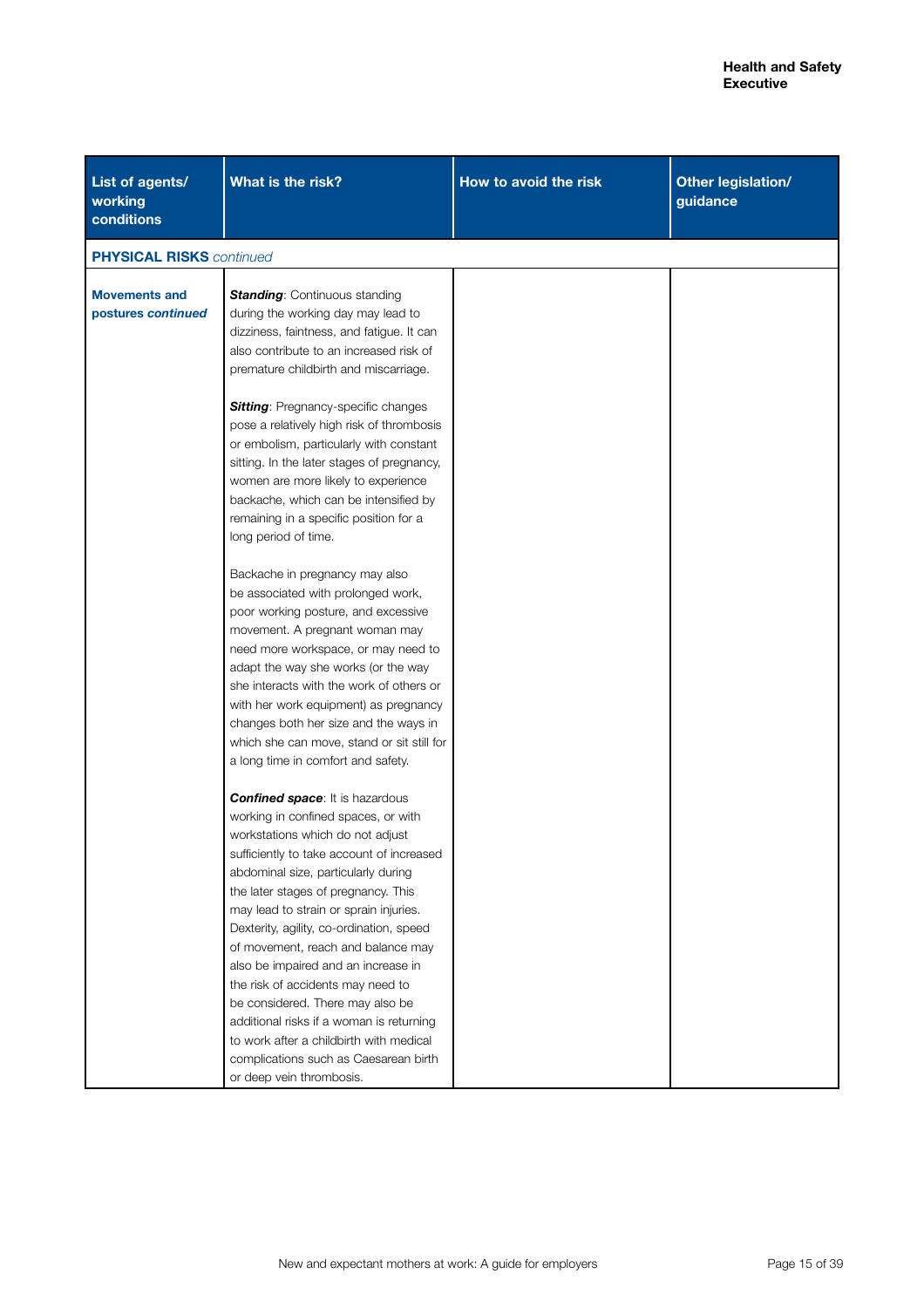| List of agents/<br>working<br>conditions                              | What is the risk?                                                                                                                                                                                                                                                                                                                                                                                                                                                                                                                                               | How to avoid the risk                                                                                                                                                                                                                                                                                                                                                                                                                                                                               | Other legislation/<br>guidance                                                                                                                                                                                                                                                                                                                                                                                                                                                                                |
|-----------------------------------------------------------------------|-----------------------------------------------------------------------------------------------------------------------------------------------------------------------------------------------------------------------------------------------------------------------------------------------------------------------------------------------------------------------------------------------------------------------------------------------------------------------------------------------------------------------------------------------------------------|-----------------------------------------------------------------------------------------------------------------------------------------------------------------------------------------------------------------------------------------------------------------------------------------------------------------------------------------------------------------------------------------------------------------------------------------------------------------------------------------------------|---------------------------------------------------------------------------------------------------------------------------------------------------------------------------------------------------------------------------------------------------------------------------------------------------------------------------------------------------------------------------------------------------------------------------------------------------------------------------------------------------------------|
| <b>PHYSICAL RISKS</b> continued                                       |                                                                                                                                                                                                                                                                                                                                                                                                                                                                                                                                                                 |                                                                                                                                                                                                                                                                                                                                                                                                                                                                                                     |                                                                                                                                                                                                                                                                                                                                                                                                                                                                                                               |
| <b>Manual handling of</b><br>loads where there is<br>a risk of injury | Pregnant workers are especially at<br>risk from manual handling injury. For<br>example, hormonal changes can affect<br>the ligaments, increasing susceptibility<br>to injury; and postural problems may<br>increase as the pregnancy progresses.<br>There can also be risks for those who<br>have recently given birth. For example,<br>after a Caesarean section there is likely<br>to be a temporary limitation on lifting<br>and handling capability.<br>Breastfeeding mothers may experience<br>discomfort due to increased breast size<br>and sensitivity. | The changes you should make will<br>depend on the risks identified in the<br>assessment and the circumstances<br>of the business. For example, it may<br>be possible to alter the nature of the<br>task to reduce risks from manual<br>handling for all workers including new<br>or expectant mothers. Or you may<br>have to address the specific needs of<br>the worker and reduce the amount of<br>physical work she does, or provide<br>aids for her in future to reduce the<br>risks she faces. | Manual Handling Operations<br>Regulations 1992 require<br>employers to:<br>$\blacksquare$ avoid the need for<br>hazardous manual<br>handling, so far as is<br>reasonably practicable;<br>assess the risks from<br>those operations that<br>cannot be avoided; and<br>$\blacksquare$ take steps to reduce<br>these risks to the<br>lowest level reasonably<br>practicable.<br>Guidance on Regulations <sup>10</sup><br>Getting to grips with manual<br>handling - A short guide for<br>employers <sup>11</sup> |
| <b>Shocks and vibration</b>                                           | Regular exposure to shocks, low<br>frequency vibration (for example<br>driving or riding in off-road vehicles) or<br>excessive movement may increase the<br>risk of miscarriage.<br>Long-term exposure to whole body<br>vibration does not cause abnormalities<br>to the unborn child. However, there may<br>be an increased risk of prematurity or<br>low birth weight.<br>Breastfeeding workers are at no greater<br>risk than other workers.                                                                                                                 | Pregnant workers and those who<br>have recently given birth are advised<br>to avoid work likely to involve<br>uncomfortable whole body vibration,<br>especially at low frequencies, or<br>where the abdomen is exposed to<br>shocks or jolts.                                                                                                                                                                                                                                                       | None specific.                                                                                                                                                                                                                                                                                                                                                                                                                                                                                                |
| <b>Noise</b>                                                          | There appears to be no specific risk<br>to new or expectant mothers, but<br>prolonged exposure to loud noise may<br>lead to increased blood pressure and<br>tiredness.<br>No particular problems for women who<br>have recently given birth or who are<br>breastfeeding.                                                                                                                                                                                                                                                                                        | The requirements of the Noise at<br>Work Regulations 1989 should be<br>sufficient to meet the needs of new or<br>expectant mothers.<br>You must ensure that workers who<br>are pregnant, who have recently given<br>birth or who are breastfeeding are not<br>exposed to noise levels exceeding<br>national exposure limit values.                                                                                                                                                                  | Noise at Work Regulations<br>1989 apply to all workers<br>exposed to loud noise where<br>there is a risk to hearing.<br>Guidance on legislation <sup>12</sup><br>Noise at work - advice for<br>employers <sup>13</sup>                                                                                                                                                                                                                                                                                        |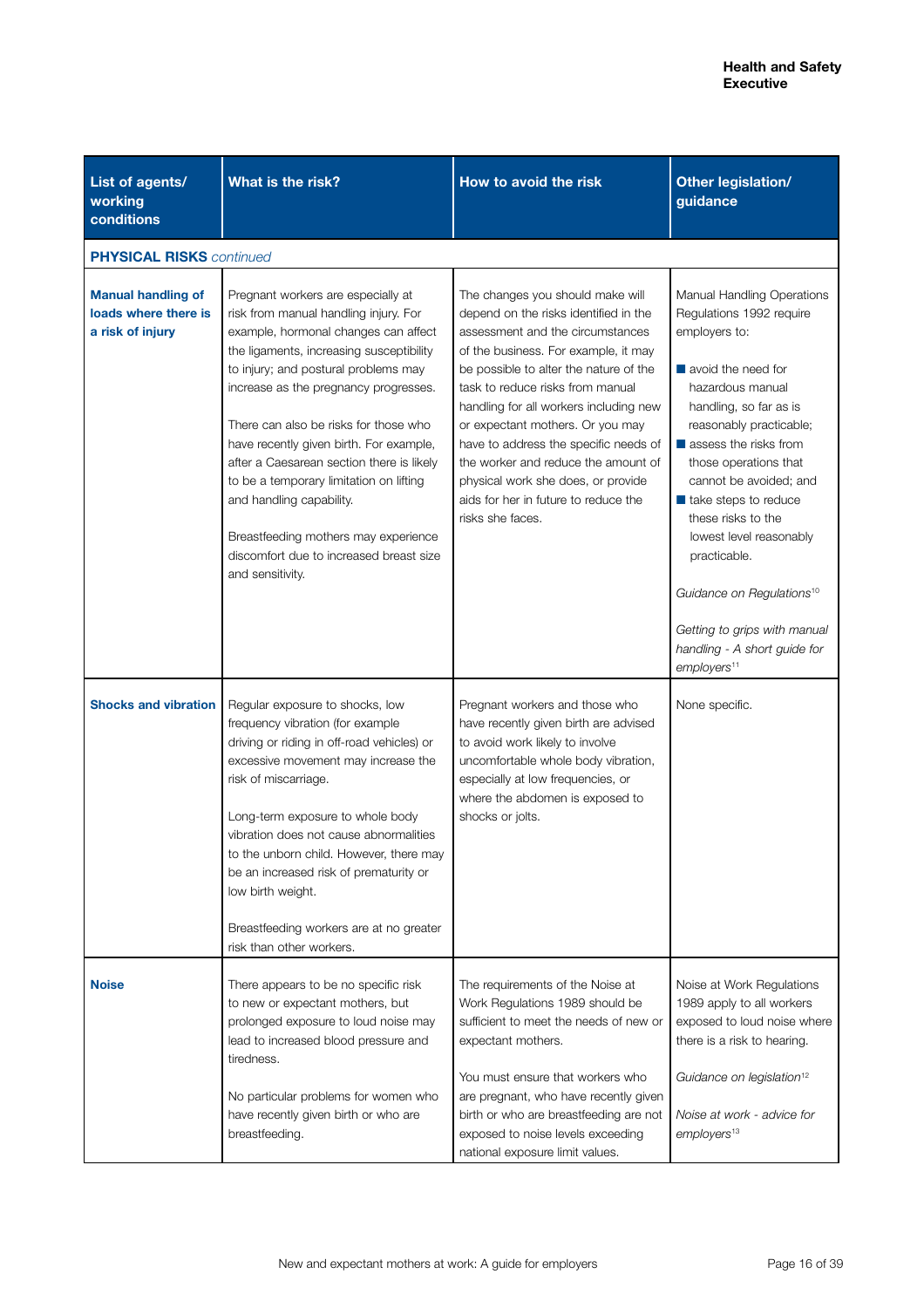| List of agents/<br>working<br>conditions | What is the risk?                                                                                                                                                                                                                                                                                                                                                                                                                                                                                                                                                                                                                                                                                                                                                                                                                                                                                                                                                                                                                                                                                                                                                                                                                                                                                                                                                                                                                 | How to avoid the risk                                                                                                                                                                                                                                                                                                                                                                                                                                                                                                                                                                                                                                                                                                                                                                                                                                                                                                                                                                                                    | Other legislation/<br>guidance                                                                                                                                                                                                                                                                                                                                                                                                                                                                                       |  |  |
|------------------------------------------|-----------------------------------------------------------------------------------------------------------------------------------------------------------------------------------------------------------------------------------------------------------------------------------------------------------------------------------------------------------------------------------------------------------------------------------------------------------------------------------------------------------------------------------------------------------------------------------------------------------------------------------------------------------------------------------------------------------------------------------------------------------------------------------------------------------------------------------------------------------------------------------------------------------------------------------------------------------------------------------------------------------------------------------------------------------------------------------------------------------------------------------------------------------------------------------------------------------------------------------------------------------------------------------------------------------------------------------------------------------------------------------------------------------------------------------|--------------------------------------------------------------------------------------------------------------------------------------------------------------------------------------------------------------------------------------------------------------------------------------------------------------------------------------------------------------------------------------------------------------------------------------------------------------------------------------------------------------------------------------------------------------------------------------------------------------------------------------------------------------------------------------------------------------------------------------------------------------------------------------------------------------------------------------------------------------------------------------------------------------------------------------------------------------------------------------------------------------------------|----------------------------------------------------------------------------------------------------------------------------------------------------------------------------------------------------------------------------------------------------------------------------------------------------------------------------------------------------------------------------------------------------------------------------------------------------------------------------------------------------------------------|--|--|
|                                          | <b>PHYSICAL RISKS</b> continued                                                                                                                                                                                                                                                                                                                                                                                                                                                                                                                                                                                                                                                                                                                                                                                                                                                                                                                                                                                                                                                                                                                                                                                                                                                                                                                                                                                                   |                                                                                                                                                                                                                                                                                                                                                                                                                                                                                                                                                                                                                                                                                                                                                                                                                                                                                                                                                                                                                          |                                                                                                                                                                                                                                                                                                                                                                                                                                                                                                                      |  |  |
| <b>lonising radiation</b>                | Significant exposure to ionising radiation<br>can be harmful to the unborn child.<br>You are required to ensure that the<br>conditions of exposure during the<br>remainder of the pregnancy are such<br>that the does to the unborn child is<br>unlikely to exceed a value specified<br>in the Ionising Radiations Regulations<br>1999.<br>The radiation hazard may arise from<br>external sources. This can include<br>cosmic radiation (radiation from the sun<br>and from the galaxy), which increases<br>with altitude and which may be relevant<br>to aircraft crews and other frequent<br>fliers. The radiation exposure to the<br>abdomen of the expectant mother<br>should be restricted.<br>If the work involves radioactive<br>materials, there may be a risk to the<br>unborn child if significant amounts are<br>ingested of inhaled by the expectant<br>mother or permeate through her skin<br>and are transferred via the placenta to<br>the unborn child. In addition, radiation<br>from radioactive substances taken into<br>the mother's body irradiates the unborn<br>child through the wall of the womb.<br>Similarly, radioactive material may pass<br>into the milk of a breastfeeding mother<br>and therefore present a radiation hazard<br>to the suckling infant.<br>Radioactive contamination of the skin<br>of a nursing woman may also present<br>a direct radiation hazard to the suckling<br>infant. | Work procedures should be designed<br>to keep exposure of the pregnant<br>woman to a level which is as low as<br>reasonably practicable (and so restrict<br>the radiation dose to the unborn child<br>to below that specified in the lonising<br>Radiation Regulations).<br>You must undertake a risk<br>assessment. This should consider,<br>depending upon specific working<br>conditions, the risk from external<br>radiation exposure to the abdomen<br>of expectant mothers and possible<br>contamination by or intake of<br>radioactive materials by expectant<br>mothers and breastfeeding women.<br>You must inform female workers<br>who may be exposed to ionising<br>radiation that they need to declare the<br>pregnancy as soon as possible and<br>to inform if they are breastfeeding.<br>You should also ensure that new<br>and expectant mothers are given<br>training, information and instruction<br>to cover the fundamental and routine<br>requirements in order to work with<br>ionising radiation. | Ionising Radiations<br>Regulations 1999 and<br>supporting Approved Code<br>of Practice <sup>14</sup><br>Working safely with ionising<br>radiation: Guidelines for<br>expectant or breastfeeding<br>mothers <sup>15</sup><br>The Air Navigation Order<br>2000, <sup>16</sup> the Air Navigation<br>(Cosmic Radiation)<br>(Keeping of Records)<br>Regulations 2000 <sup>17</sup> and<br>Protection of air crew from<br>cosmic radiation: guidance<br>material <sup>18</sup> issued by the Civil<br>Aviation Authority. |  |  |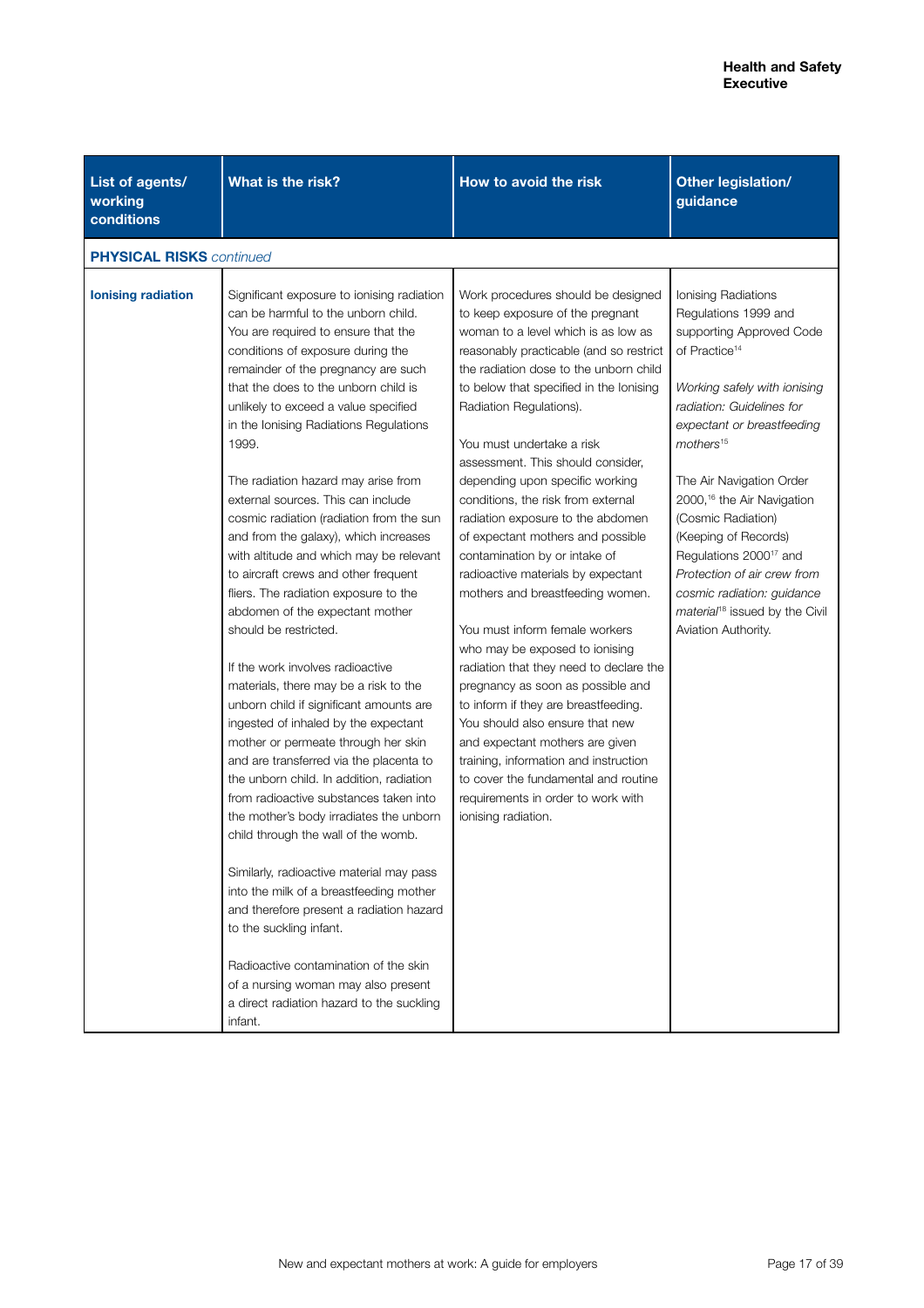| List of agents/<br>working<br>conditions                                                                      | What is the risk?                                                                                                                                                                                                                                                                                                                                                                                                                                                                                                                                                                                                                                                                                                                                                                                                                                                                                                                                                      | How to avoid the risk                                                                                                                                                                                                                                                                                                                                                                                                                                                                                                                                                                                                                                                                                                                                                                                                                                                                 | Other legislation/<br>guidance                                                                                                                                                                |
|---------------------------------------------------------------------------------------------------------------|------------------------------------------------------------------------------------------------------------------------------------------------------------------------------------------------------------------------------------------------------------------------------------------------------------------------------------------------------------------------------------------------------------------------------------------------------------------------------------------------------------------------------------------------------------------------------------------------------------------------------------------------------------------------------------------------------------------------------------------------------------------------------------------------------------------------------------------------------------------------------------------------------------------------------------------------------------------------|---------------------------------------------------------------------------------------------------------------------------------------------------------------------------------------------------------------------------------------------------------------------------------------------------------------------------------------------------------------------------------------------------------------------------------------------------------------------------------------------------------------------------------------------------------------------------------------------------------------------------------------------------------------------------------------------------------------------------------------------------------------------------------------------------------------------------------------------------------------------------------------|-----------------------------------------------------------------------------------------------------------------------------------------------------------------------------------------------|
| <b>PHYSICAL RISKS</b> continued                                                                               |                                                                                                                                                                                                                                                                                                                                                                                                                                                                                                                                                                                                                                                                                                                                                                                                                                                                                                                                                                        |                                                                                                                                                                                                                                                                                                                                                                                                                                                                                                                                                                                                                                                                                                                                                                                                                                                                                       |                                                                                                                                                                                               |
| <b>Non-ionising</b><br>electromagnetic<br>radiation (NIEMR)                                                   | <b>Optical radiation:</b> pregnant or<br>breastfeeding mothers are at no greater<br>risk than other workers.<br><b>Electromagnetic fields and waves</b><br>(eg radio-frequency radiation): Exposure<br>to electric and magnetic fields within<br>current recommendations is not known<br>to cause harm to the unborn child or the<br>mother. However, extreme over-exposure<br>to radio-frequency radiation could cause<br>harm by raising body temperature.                                                                                                                                                                                                                                                                                                                                                                                                                                                                                                           | Exposure to electric and magnetic<br>fields should not exceed the<br>restrictions on human exposure<br>published by the National Radiological<br>Protection Board. <sup>19</sup>                                                                                                                                                                                                                                                                                                                                                                                                                                                                                                                                                                                                                                                                                                      | National Radiological<br>Protection Board statement<br>on restrictions on human<br>exposure to static and time<br>varying electromagnetic<br>fields and radiation - 4, Nr5,<br>1993; pp1-6319 |
| <b>Work in hyperbaric</b><br>atmosphere,<br>for example<br>pressurised<br>enclosures and<br>underwater diving | <b>Compressed air:</b> People who work in<br>compressed air are at risk of developing<br>decompression illness (DCI), commonly<br>known as the bends. This is due to free<br>bubbles of gas in circulation.<br>There is little scientific information<br>whether pregnant women are more<br>at risk of decompression illness but<br>potentially the unborn child could be<br>seriously harmed by such gas bubbles.<br>For those who have recently given birth<br>there is a small increase in the risk of<br>DCI.<br>There is no physiological reason why a<br>breastfeeding mother should not work in<br>compressed air (although there would be<br>obvious practical difficulties).<br><b>Diving:</b> Pregnant workers are advised<br>not to dive at all during pregnancy due<br>to the possible effects of exposure to a<br>hyperbaric environment on the unborn<br>child.<br>There is no evidence to suggest<br>that breastfeeding and diving are<br>incompatible. | Pregnant workers should not work<br>in compressed air. You should<br>encourage workers to notify you<br>(and Appointed Doctors under the<br>Work in Compressed Air Regulations)<br>as early as possible if they are<br>pregnant. Women who are exposed<br>to working in compressed air before<br>the pregnancy is diagnosed should<br>ensure that they tell their doctor and<br>obstetrician at their routine antenatal<br>appointments.<br>Pregnancy is viewed as a medical<br>reason not to dive. The diving<br>regulations include the provision<br>that if a diver knows of any medical<br>reason why they should not dive,<br>they should disclose it to the dive<br>supervisor and/or refrain from diving.<br>The diving regulations also require all<br>divers to undertake an annual medical<br>examination. HSE advises doctors<br>that pregnant workers should not<br>dive. | Work in Compressed Air<br>Regulations 1996 and<br>Approved Code of Practice <sup>20</sup><br>The Diving at Work<br>Regulations 1997 <sup>21</sup>                                             |
| <b>Underground mining</b><br>work                                                                             | Mines often have difficult physical<br>conditions and many of the physical<br>agents described in this guidance are a<br>regular part of the mining environment.                                                                                                                                                                                                                                                                                                                                                                                                                                                                                                                                                                                                                                                                                                                                                                                                       | Managers and contractors are<br>responsible for assessing the risks<br>and should take action in line with<br>suggestions elsewhere in this table.                                                                                                                                                                                                                                                                                                                                                                                                                                                                                                                                                                                                                                                                                                                                    |                                                                                                                                                                                               |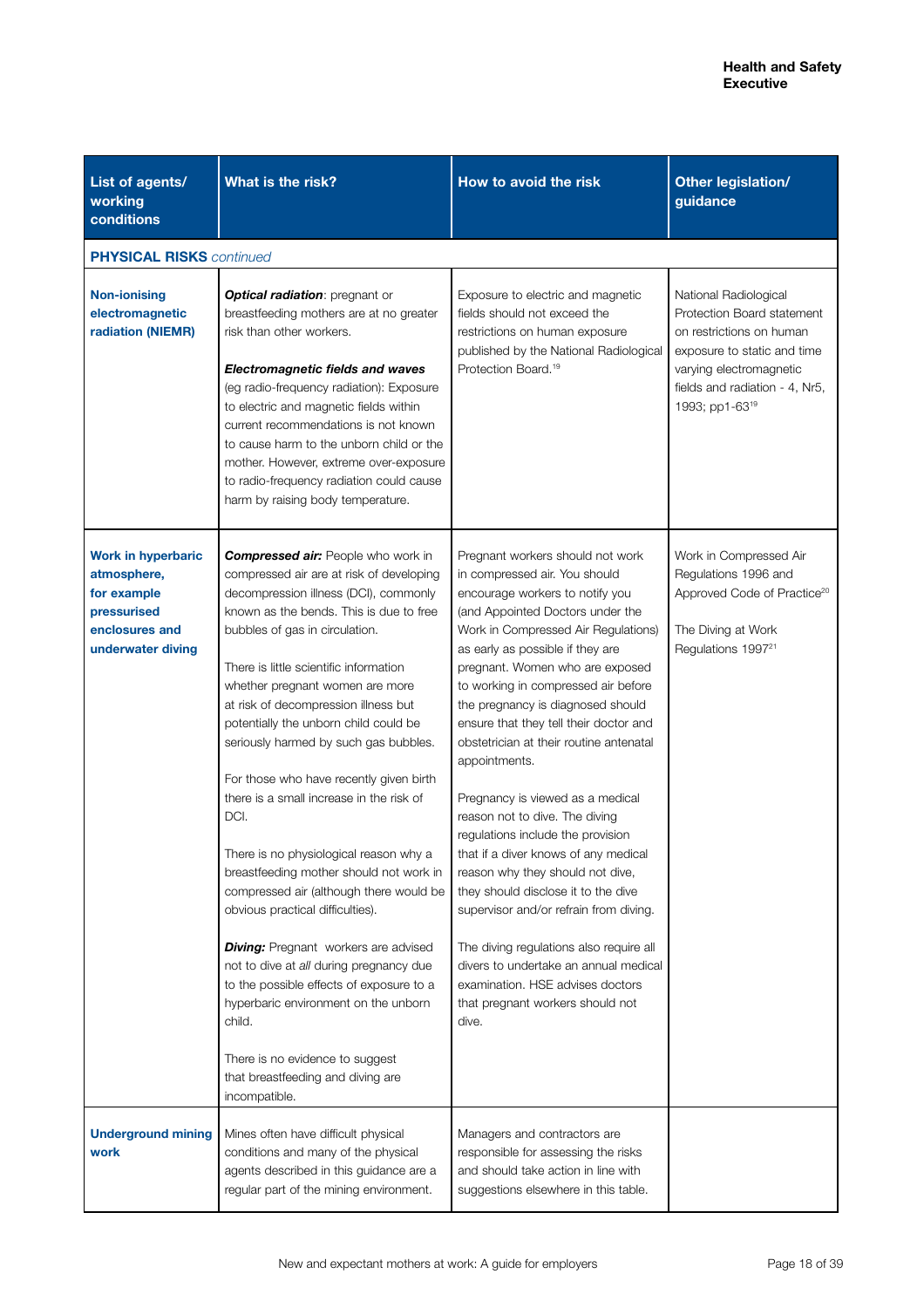| List of agents/<br>working<br>conditions                                                                                                                                                                                         | What is the risk?                                                                                                                                                                                                                                                                                                                                                                                                                                                                                                                                                                                                                                                                                                                                                                                              | How to avoid the risk                                                                                                                                                                                                                                                                                                                                                                                                                                                                                                                                                                                                                                                                                                                                                                                                                                                                                                                                                                                                                                                                                                                                  | Other legislation/<br>guidance                                                                                                                                                                                                                                       |
|----------------------------------------------------------------------------------------------------------------------------------------------------------------------------------------------------------------------------------|----------------------------------------------------------------------------------------------------------------------------------------------------------------------------------------------------------------------------------------------------------------------------------------------------------------------------------------------------------------------------------------------------------------------------------------------------------------------------------------------------------------------------------------------------------------------------------------------------------------------------------------------------------------------------------------------------------------------------------------------------------------------------------------------------------------|--------------------------------------------------------------------------------------------------------------------------------------------------------------------------------------------------------------------------------------------------------------------------------------------------------------------------------------------------------------------------------------------------------------------------------------------------------------------------------------------------------------------------------------------------------------------------------------------------------------------------------------------------------------------------------------------------------------------------------------------------------------------------------------------------------------------------------------------------------------------------------------------------------------------------------------------------------------------------------------------------------------------------------------------------------------------------------------------------------------------------------------------------------|----------------------------------------------------------------------------------------------------------------------------------------------------------------------------------------------------------------------------------------------------------------------|
|                                                                                                                                                                                                                                  | <b>BIOLOGICAL AGENTS</b> - infectious diseases                                                                                                                                                                                                                                                                                                                                                                                                                                                                                                                                                                                                                                                                                                                                                                 |                                                                                                                                                                                                                                                                                                                                                                                                                                                                                                                                                                                                                                                                                                                                                                                                                                                                                                                                                                                                                                                                                                                                                        |                                                                                                                                                                                                                                                                      |
| <b>Any biological</b><br>agent of hazard<br>groups 2, 3 and 4<br>(Categorisation of<br>biological agents<br>according to hazard<br>and categories<br>of containment -<br><b>Advisory Committee</b><br>on Dangerous<br>Pathogens) | Many biological agents within these<br>three risk groups can affect the unborn<br>child if the mother is infected during<br>pregnancy. These may be transmitted<br>through the placenta while the child is<br>in the womb, or during or after birth,<br>for example through breastfeeding or<br>through close physical contact between<br>mother and child. Examples of agents<br>where the child might be infected are<br>hepatitis B, HIV (the AIDS virus), herpes,<br>TB, syphilis, chickenpox and typhoid.<br>For most workers, the risk of infection is<br>not higher at work than from elsewhere,<br>but in certain occupations exposure<br>to infections is more likely, for example<br>laboratory work, health care, looking<br>after animals or dealing with animal<br>products (eg meat processing). | This depends on the risk assessment,<br>which will take account of the nature<br>of the biological agent, how infection<br>is spread, how likely contact is, and<br>what control measures there are.<br>These control measures may include<br>physical containment, hygiene<br>measures, and using vaccines if<br>exposure justifies this. If there is a<br>known high risk of exposure to a<br>highly infectious agent, then it will be<br>appropriate for the pregnant worker<br>to avoid exposure altogether.<br>Assessing the immunity of an<br>employee in risk occupations can<br>help you decide on their fitness<br>for work and whether you need<br>to take further steps to safeguard<br>their health. However, testing for<br>immunity is an invasive procedure<br>and may not generally be appropriate.<br>If you decide to assess immunity,<br>you should only do this with the<br>full consent of the individual. As<br>with vaccination, you must provide<br>information to the employee about<br>immunity testing, including the<br>perceived benefits and drawbacks.<br>This will allow the individual to make<br>an informed choice. | Control of Substances<br>Hazardous to Health<br>Regulations 2002<br>Approved Code of Practice<br>on the control of biological<br>agents <sup>7</sup><br>Infection risks to new and<br>expectant mothers in the<br>workplace - A guide for<br>employers <sup>22</sup> |
| <b>Biological agents</b><br>known to cause<br>abortion of the<br>unborn child,<br>or physical and<br>neurological<br>damage. These<br>agents are included<br>in hazard groups 2,<br>3 and 4.                                     | Rubella (German measles) and<br>toxoplasma can harm the unborn child,<br>as can some other biological agents, for<br>example cytomegalovirus (an infection<br>common outside the workplace) and<br>chlamydia in sheep. The risks of infection<br>are generally no higher for workers<br>than for others except in exposed<br>occupations (see above).                                                                                                                                                                                                                                                                                                                                                                                                                                                          | See above.<br>The pregnant woman should avoid<br>exposure to these biological agents<br>unless she is protected by her state<br>of immunity.                                                                                                                                                                                                                                                                                                                                                                                                                                                                                                                                                                                                                                                                                                                                                                                                                                                                                                                                                                                                           | See above.                                                                                                                                                                                                                                                           |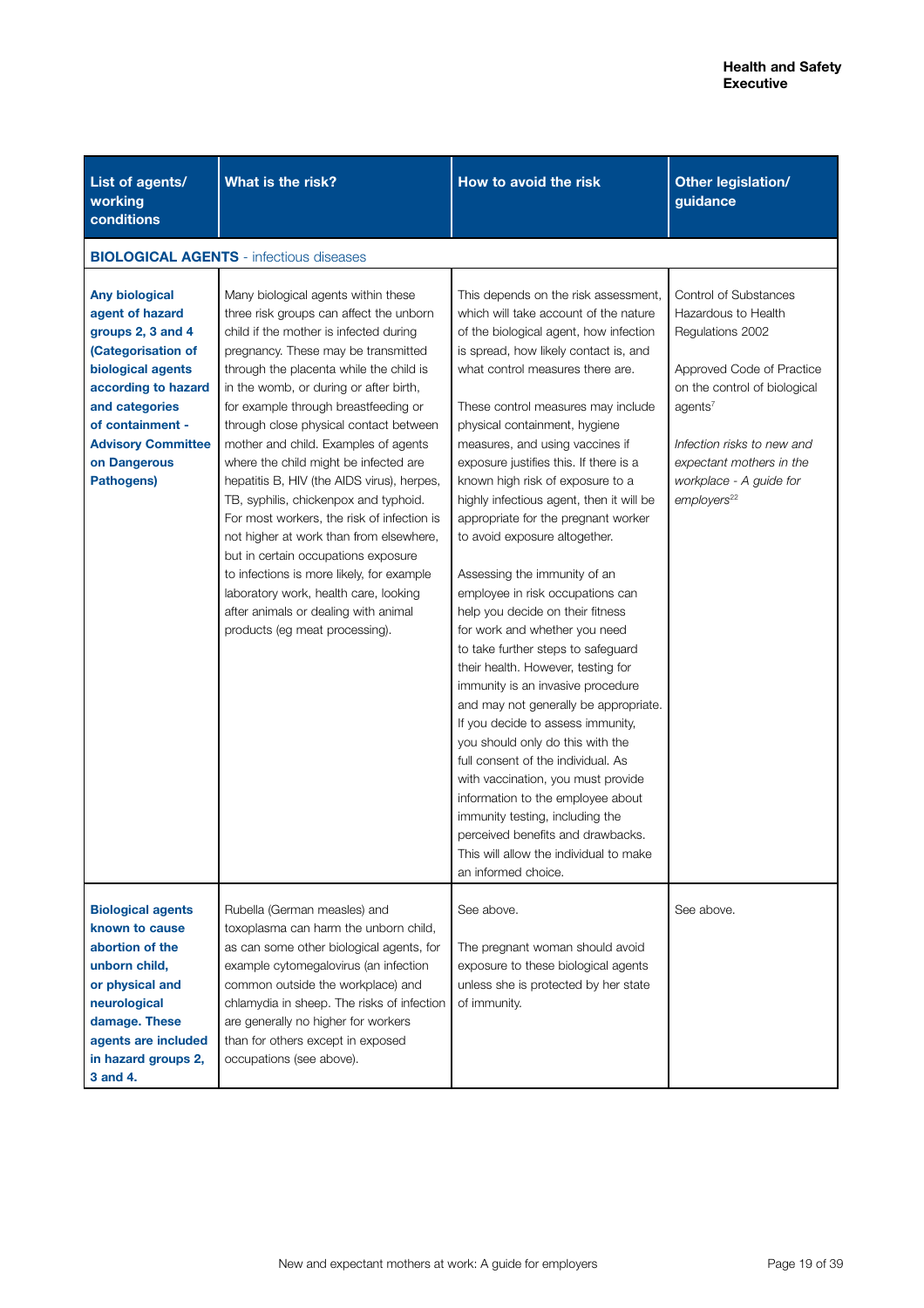| List of agents/<br>working<br>conditions                                                              | What is the risk?                                                                                                                                                                                                                                                                                                                                                                                                                                                                                                                                                                                                                                                                                                                                                                                                                                                                                                              | How to avoid the risk                                                                                                                                                                                                                                                                                                                                                                                                                                                                                                                                                                                                                                                                                                                                                                                                                                                                                                                                                                                                                                                                                                                                        | Other legislation/<br>guidance                                                                                                                                                                                                                                                                                                                                                                                                                                                                                                    |  |  |
|-------------------------------------------------------------------------------------------------------|--------------------------------------------------------------------------------------------------------------------------------------------------------------------------------------------------------------------------------------------------------------------------------------------------------------------------------------------------------------------------------------------------------------------------------------------------------------------------------------------------------------------------------------------------------------------------------------------------------------------------------------------------------------------------------------------------------------------------------------------------------------------------------------------------------------------------------------------------------------------------------------------------------------------------------|--------------------------------------------------------------------------------------------------------------------------------------------------------------------------------------------------------------------------------------------------------------------------------------------------------------------------------------------------------------------------------------------------------------------------------------------------------------------------------------------------------------------------------------------------------------------------------------------------------------------------------------------------------------------------------------------------------------------------------------------------------------------------------------------------------------------------------------------------------------------------------------------------------------------------------------------------------------------------------------------------------------------------------------------------------------------------------------------------------------------------------------------------------------|-----------------------------------------------------------------------------------------------------------------------------------------------------------------------------------------------------------------------------------------------------------------------------------------------------------------------------------------------------------------------------------------------------------------------------------------------------------------------------------------------------------------------------------|--|--|
|                                                                                                       | <b>CHEMICAL AGENTS</b> - Chemical agents may enter the human body through different pathways: inhalation, ingestion, cuts<br>and abrasions, and dermal absorption. The following chemical agents insofar as it is known that they endanger the health<br>of pregnant women and the unborn child:                                                                                                                                                                                                                                                                                                                                                                                                                                                                                                                                                                                                                               |                                                                                                                                                                                                                                                                                                                                                                                                                                                                                                                                                                                                                                                                                                                                                                                                                                                                                                                                                                                                                                                                                                                                                              |                                                                                                                                                                                                                                                                                                                                                                                                                                                                                                                                   |  |  |
| <b>Substances labelled</b><br>R40, R45, R46, R49,<br>R61, R63, R64 and<br><b>R68</b>                  | There are a number of substances with<br>hazardous properties indicated by these<br>risk phrases, including about 1000<br>substances in the Approved Supply<br>List: <sup>23</sup><br>R40: limited evidence of a carcinogenic<br>effect.<br>R45: may cause cancer.<br>R46: may cause heritable genetic<br>damage.<br>R49: may cause cancer by inhalation.<br>R61: may cause harm to the unborn<br>child.<br>R63: possible risk of harm to the unborn<br>child.<br>R64: may cause harm to breastfed<br>babies.<br>R68: possible risk of irreversible effects.<br>The actual risk to health of these<br>substances can only be determined<br>following a risk assessment of a<br>particular substance at the place of<br>work. Although the substances listed<br>may have the potential to endanger<br>health or safety, there may be no risk in<br>practice, for example if exposure is at a<br>level that is known to be safe. | For work with hazardous substances<br>(which include chemicals which may<br>cause heritable genetic damage) you<br>are required to assess the health<br>risks to workers arising from such<br>work, and where appropriate prevent<br>or control the risks. In carrying out<br>assessments, you should have<br>regard for women who are pregnant,<br>or who have recently given birth.<br>Occupational Exposure Limits (OELs)<br>for workplace air are set under<br>COSHH for specific substances, and<br>reproductive toxicity is one of the<br>health effects that is considered when<br>setting limits.<br>Preventing exposure must be your<br>first priority. You should do this<br>through substitution of harmful<br>agents, if possible.<br>Where it is not possible to eliminate<br>exposure, you can control it by a<br>combination of technical measures,<br>along with good work planning<br>and housekeeping, and the use<br>of Personal Protective Equipment<br>(PPE). You should only use PPE for<br>control purposes if all other methods<br>have failed. You may also use it as<br>secondary protection in combination<br>with other methods. | With the exception of lead<br>(see separate entry on lead<br>on page 24) and asbestos<br>these substances all fall<br>within the scope of Control<br>of Substances Hazardous<br>to Health Regulations 2002<br>(COSHH) <sup>7</sup> and Chemicals<br>(Hazard Information and<br>Packaging for Supply)<br>Regulations 2002 (CHIP). <sup>23</sup><br>COSHH: a brief guide to the<br>requlations <sup>24</sup><br>EH40 - Occupational<br>exposure limits <sup>25</sup><br>Interactive internet product<br>www.coshh-essentials.org.uk |  |  |
| <b>Preparations</b><br>labelled on the<br><b>basis of Directive</b><br>1999/45/EC                     | The principles outlined above should<br>also be applied to preparations labelled<br>with the risk phrases R40, R45, R46,<br>R49, R61, R63, R64 or R68.                                                                                                                                                                                                                                                                                                                                                                                                                                                                                                                                                                                                                                                                                                                                                                         | You should assess hazardous<br>preparations and undertake risk<br>management action in the same way<br>as for similar hazardous substances.                                                                                                                                                                                                                                                                                                                                                                                                                                                                                                                                                                                                                                                                                                                                                                                                                                                                                                                                                                                                                  | COSHH <sup>7</sup> 2002<br>Chemical (Hazard Information<br>and Packaging for Supply<br>Regulations 2002<br>The idiot's guide to CHIP <sup>26</sup>                                                                                                                                                                                                                                                                                                                                                                                |  |  |
| <b>Chemical agents</b><br>and industrial<br>processes in Annex<br><b>1 to Directive</b><br>90/394/EEC | The substances, preparations and<br>processes listed in Annex 1 of the EC<br>Directive on the Control of Carcinogenic<br>Substances are also covered by<br>COSHH.                                                                                                                                                                                                                                                                                                                                                                                                                                                                                                                                                                                                                                                                                                                                                              |                                                                                                                                                                                                                                                                                                                                                                                                                                                                                                                                                                                                                                                                                                                                                                                                                                                                                                                                                                                                                                                                                                                                                              | COSHH <sup>7</sup> 2002                                                                                                                                                                                                                                                                                                                                                                                                                                                                                                           |  |  |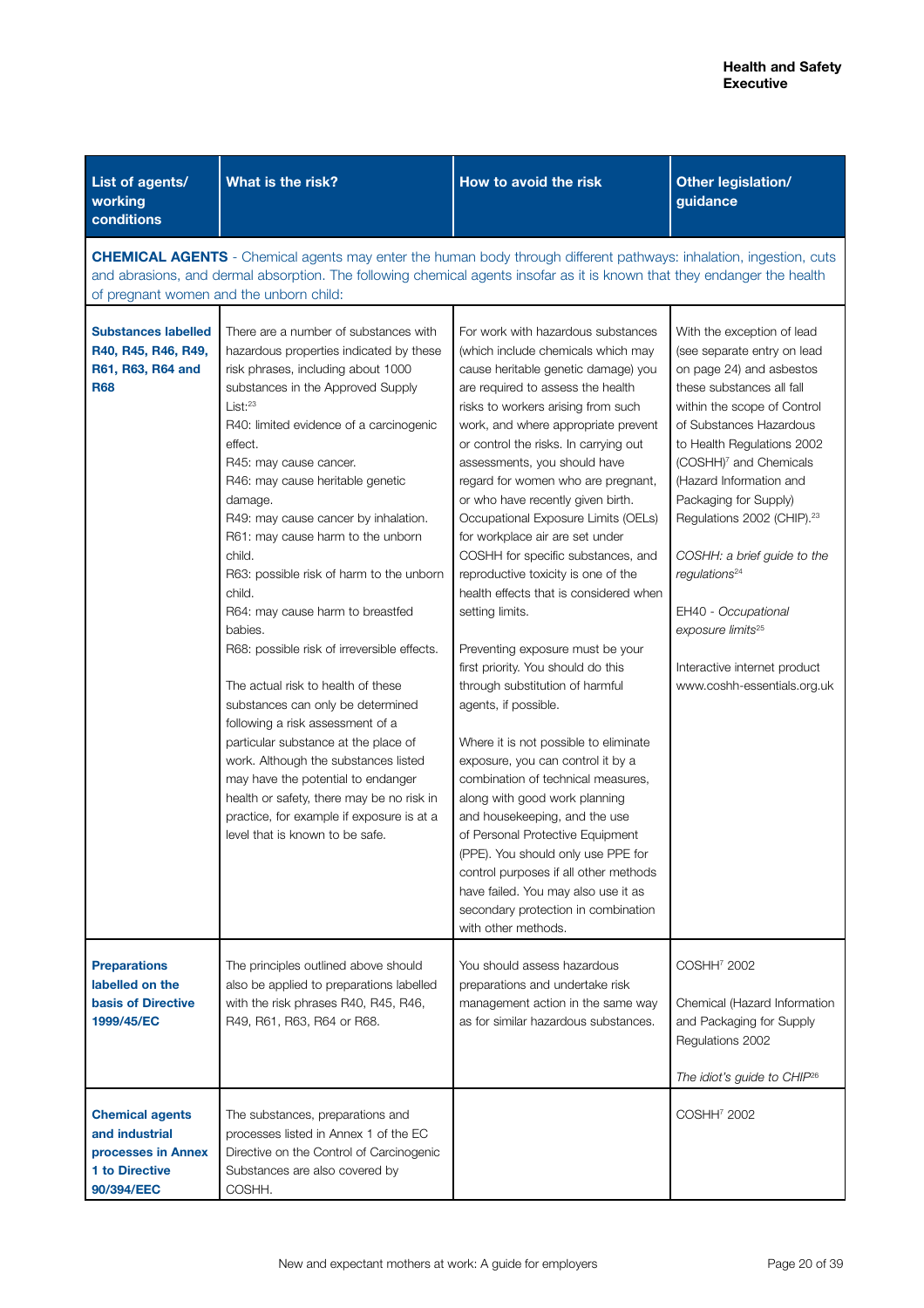| List of agents/<br>working<br>conditions  | What is the risk?                                                                                                                                                                                                                                                                                                                                                                                                                                                                                                                                                                                                                                                                                                                                                                                                                         | How to avoid the risk                                                                                                                                                                                                                                                                                                                                                                                                                                                                                                                                                                                                                                                                                                                                                           | Other legislation/<br>guidance                                                                                                                                                                                                                                                                                             |  |  |
|-------------------------------------------|-------------------------------------------------------------------------------------------------------------------------------------------------------------------------------------------------------------------------------------------------------------------------------------------------------------------------------------------------------------------------------------------------------------------------------------------------------------------------------------------------------------------------------------------------------------------------------------------------------------------------------------------------------------------------------------------------------------------------------------------------------------------------------------------------------------------------------------------|---------------------------------------------------------------------------------------------------------------------------------------------------------------------------------------------------------------------------------------------------------------------------------------------------------------------------------------------------------------------------------------------------------------------------------------------------------------------------------------------------------------------------------------------------------------------------------------------------------------------------------------------------------------------------------------------------------------------------------------------------------------------------------|----------------------------------------------------------------------------------------------------------------------------------------------------------------------------------------------------------------------------------------------------------------------------------------------------------------------------|--|--|
|                                           | <b>CHEMICAL AGENTS continued</b>                                                                                                                                                                                                                                                                                                                                                                                                                                                                                                                                                                                                                                                                                                                                                                                                          |                                                                                                                                                                                                                                                                                                                                                                                                                                                                                                                                                                                                                                                                                                                                                                                 |                                                                                                                                                                                                                                                                                                                            |  |  |
| <b>Mercury and</b><br>mercury derivatives | Organic mercury compounds could<br>have adverse effects on the unborn<br>child. Animal studies and human<br>observations have demonstrated that<br>exposure to these forms of mercury<br>during pregnancy can slow the growth<br>of the unborn child, disrupt the nervous<br>system, and poison the mother.<br>There is no clear evidence of adverse<br>effects on the developing unborn<br>child from studies of humans exposed<br>to mercury and inorganic mercury<br>compounds.<br>There is no indication that mothers are<br>more likely to suffer greater adverse<br>effects from mercury and its compounds<br>after the birth of the baby.<br>Organic mercury can be transferred from<br>blood to milk, therefore causing potential<br>risk to the newborn baby, if the mother<br>is highly exposed before and during<br>pregnancy. | Preventing exposure must be your<br>first priority. Where it is not possible to<br>eliminate exposure, you can control<br>it by a combination of technical<br>measures, along with good work<br>planning and housekeeping, and the<br>use of Personal Protective Equipment<br>(PPE). You should only use PPE for<br>control purposes if all other methods<br>have failed. You may also use it as a<br>secondary protection in combination<br>with other methods.                                                                                                                                                                                                                                                                                                                | Guidance notes Mercury<br>and its inorganic divalent<br>compounds <sup>27</sup> and Mercury<br>- medical guidance notes <sup>28</sup><br>give practical guidance on<br>the risks of working with<br>mercury and how to control<br>them.<br>Mercury and mercury<br>derivatives are covered by<br>the requirements of COSHH. |  |  |
| <b>Antimitotic</b><br>(cytotoxic) drug    | In the long term these drugs cause<br>damage to genetic information in sperm<br>and eggs. Some can cause cancer.<br>Absorption is by inhalation or through<br>the skin.                                                                                                                                                                                                                                                                                                                                                                                                                                                                                                                                                                                                                                                                   | A safe level of exposure cannot be<br>determined for these drugs, so you<br>should avoid exposure or reduce<br>it to as low a level as is reasonably<br>practicable.<br>When assessing the risk you should<br>look particularly at preparation of<br>the drug for use (pharmacists and<br>nurses), administration of the drug,<br>and disposal of waste (chemical and<br>human).<br>All female employees of childbearing<br>age should be fully informed of the<br>reproductive hazard.<br>When preparing the drug solutions,<br>minimise exposure by using protective<br>garments (gloves, gowns and<br>masks), equipment (flow hood), and<br>good working practices. A pregnant<br>worker preparing antineoplastic drug<br>solutions should be transferred to<br>another job. | COSHH <sup>7</sup> 2002                                                                                                                                                                                                                                                                                                    |  |  |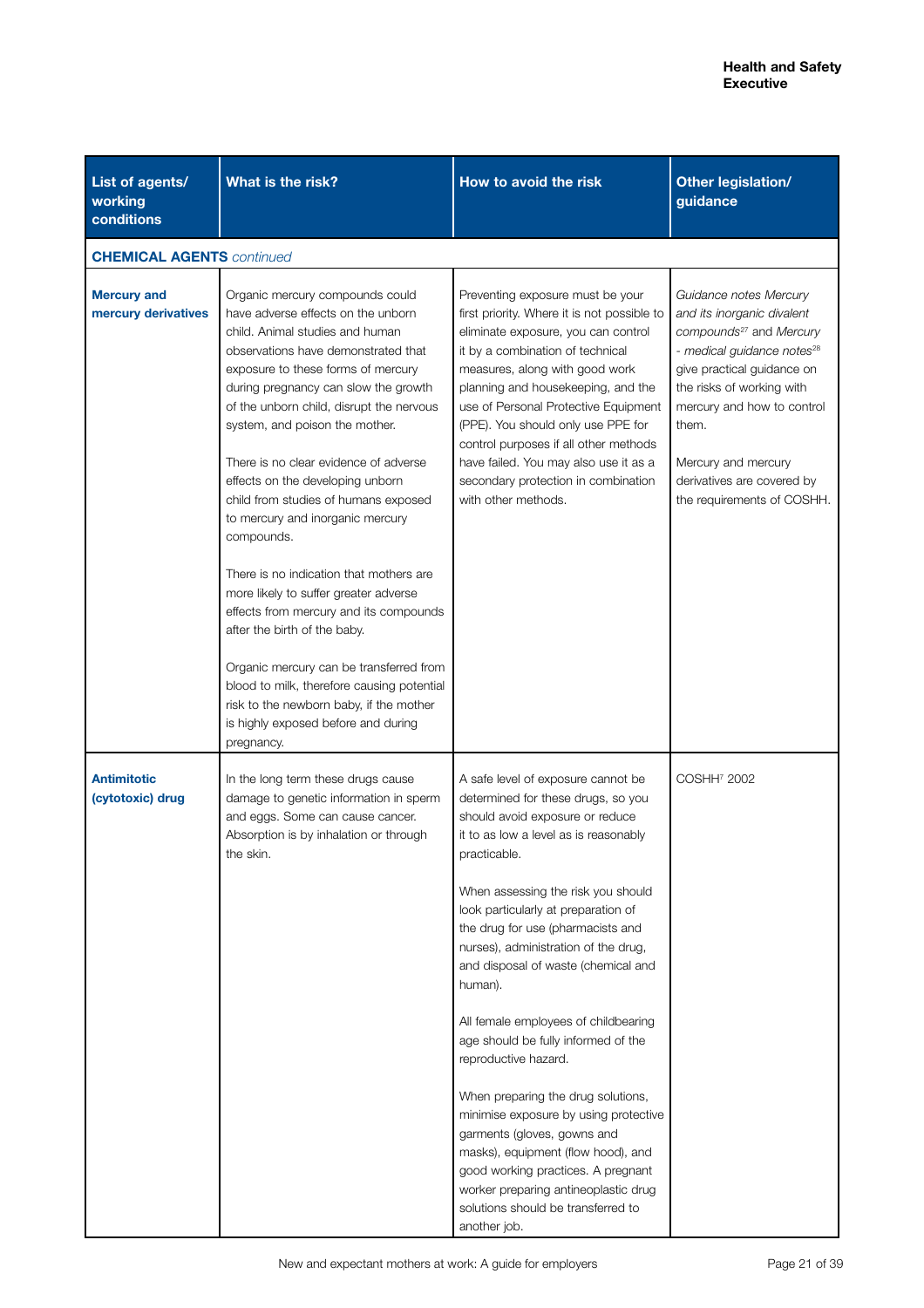| List of agents/<br>working<br>conditions                                                                                                                                 | What is the risk?                                                                                                                                                                                                                                                                                                                                                                                                                                                                                                                                                                                                                                                                                                                                                                                                                                                                                                                                                       | How to avoid the risk                                                                                                                                                                                                                                                                                                                                                                                                                                                                                                                                                                                                                                                                                                                                                                                                                                                                                                                                                                                                                                                        | Other legislation/<br>guidance                                                     |
|--------------------------------------------------------------------------------------------------------------------------------------------------------------------------|-------------------------------------------------------------------------------------------------------------------------------------------------------------------------------------------------------------------------------------------------------------------------------------------------------------------------------------------------------------------------------------------------------------------------------------------------------------------------------------------------------------------------------------------------------------------------------------------------------------------------------------------------------------------------------------------------------------------------------------------------------------------------------------------------------------------------------------------------------------------------------------------------------------------------------------------------------------------------|------------------------------------------------------------------------------------------------------------------------------------------------------------------------------------------------------------------------------------------------------------------------------------------------------------------------------------------------------------------------------------------------------------------------------------------------------------------------------------------------------------------------------------------------------------------------------------------------------------------------------------------------------------------------------------------------------------------------------------------------------------------------------------------------------------------------------------------------------------------------------------------------------------------------------------------------------------------------------------------------------------------------------------------------------------------------------|------------------------------------------------------------------------------------|
| <b>CHEMICAL AGENTS continued</b>                                                                                                                                         |                                                                                                                                                                                                                                                                                                                                                                                                                                                                                                                                                                                                                                                                                                                                                                                                                                                                                                                                                                         |                                                                                                                                                                                                                                                                                                                                                                                                                                                                                                                                                                                                                                                                                                                                                                                                                                                                                                                                                                                                                                                                              |                                                                                    |
| <b>Chemical agents</b><br>of known and<br>dangerous<br>percutaneous<br>absorption (ie that<br>may be absorbed<br>through the skin).<br>This includes some<br>pesticides. | The HSE guidance booklet EH40<br>Occupational exposure limits, <sup>25</sup> updated<br>annually, contains tables of inhalation<br>exposure limits for certain hazardous<br>substances. Some of these substances<br>can also penetrate intact skin and<br>become absorbed into the body, causing<br>ill-health effects. These substances are<br>marked 'Sk' in the tables. As with all<br>substances, the risks will depend on<br>the way that the substance is being<br>used as well as on its hazardous<br>properties. Absorption through the skin<br>can result from localised contamination,<br>for example from a splash on the<br>skin or clothing, or in certain cases<br>from exposure to high atmospheric<br>concentrations of vapour.<br>In the case of agricultural workers,<br>the risk assessment should consider<br>whether there is a residual risk of<br>contamination, for example from<br>exposure to pesticides at an earlier stage<br>of pregnancy. | Preventing exposure must be your<br>first priority. Take special precautions<br>to prevent skin contact.<br>Where possible, use technical<br>measures to control exposure in<br>preference to personal protective<br>equipment such as gloves, overalls<br>or face shields. For example, enclose<br>the process or redesign it so that less<br>spray is produced. Where you must<br>use personal protective equipment<br>(either alone or in combination with<br>engineering methods), ensure that it<br>is suitable.<br>The Control of Pesticides Regulations<br>sets out general restrictions on<br>the way pesticides can be used.<br>In addition, all pesticides must<br>be approved before they can be<br>advertised, sold, supplied, used or<br>stored. Conditions can be put onto<br>the approval, which may for example<br>limit the way the product can be used<br>(eg restrict the way that it can be<br>applied), require that certain safety<br>precautions are followed, and restrict<br>who may use it (eg professionals<br>or amateurs). These conditions are | COSHH <sup>7</sup> 2002<br><b>Control of Pesticides</b><br>Regulations 1986 (COPR) |
|                                                                                                                                                                          |                                                                                                                                                                                                                                                                                                                                                                                                                                                                                                                                                                                                                                                                                                                                                                                                                                                                                                                                                                         | reflected on the product label. Failure<br>to comply is an offence.                                                                                                                                                                                                                                                                                                                                                                                                                                                                                                                                                                                                                                                                                                                                                                                                                                                                                                                                                                                                          |                                                                                    |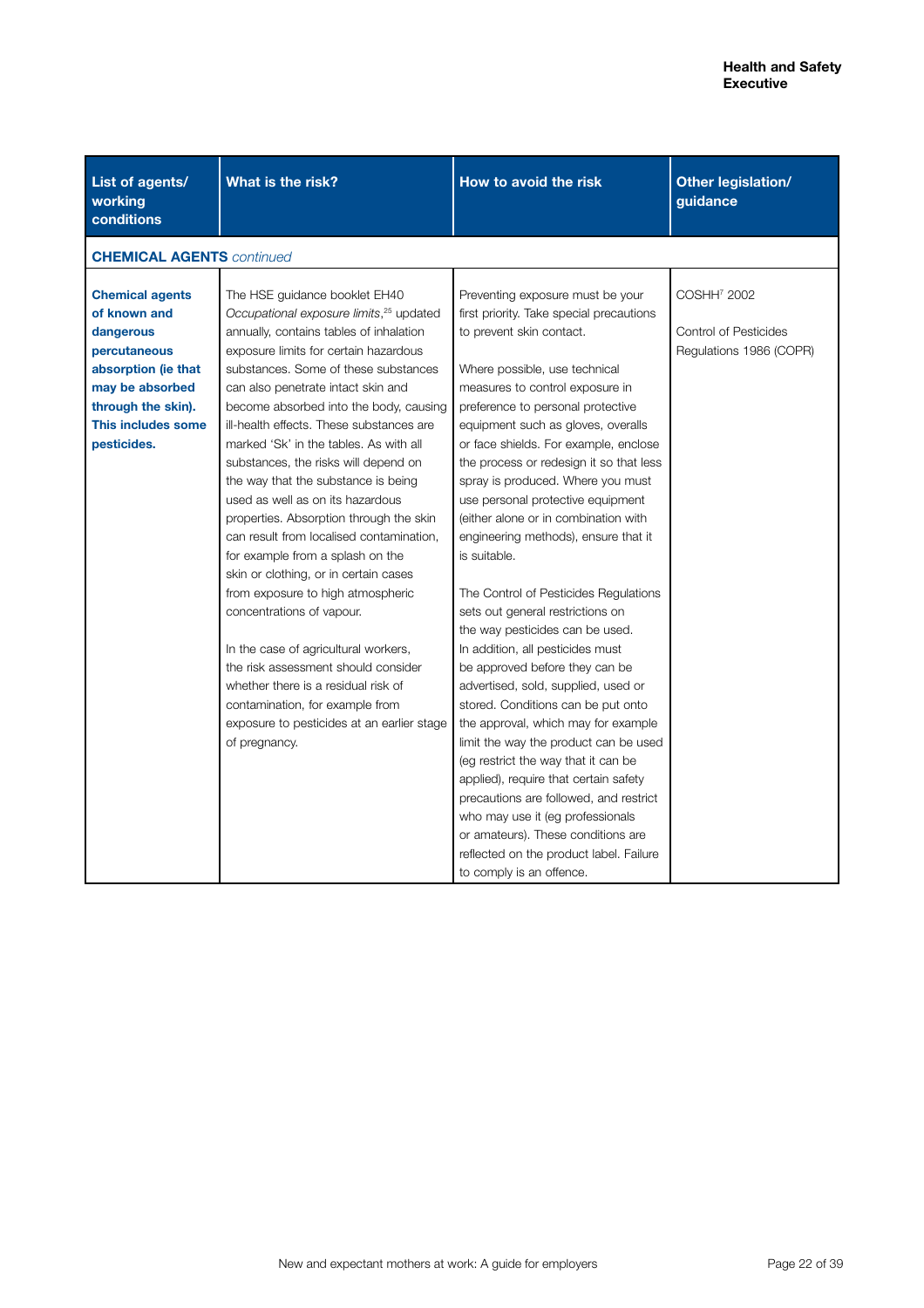| List of agents/<br>working<br>conditions | What is the risk?                                                                                                                                                                                                                                                                                                                                                                                                                                                                                                                                                                                                                                                                                                                                                                                                                                                                                                                                                                                                                                                                                                                                                                                                                                                                                                                                                                                                                                                                                            | How to avoid the risk                                                                                                                                                                                                                                                                                                                                                                                                                                                                        | Other legislation/<br>guidance                                                                                                                                                                                                                                                                                                                                                         |
|------------------------------------------|--------------------------------------------------------------------------------------------------------------------------------------------------------------------------------------------------------------------------------------------------------------------------------------------------------------------------------------------------------------------------------------------------------------------------------------------------------------------------------------------------------------------------------------------------------------------------------------------------------------------------------------------------------------------------------------------------------------------------------------------------------------------------------------------------------------------------------------------------------------------------------------------------------------------------------------------------------------------------------------------------------------------------------------------------------------------------------------------------------------------------------------------------------------------------------------------------------------------------------------------------------------------------------------------------------------------------------------------------------------------------------------------------------------------------------------------------------------------------------------------------------------|----------------------------------------------------------------------------------------------------------------------------------------------------------------------------------------------------------------------------------------------------------------------------------------------------------------------------------------------------------------------------------------------------------------------------------------------------------------------------------------------|----------------------------------------------------------------------------------------------------------------------------------------------------------------------------------------------------------------------------------------------------------------------------------------------------------------------------------------------------------------------------------------|
| <b>CHEMICAL AGENTS continued</b>         |                                                                                                                                                                                                                                                                                                                                                                                                                                                                                                                                                                                                                                                                                                                                                                                                                                                                                                                                                                                                                                                                                                                                                                                                                                                                                                                                                                                                                                                                                                              |                                                                                                                                                                                                                                                                                                                                                                                                                                                                                              |                                                                                                                                                                                                                                                                                                                                                                                        |
| <b>Carbon monoxide</b><br>(CO)           | Carbon monoxide is produced when<br>petrol, diesel and liquefied petroleum gas<br>(LPG) are used as a source of power<br>in engines and in domestic appliances.<br>Risks arise when engines or appliances<br>are operated in enclosed areas.<br>Pregnant women may have heightened<br>susceptibility to the effects of exposure<br>to CO.<br>Carbon monoxide readily crosses the<br>placenta and can result in the unborn<br>child being starved of oxygen. Data<br>on the effects of exposure to carbon<br>monoxide on pregnant women are<br>limited but there is evidence of adverse<br>effects on the unborn child.<br>Both the level and duration of maternal<br>exposure are important factors in the<br>effect on the unborn child.<br>There is no indication that breastfed<br>babies suffer adverse effects from their<br>mothers' exposure to carbon monoxide,<br>nor that mothers are significantly more<br>sensitive to carbon monoxide after giving<br>birth.<br>Given the extreme risk of exposure to<br>high levels of carbon monoxide, risk<br>assessment and prevention of high<br>exposure are identical for all workers.<br>Risk assessment may be complicated by<br>active or passive smoking (see entry on<br>passive smoking on page 28) or ambient<br>air pollution. If those sources lead to a<br>higher COHb (carbo-oxyhaemoglobin)<br>than occupational exposure would,<br>the level of risk is determined by those<br>outside sources, as the effect on COHb<br>is not cumulative. | The best preventive measure is to<br>eliminate the hazard by changing<br>processes or equipment. Where<br>prevention is not appropriate, you<br>should consider technical measures,<br>in combination with good working<br>practices and personal protective<br>equipment.<br>Avoid chronic exposure of female<br>workers. Even occasional exposure to<br>CO could potentially be harmful.<br>Inform pregnant workers about<br>the dangers of exposure to carbon<br>monoxide during smoking. | General requirements of<br>COSHH <sup>7</sup> 2002 in relation to<br>hazardous substances.<br>HSE's guidance note<br>Carbon Monoxide <sup>29</sup> gives<br>practical advice on the risks<br>of working with carbon<br>monoxide and how to<br>control them. It warns that<br>pregnant women may have<br>heightened susceptibility to<br>the effects of exposure to<br>carbon monoxide. |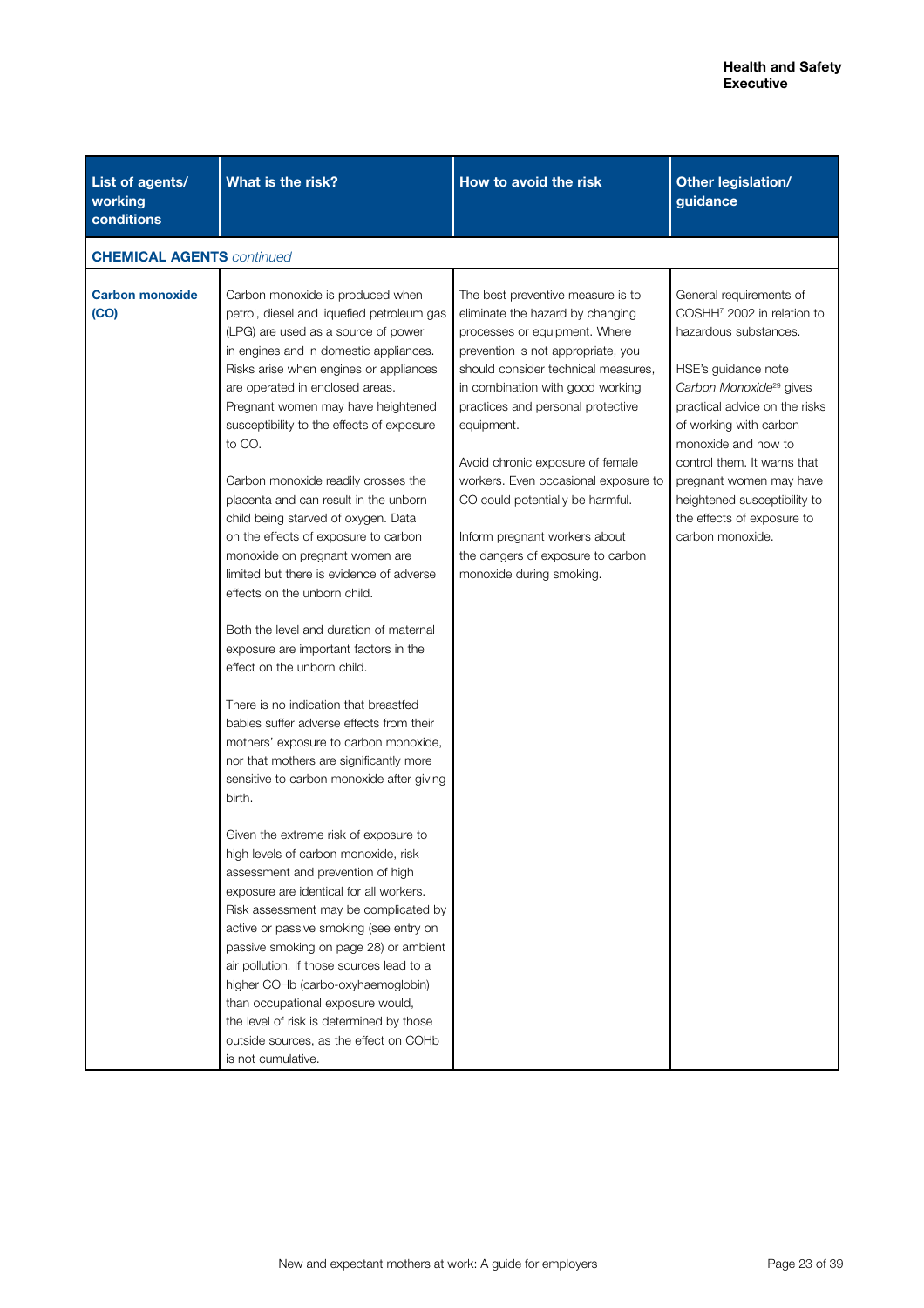| List of agents/<br>working<br>conditions                                                                                      | What is the risk?                                                                                                                                                                                                                                                                                                                                                                                                                                                                                                                                                                                                                                                                                                                                                                                                                                                                                                                                                                                                                                                                                                                                                                                                                                                                                                                                                                                                                                                                                                                                                                                                                                                                                                                                                                                                              | How to avoid the risk                                                                                                                                                                                                                                                                                                                                                                                                                                                                                                                                                                                                                                                                                                                                                                                                                                                                                                                                                        | <b>Other legislation/</b><br>guidance                                                               |  |
|-------------------------------------------------------------------------------------------------------------------------------|--------------------------------------------------------------------------------------------------------------------------------------------------------------------------------------------------------------------------------------------------------------------------------------------------------------------------------------------------------------------------------------------------------------------------------------------------------------------------------------------------------------------------------------------------------------------------------------------------------------------------------------------------------------------------------------------------------------------------------------------------------------------------------------------------------------------------------------------------------------------------------------------------------------------------------------------------------------------------------------------------------------------------------------------------------------------------------------------------------------------------------------------------------------------------------------------------------------------------------------------------------------------------------------------------------------------------------------------------------------------------------------------------------------------------------------------------------------------------------------------------------------------------------------------------------------------------------------------------------------------------------------------------------------------------------------------------------------------------------------------------------------------------------------------------------------------------------|------------------------------------------------------------------------------------------------------------------------------------------------------------------------------------------------------------------------------------------------------------------------------------------------------------------------------------------------------------------------------------------------------------------------------------------------------------------------------------------------------------------------------------------------------------------------------------------------------------------------------------------------------------------------------------------------------------------------------------------------------------------------------------------------------------------------------------------------------------------------------------------------------------------------------------------------------------------------------|-----------------------------------------------------------------------------------------------------|--|
|                                                                                                                               | <b>CHEMICAL AGENTS</b> continued                                                                                                                                                                                                                                                                                                                                                                                                                                                                                                                                                                                                                                                                                                                                                                                                                                                                                                                                                                                                                                                                                                                                                                                                                                                                                                                                                                                                                                                                                                                                                                                                                                                                                                                                                                                               |                                                                                                                                                                                                                                                                                                                                                                                                                                                                                                                                                                                                                                                                                                                                                                                                                                                                                                                                                                              |                                                                                                     |  |
| <b>Lead and lead</b><br>derivatives - insofar<br>as these agents are<br>capable of being<br>absorbed by the<br>human organism | Historically, exposure to lead by pregnant<br>women has been associated with abortions,<br>miscarriages, stillbirths, and infertility.<br>However, there is no indication that this is<br>still relevant at current accepted standards<br>for exposure. There are strong indications<br>that exposures to lead, either before or<br>after birth via the mother or during early<br>childhood, can impair the development of<br>the child's nervous system.<br>Lead can be transferred from blood to milk.<br>This may pose a risk to the newborn baby, if<br>the mother has been highly exposed before<br>and during pregnancy.<br>Indications of safe levels<br>Exposure to lead cannot safely be<br>accurately determined by the measurements<br>of the airborne concentration because<br>uptake from the oral route may also occur<br>and because of differences in the uptake<br>characteristics of the various forms of<br>lead that may be encountered. Biological<br>monitoring of blood lead levels (PbB) and<br>biological effects monitoring (eg tests for<br>zinc proto porphyrin and levels of amino<br>laevulinic acid in blood or urine) are the best<br>exposure indicator.<br>Risk assessment<br>The exposure of pregnant and breastfeeding<br>women to lead is specifically prohibited<br>under Article 6 of the Directive (92/85/EEC)<br>if the exposure might jeopardise safety or<br>health.<br>The risk assessment should be based<br>upon both the individual's and the work<br>group's historical record of blood lead levels<br>or similar parameters, not on ambient air<br>monitoring. Where these are within the<br>range found in people not occupationally<br>exposed to lead, it could be concluded<br>that the health is not in jeopardy. However,<br>PbB levels and other biological indicators | The Approved Code of Practice<br>Control of lead at work <sup>36</sup> sets out<br>the current exposure limits for lead<br>and the blood-lead suspension<br>levels for workers whose exposure<br>to lead is significant and subject<br>to medical surveillance. It gives<br>blood-lead suspension level for<br>male adults and for women who<br>cannot conceive, a lower level<br>for young persons under 18 and<br>a lower level still for women of<br>reproductive capacity. This lowest<br>level is set to ensure that women<br>who may become pregnant have<br>low blood lead levels. This is to<br>protect any developing foetus<br>from the harmful effects of lead<br>in the weeks before pregnancy is<br>confirmed.<br>Once their pregnancy is<br>confirmed, women will normally<br>be suspended from any work<br>which exposes them significantly<br>to lead, by the Employment<br>Medical Advisor or Appointed<br>Doctor carrying out the medical<br>surveillance. | Control of Lead at Work<br>Regulations 1999 (CLAW)<br>and Approved Code of<br>Practice <sup>6</sup> |  |
|                                                                                                                               | of exposure may change over time without<br>apparent relation to (airborne) exposure.                                                                                                                                                                                                                                                                                                                                                                                                                                                                                                                                                                                                                                                                                                                                                                                                                                                                                                                                                                                                                                                                                                                                                                                                                                                                                                                                                                                                                                                                                                                                                                                                                                                                                                                                          |                                                                                                                                                                                                                                                                                                                                                                                                                                                                                                                                                                                                                                                                                                                                                                                                                                                                                                                                                                              |                                                                                                     |  |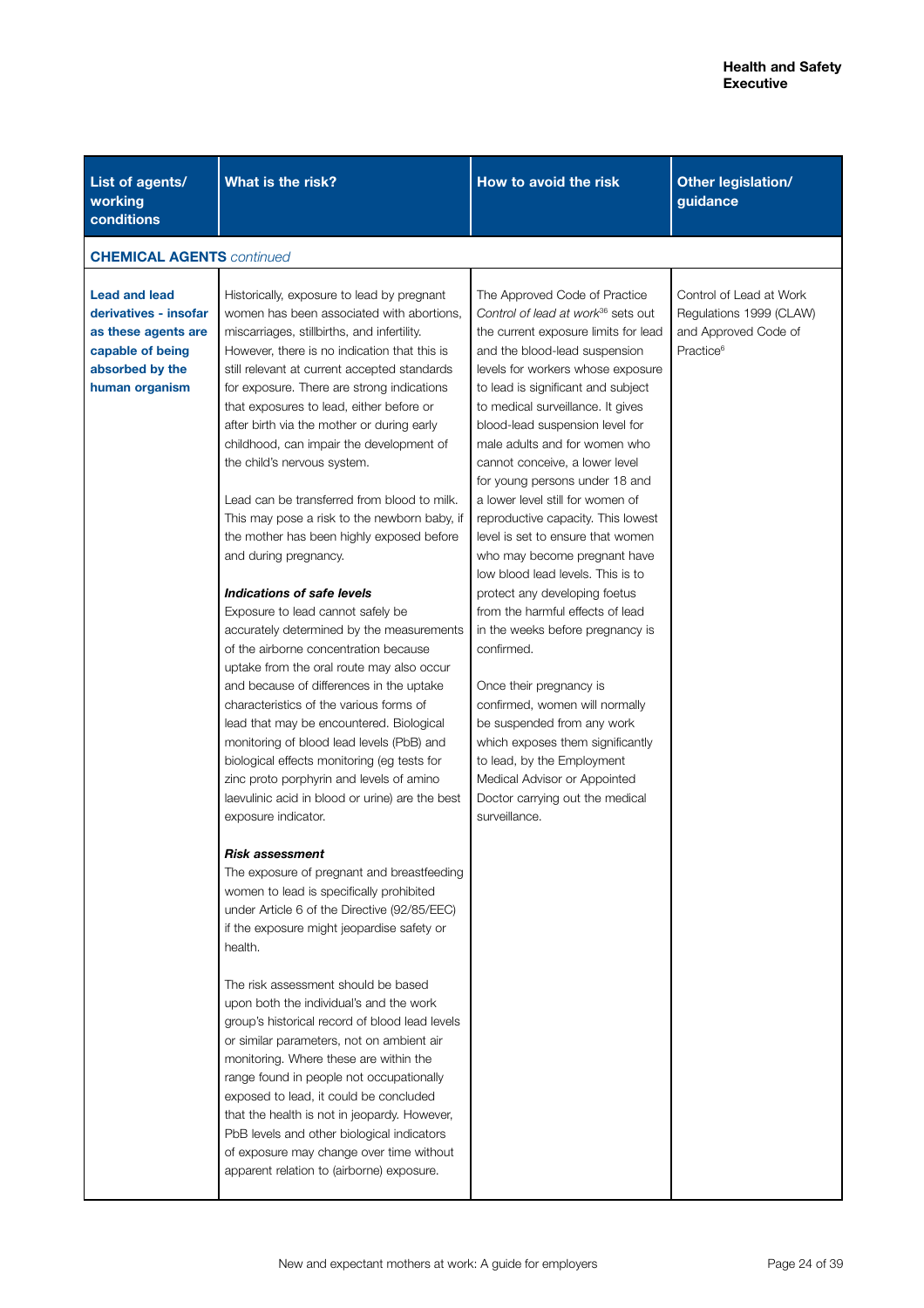| List of agents/<br>working<br>conditions | What is the risk?                                                                                                                                                                                                                                                                                                                                                                                                                                                                                                                                                                                                                                                                                                                                                                                                                                                                                                                                                                                                                                                                                                                                                                                                                                                                                                                                                                                                                                          | How to avoid the risk                                                                                                                                                                                                                                                                                                                                                                                                                                                                                                                                                                                                                                                                                                                                                                                                                                                                                                                                                                                                                                                                                                                                                                                            | Other legislation/<br>guidance                                                                                                                                                                                                                                                            |
|------------------------------------------|------------------------------------------------------------------------------------------------------------------------------------------------------------------------------------------------------------------------------------------------------------------------------------------------------------------------------------------------------------------------------------------------------------------------------------------------------------------------------------------------------------------------------------------------------------------------------------------------------------------------------------------------------------------------------------------------------------------------------------------------------------------------------------------------------------------------------------------------------------------------------------------------------------------------------------------------------------------------------------------------------------------------------------------------------------------------------------------------------------------------------------------------------------------------------------------------------------------------------------------------------------------------------------------------------------------------------------------------------------------------------------------------------------------------------------------------------------|------------------------------------------------------------------------------------------------------------------------------------------------------------------------------------------------------------------------------------------------------------------------------------------------------------------------------------------------------------------------------------------------------------------------------------------------------------------------------------------------------------------------------------------------------------------------------------------------------------------------------------------------------------------------------------------------------------------------------------------------------------------------------------------------------------------------------------------------------------------------------------------------------------------------------------------------------------------------------------------------------------------------------------------------------------------------------------------------------------------------------------------------------------------------------------------------------------------|-------------------------------------------------------------------------------------------------------------------------------------------------------------------------------------------------------------------------------------------------------------------------------------------|
| <b>WORKING CONDITIONS</b>                |                                                                                                                                                                                                                                                                                                                                                                                                                                                                                                                                                                                                                                                                                                                                                                                                                                                                                                                                                                                                                                                                                                                                                                                                                                                                                                                                                                                                                                                            |                                                                                                                                                                                                                                                                                                                                                                                                                                                                                                                                                                                                                                                                                                                                                                                                                                                                                                                                                                                                                                                                                                                                                                                                                  |                                                                                                                                                                                                                                                                                           |
| <b>Facilities</b>                        | <b>Resting facilities</b> : Rest is important for<br>new and expectant mothers. Tiredness<br>increases during and after pregnancy<br>and may be exacerbated by work-<br>related factors. The need for rest is both<br>physical and mental.<br><b>Hygiene facilities:</b> Without easy access<br>to toilets (and associated hygiene<br>facilities) at work, due to distance, work<br>processes or systems, etc, there may<br>be increased risks to health and safety,<br>including significant risks of infection and<br>kidney disease.<br>Because of pressure on the bladder<br>and other changes associated with<br>pregnancy, pregnant women often have<br>to go to the toilet more frequently and<br>more urgently than others. Breastfeeding<br>women may also need to do so because<br>of increased fluid intake to promote<br>breast milk production.<br><b>Storage facilities: Access to</b><br>appropriate facilities for breastfeeding<br>mothers to express and safely store<br>breast milk, or enable infants to be<br>breastfed at or near the workplace,<br>may facilitate breastfeeding by working<br>women, and may significantly protect the<br>health of both mother and infant.<br>Evidence shows that breastfeeding<br>can help to protect the mother against<br>cancer and helps protect the child from<br>certain diseases in infancy. Obstacles<br>to breastfeeding in the workplace may<br>significantly affect the health of both | The need for physical rest may<br>require that the woman concerned<br>has access to somewhere where<br>she can sit or lie down comfortably<br>in privacy, and without disturbance,<br>at appropriate intervals. Access to<br>clean drinking water should also be<br>available.<br>Protective measures include adapting<br>rules governing working practices,<br>for example in continuous processing<br>and teamworking situations, and<br>appropriate measures to enable<br>expectant and nursing mothers to<br>leave their workstation/activity at short<br>notice more frequently than normal,<br>or otherwise (if this is not possible)<br>making temporary adjustments to<br>working conditions as specified in the<br>Management of Health and Safety at<br>Work Regulations.<br>Protective measures include:<br>$\blacksquare$ access to a private room where<br>women can breastfeed or express<br>breast milk;<br>use of secure, clean refrigerators<br>for storing expressed breast milk<br>while at work, and facilities for<br>washing, sterilising and storing<br>receptacles;<br>■ time off (without loss of pay<br>or benefits, and without fear<br>of penalty) to express milk or<br>breastfeed. | Workplace (Health, Safety<br>and Welfare) Regulations<br>1992 and Approved Code<br>of Practice <sup>2</sup> cover the need<br>to provide suitable and<br>sufficient rest facilities.<br>Management of Health and<br>Safety Regulations 1999 and<br>Approved Code of Practice <sup>1</sup> |
|                                          | mother and child.                                                                                                                                                                                                                                                                                                                                                                                                                                                                                                                                                                                                                                                                                                                                                                                                                                                                                                                                                                                                                                                                                                                                                                                                                                                                                                                                                                                                                                          |                                                                                                                                                                                                                                                                                                                                                                                                                                                                                                                                                                                                                                                                                                                                                                                                                                                                                                                                                                                                                                                                                                                                                                                                                  |                                                                                                                                                                                                                                                                                           |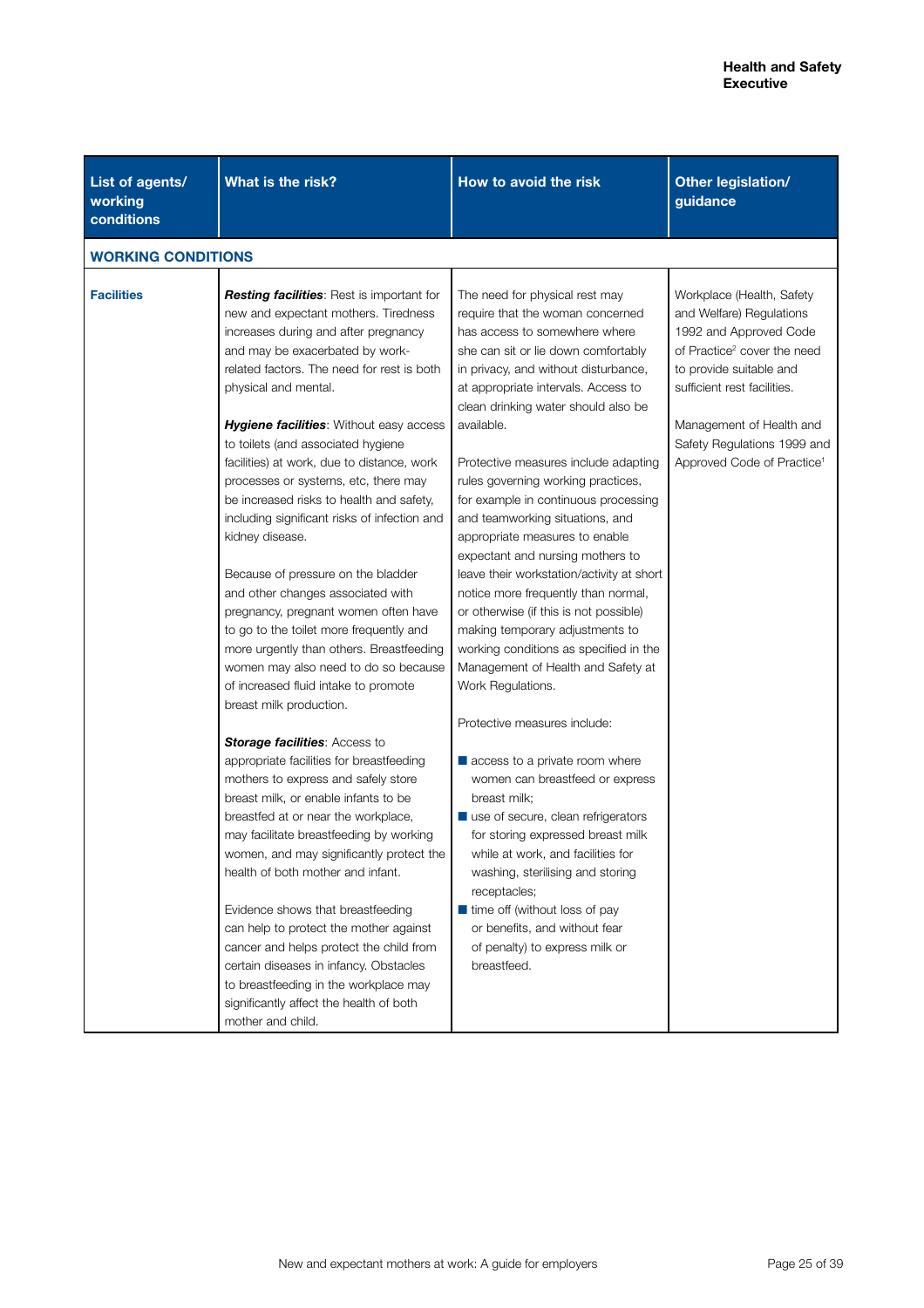| List of agents/<br>working<br>conditions                   | What is the risk?                                                                                                                                                                                                                                                                                                                                                                                                                                                                                                                                                                                                                                                                                                                                                                                                                                                                                                                                                                                                                                                                                                                                                                                                                                                                  | How to avoid the risk                                                                                                                                                                                                                                                                                                                                                                                                                                                                                   | Other legislation/<br>guidance                                                                              |
|------------------------------------------------------------|------------------------------------------------------------------------------------------------------------------------------------------------------------------------------------------------------------------------------------------------------------------------------------------------------------------------------------------------------------------------------------------------------------------------------------------------------------------------------------------------------------------------------------------------------------------------------------------------------------------------------------------------------------------------------------------------------------------------------------------------------------------------------------------------------------------------------------------------------------------------------------------------------------------------------------------------------------------------------------------------------------------------------------------------------------------------------------------------------------------------------------------------------------------------------------------------------------------------------------------------------------------------------------|---------------------------------------------------------------------------------------------------------------------------------------------------------------------------------------------------------------------------------------------------------------------------------------------------------------------------------------------------------------------------------------------------------------------------------------------------------------------------------------------------------|-------------------------------------------------------------------------------------------------------------|
| <b>WORKING CONDITIONS</b> continued                        |                                                                                                                                                                                                                                                                                                                                                                                                                                                                                                                                                                                                                                                                                                                                                                                                                                                                                                                                                                                                                                                                                                                                                                                                                                                                                    |                                                                                                                                                                                                                                                                                                                                                                                                                                                                                                         |                                                                                                             |
| <b>Mental and physical</b><br>fatigue and working<br>hours | Long working hours, shift work and<br>night work can have a significant<br>on the health of new and expectant<br>mothers, and on breastfeeding. Not all<br>women are affected in the same way,<br>and the associated risks vary with the<br>type of work undertaken, the working<br>conditions and the individual concerned.<br>This applies especially to health care.<br>Generally, however, both mental and<br>physical fatigue increases during<br>pregnancy and in the postnatal period<br>due to the various physiological and<br>other changes taking place.<br>Because they suffer from increasing<br>tiredness, some pregnant and<br>breastfeeding women may not be able to<br>work irregular or late shifts or night work,<br>or overtime. Working time arrangements<br>(including provisions for rest breaks, and<br>their frequency and timing) may affect<br>the health of the pregnant woman and<br>her unborn child, her recovery after<br>childbirth, or her ability to breastfeed,<br>and may increase the risks of stress<br>and stress-related ill health. Because of<br>changes in blood pressure which may<br>occur during and after pregnancy and<br>childbirth, normal patterns of breaks<br>from work may not be adequate for new<br>or expectant mothers. | It may well be necessary to adjust<br>working hours temporarily, as well as<br>other working conditions, including<br>timing and frequency of rest breaks,<br>and to change shift patterns and<br>duration to avoid risks.<br>With regard to night work, alternative<br>day work should be organised for<br>pregnant women on receipt of a<br>medical certificate from their doctor/<br>midwife which states that night work<br>is affecting the health and safety of<br>the woman or her unborn child. | Workplace (Health, Safety<br>and Welfare) Regulations<br>1992 and Approved Code of<br>Practice <sup>2</sup> |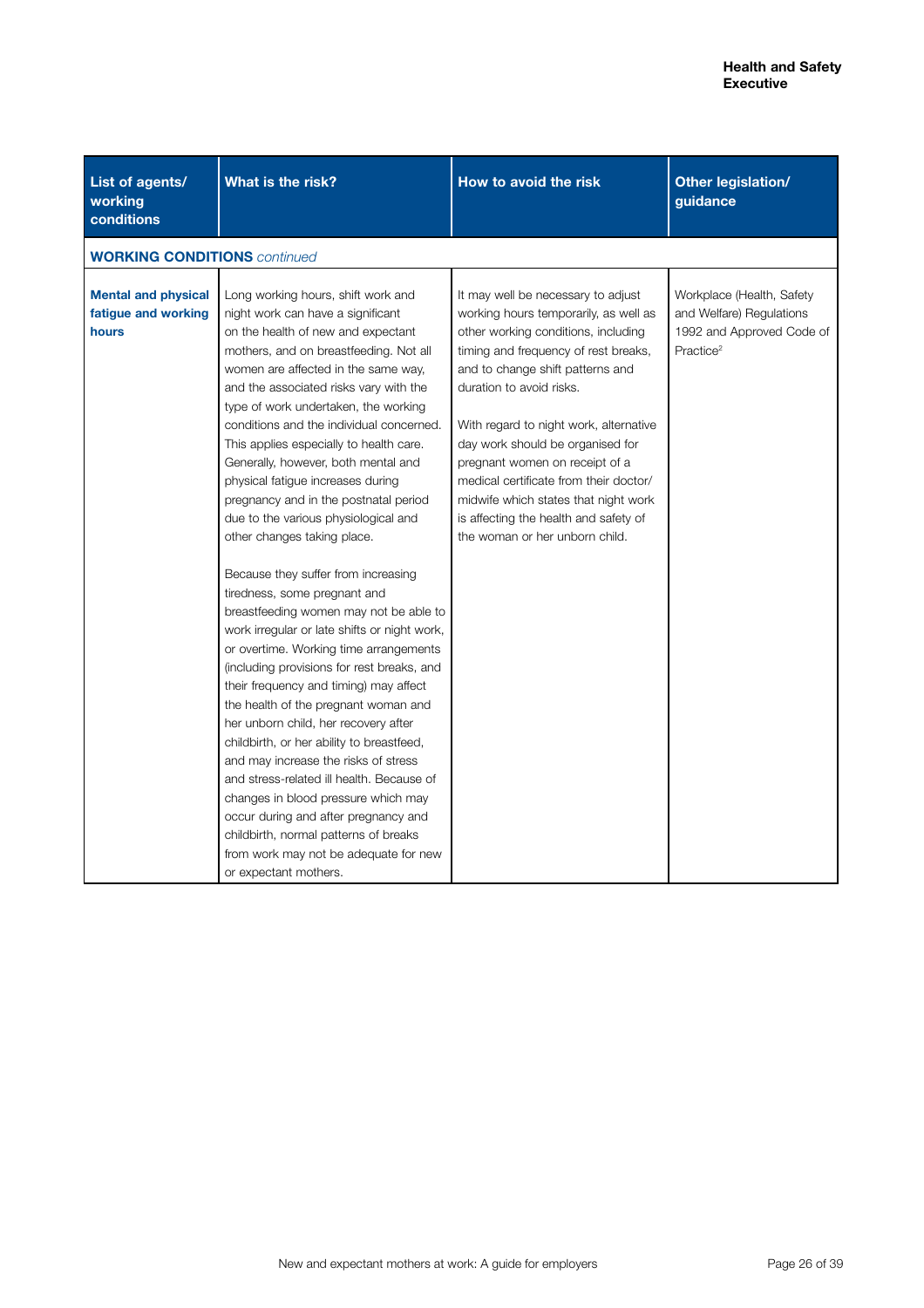| List of agents/<br>working<br>conditions | What is the risk?                                                                                                                                                                                                                                                                                                                                                                                                                                                                                                                                                                                                                                                                                                                                                                                                                                                                                                                                                                                                                                                                                                                                                                                                                                                                                                                                                                                                                                                                                                                                                                                                                                                                                                                                                                      | How to avoid the risk                                                                                                                                                                                                                                                                                                                                                                                                                                                                              | Other legislation/<br>guidance                                                                                                                                                         |
|------------------------------------------|----------------------------------------------------------------------------------------------------------------------------------------------------------------------------------------------------------------------------------------------------------------------------------------------------------------------------------------------------------------------------------------------------------------------------------------------------------------------------------------------------------------------------------------------------------------------------------------------------------------------------------------------------------------------------------------------------------------------------------------------------------------------------------------------------------------------------------------------------------------------------------------------------------------------------------------------------------------------------------------------------------------------------------------------------------------------------------------------------------------------------------------------------------------------------------------------------------------------------------------------------------------------------------------------------------------------------------------------------------------------------------------------------------------------------------------------------------------------------------------------------------------------------------------------------------------------------------------------------------------------------------------------------------------------------------------------------------------------------------------------------------------------------------------|----------------------------------------------------------------------------------------------------------------------------------------------------------------------------------------------------------------------------------------------------------------------------------------------------------------------------------------------------------------------------------------------------------------------------------------------------------------------------------------------------|----------------------------------------------------------------------------------------------------------------------------------------------------------------------------------------|
| <b>WORKING CONDITIONS</b> continued      |                                                                                                                                                                                                                                                                                                                                                                                                                                                                                                                                                                                                                                                                                                                                                                                                                                                                                                                                                                                                                                                                                                                                                                                                                                                                                                                                                                                                                                                                                                                                                                                                                                                                                                                                                                                        |                                                                                                                                                                                                                                                                                                                                                                                                                                                                                                    |                                                                                                                                                                                        |
| <b>Occupational stress</b>               | New and expectant mothers can be<br>particularly vulnerable to occupational<br>stressors, for various reasons:<br>Hormonal, physiological and<br>psychological changes occur and<br>sometimes change rapidly during and<br>after pregnancy, sometimes affecting<br>susceptibility to stress, or to anxiety or<br>depression in individuals.<br>Financial, emotional and job insecurity<br>may be issues, due to changes<br>in economic circumstances brought<br>about by pregnancy, especially if this<br>is reflected in the workplace culture.<br>$\blacksquare$ It may be difficult to organise work<br>and private life, especially with<br>long, unpredictable or unsociable<br>working hours or where other family<br>responsibilities are involved.<br>Additional stress may occur if a woman's<br>anxiety about her pregnancy, or about<br>its outcome (eg where there is a past<br>history of miscarriage, stillbirth or other<br>abnormality) is heightened as a result<br>of peer group or other pressure in the<br>workplace. This can lead to increased<br>vulnerability to other organisational<br>stressors.<br>Stress is associated in some studies with<br>increased incidence of miscarriage and<br>pregnancy loss, and also with impaired<br>ability to breastfeed.<br>Women who have recently suffered<br>loss through stillbirth, miscarriage,<br>adoption at birth or neonatal death<br>will be especially vulnerable to stress,<br>as will women who have experienced<br>serious illness or trauma (including<br>Caesarean section) associated with<br>pregnancy or childbirth. However, in<br>some circumstances, returning to work<br>after such events may help to alleviate<br>stress, but only in those cases where<br>there is sympathetic and supportive | You will need to take account of<br>known organisational stress factors<br>(such as shift patterns, job insecurity,<br>workloads, etc) and the particular<br>medical and psychosocial factors<br>affecting the individual woman.<br>Protective measures may include<br>adjustments to working conditions or<br>working hours, and ensuring that the<br>necessary understanding, support<br>and recognition is available when the<br>woman returns to work, while her<br>privacy is also respected. | Tackling work-related stress.<br>A manager's guide to<br>improving and maintaining<br>employee health and well-<br>$being^{30}$<br>Work-related stress. A short<br>guide <sup>31</sup> |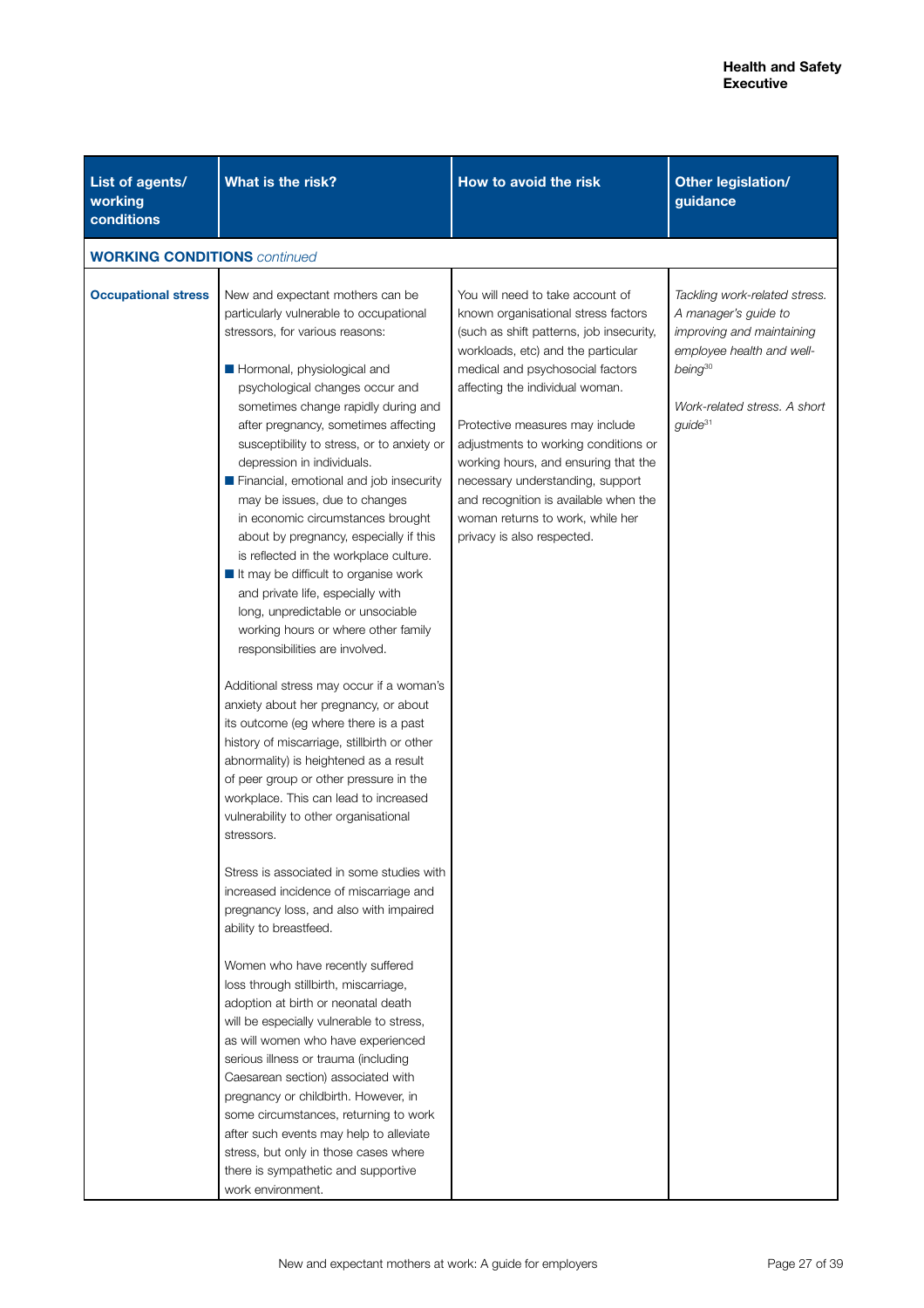| List of agents/<br>working<br>conditions | What is the risk?                                                                                                                                                                                                                                                                                                                                                                                                                                                       | How to avoid the risk                                                                                                                                                                                                                                                                                                                                                            | Other legislation/<br>guidance                                                                                                                       |
|------------------------------------------|-------------------------------------------------------------------------------------------------------------------------------------------------------------------------------------------------------------------------------------------------------------------------------------------------------------------------------------------------------------------------------------------------------------------------------------------------------------------------|----------------------------------------------------------------------------------------------------------------------------------------------------------------------------------------------------------------------------------------------------------------------------------------------------------------------------------------------------------------------------------|------------------------------------------------------------------------------------------------------------------------------------------------------|
| <b>WORKING CONDITIONS</b> continued      |                                                                                                                                                                                                                                                                                                                                                                                                                                                                         |                                                                                                                                                                                                                                                                                                                                                                                  |                                                                                                                                                      |
| <b>Occupational stress</b><br>continued  | It is known that stress at work can lead<br>to anxiety and depression. Conversely,<br>if someone is already suffering from<br>anxiety or depression, they may be more<br>vulnerable to stressors in the workplace<br>and therefore more likely to experience<br>work-related stress. As such, it is<br>important that managers remember that<br>some women may develop postnatal<br>depression after childbirth, which could<br>make them more vulnerable to stressors. |                                                                                                                                                                                                                                                                                                                                                                                  |                                                                                                                                                      |
| <b>Passive smoking</b>                   | Cigarette smoke is mutagenic and<br>carcinogenic and is a known risk to<br>pregnancy where the mother smokes.<br>Cigarette smoke can also aggravate<br>preconditions such as asthma. The<br>effects of passive smoking are less clear<br>but are known to affect heart and lungs,<br>and to pose a risk to infant health.                                                                                                                                               | You should draw up a smoking policy<br>which gives priority to the needs of<br>non-smokers.<br>You should arrange rest areas and<br>rest rooms to enable employees<br>to use them without experiencing<br>discomfort from tobacco smoke. This<br>means that either smoking should be<br>banned in them or separate smoking<br>and non-smoking rooms/areas should<br>be provided. | Workplace (Health, Safety<br>and Welfare) Regulations<br>1992 and Approved Code of<br>Practice <sup>2</sup><br>Passive smoking at work <sup>32</sup> |
| <b>Extremes of cold or</b><br>heat       | Prolonged exposure of pregnant workers<br>to hot environments should be kept to a<br>minimum, as there is a greater risk of the<br>worker suffering from heat stress.<br>Working in extreme cold may be a<br>hazard for pregnant women and their<br>unborn children. Warm clothing should<br>be provided.<br>The risks are particularly increased<br>if there are sudden changes in<br>temperature.<br>Breastfeeding may be impaired by heat<br>dehydration.            | You should provide adequate rest<br>and refreshment breaks alongside<br>unrestricted access to drinking water.<br>New and expectant mothers should<br>note that thirst is not an early<br>indicator of heat stress. They should<br>drink water before they get thirsty,<br>preferably in small and frequent<br>volumes.                                                          |                                                                                                                                                      |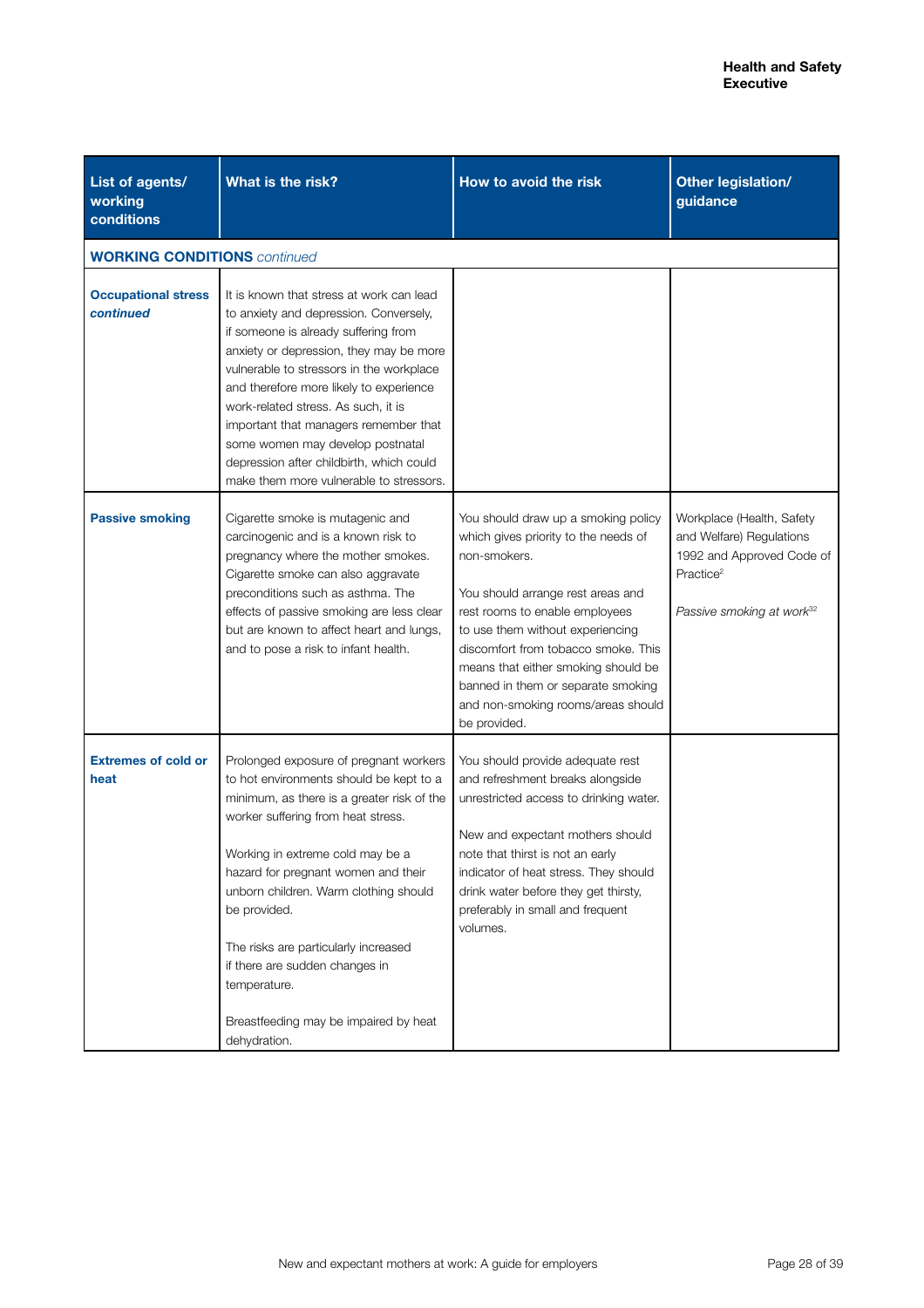| List of agents/<br>working<br>conditions                            | What is the risk?                                                                                                                                                                                                                                                                                                                                                                                                                                                                                                                                                                                                                                                                                                                                                                                                                                                                                                                                                                                                                                                                                                                                                                                                                                                                                                                                                                                                                                                                                                                                                                                        | How to avoid the risk                                                                                                                                                                                                                                                                                                                                                                                                | Other legislation/<br>guidance                                                      |
|---------------------------------------------------------------------|----------------------------------------------------------------------------------------------------------------------------------------------------------------------------------------------------------------------------------------------------------------------------------------------------------------------------------------------------------------------------------------------------------------------------------------------------------------------------------------------------------------------------------------------------------------------------------------------------------------------------------------------------------------------------------------------------------------------------------------------------------------------------------------------------------------------------------------------------------------------------------------------------------------------------------------------------------------------------------------------------------------------------------------------------------------------------------------------------------------------------------------------------------------------------------------------------------------------------------------------------------------------------------------------------------------------------------------------------------------------------------------------------------------------------------------------------------------------------------------------------------------------------------------------------------------------------------------------------------|----------------------------------------------------------------------------------------------------------------------------------------------------------------------------------------------------------------------------------------------------------------------------------------------------------------------------------------------------------------------------------------------------------------------|-------------------------------------------------------------------------------------|
| <b>WORKING CONDITIONS</b> continued                                 |                                                                                                                                                                                                                                                                                                                                                                                                                                                                                                                                                                                                                                                                                                                                                                                                                                                                                                                                                                                                                                                                                                                                                                                                                                                                                                                                                                                                                                                                                                                                                                                                          |                                                                                                                                                                                                                                                                                                                                                                                                                      |                                                                                     |
| <b>Work with display</b><br>screen equipment<br>(VDU <sub>s</sub> ) | Although it is not specifically listed in the<br>Directive (92/85/EEC), <sup>4</sup> HSE is aware<br>that anxiety about radiation emissions<br>from display screen equipment and<br>possible effects on pregnant women<br>used to be widespread. However, there is<br>substantial evidence that these concerns<br>are unfounded. HSE has consulted<br>the National Radiological Protection<br>Board, which has the statutory function<br>of providing information and advice on<br>matters to Government departments, and<br>the advice below summarises scientific<br>understanding:<br>The levels of ionising and non-ionising<br>electromagnetic radiation which are<br>likely to be generated by display screen<br>equipment are well below those set out in<br>international recommendations for limiting<br>risks for human health created by such<br>emissions and the National Radiological<br>Protection Board does not consider such<br>levels to pose a significant risk to health.<br>No special protective measures are<br>therefore needed to protect the health of<br>people from this radiation (see also the<br>entry on physical agents on page 14).<br>There has been considerable public<br>concern about reports of higher levels<br>of miscarriage and birth defects among<br>some groups of visual display unit<br>(VDU) workers, in particular due to<br>electromagnetic radiation. Many scientific<br>studies have been carried out, but taken<br>as a whole their results do not show any<br>link between miscarriages or birth defects<br>and working with VDUs. Research and | In light of the scientific evidence<br>pregnant women do not need to stop<br>work with VDUs. However, to avoid<br>problems caused by stress and anxiety,<br>women who are pregnant or planning<br>children and worried about working with<br>VDUs should be given the opportunity<br>to discuss their concerns with someone<br>adequately informed of current<br>authoritative scientific information and<br>advice. | Health and Safety<br>(Display Screen<br>Equipment) Regulations<br>1992 <sup>9</sup> |
|                                                                     | reviews of scientific evidence will continue<br>to be undertaken.                                                                                                                                                                                                                                                                                                                                                                                                                                                                                                                                                                                                                                                                                                                                                                                                                                                                                                                                                                                                                                                                                                                                                                                                                                                                                                                                                                                                                                                                                                                                        |                                                                                                                                                                                                                                                                                                                                                                                                                      |                                                                                     |
| <b>Working alone</b>                                                | Pregnant women are more likely to need<br>urgent medical attention.                                                                                                                                                                                                                                                                                                                                                                                                                                                                                                                                                                                                                                                                                                                                                                                                                                                                                                                                                                                                                                                                                                                                                                                                                                                                                                                                                                                                                                                                                                                                      | Depending on their medical condition,<br>you may need to review and revise<br>women's access to communications<br>with others and levels of (remote)<br>supervision involved, to ensure that help<br>and support is available when required,<br>and that emergency procedures (if<br>needed) take into account the needs of<br>new and expectant mothers.                                                            | Working alone in safety:<br>Controlling the risks of<br>solitary work <sup>33</sup> |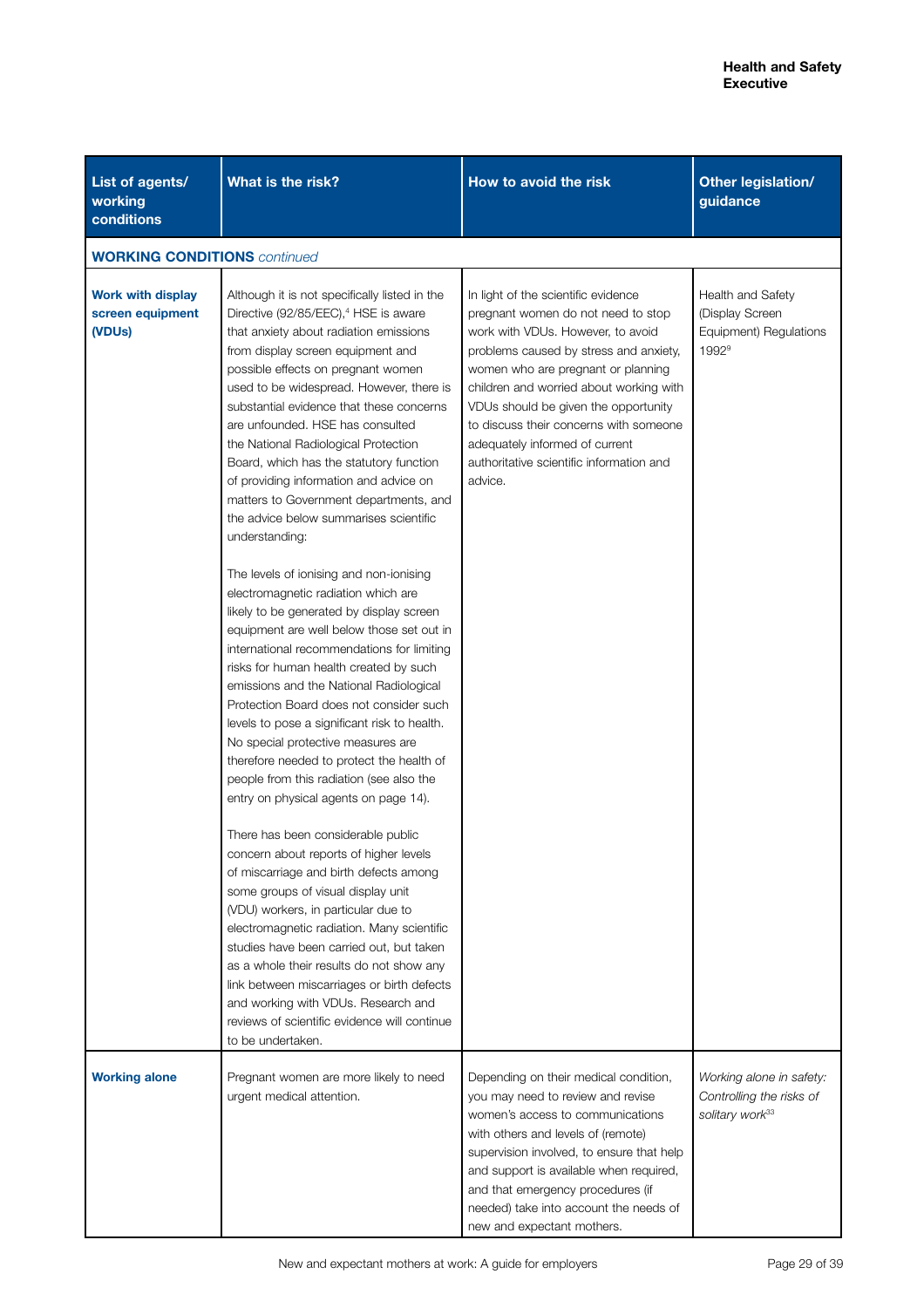| List of agents/<br>working<br>conditions                                              | What is the risk?                                                                                                                                                                                                                                                                                                                                                                                                                                                                                                                                         | How to avoid the risk                                                                                                                                                                                                                                                                                                                                                                                                                                                                               | Other legislation/<br>guidance                                                                                                                                                                                                                                                                                   |
|---------------------------------------------------------------------------------------|-----------------------------------------------------------------------------------------------------------------------------------------------------------------------------------------------------------------------------------------------------------------------------------------------------------------------------------------------------------------------------------------------------------------------------------------------------------------------------------------------------------------------------------------------------------|-----------------------------------------------------------------------------------------------------------------------------------------------------------------------------------------------------------------------------------------------------------------------------------------------------------------------------------------------------------------------------------------------------------------------------------------------------------------------------------------------------|------------------------------------------------------------------------------------------------------------------------------------------------------------------------------------------------------------------------------------------------------------------------------------------------------------------|
| <b>WORKING CONDITIONS</b> continued                                                   |                                                                                                                                                                                                                                                                                                                                                                                                                                                                                                                                                           |                                                                                                                                                                                                                                                                                                                                                                                                                                                                                                     |                                                                                                                                                                                                                                                                                                                  |
| <b>Work at heights</b>                                                                | It is hazardous for pregnant women to<br>work at heights, for example ladders,<br>platforms.                                                                                                                                                                                                                                                                                                                                                                                                                                                              | A risk assessment should consider<br>any additional risks due to work at<br>height (eg working on ladders).                                                                                                                                                                                                                                                                                                                                                                                         |                                                                                                                                                                                                                                                                                                                  |
| <b>Travelling either</b><br>inside or outside the<br>workplace                        | Travelling in the course of work, and<br>to and from the workplace, can be<br>problematic for pregnant women,<br>involving risks including fatigue,<br>vibrations, stress, static posture,<br>discomfort and accidents. These risks<br>can have a significant effect on the<br>health of new and expectant mothers.                                                                                                                                                                                                                                       | See specific entries in this table<br>to assess how to reduce risk from<br>fatigue, vibrations, stress, static<br>posture etc.                                                                                                                                                                                                                                                                                                                                                                      |                                                                                                                                                                                                                                                                                                                  |
| <b>Work-related</b><br>violence                                                       | If a woman is exposed to the risk of<br>violence at work during pregnancy, when<br>she has recently given birth or while she<br>is breastfeeding this may be harmful. It<br>can lead to detachment of the placenta,<br>miscarriage, premature delivery and<br>underweight birth, and it may affect the<br>ability to breastfeed.<br>This particularly affects works in direct<br>contact with customers and clients.                                                                                                                                      | Measures to reduce the risk of<br>violence include:<br>providing adequate training and<br>information for staff;<br>$\blacksquare$ improving the design or layout of<br>the workplace;<br>changing the design of the job - eg<br>avoiding lone working, reducing<br>use of cash, maintaining contact<br>with workers away from work<br>base.<br>If you cannot significantly reduce<br>the risk of violence you should offer<br>pregnant women and new mothers<br>suitable alternative work.         | Management of Health and<br>Safety at Work Regulations<br>1999 and Approved Code of<br>Practice <sup>1</sup><br>Violence at work: a guide for<br>employers <sup>34</sup><br>Sector-specific guidance<br>for health services, 35<br>education, 36 retail, 37<br>and banks and building<br>societies <sup>38</sup> |
| <b>Work equipment and</b><br>personal protective<br>equipment<br>(including clothing) | Work equipment and personal protective<br>equipment is not generally designed for<br>use by pregnant women. Pregnancy<br>(and breastfeeding) involves physiological<br>changes which may make some existing<br>work and protective equipment not<br>only uncomfortable but also unsafe<br>for use in some cases - for example,<br>where equipment does not fit properly<br>or comfortably, or where the operational<br>mobility, dexterity or co-ordination of<br>the woman concerned is temporarily<br>impeded by her pregnancy or recent<br>childbirth. | You must carry out a risk assessment<br>which takes account of changes in<br>risks as pregnancy progresses.<br>Wherever possible, the risk should<br>be avoided by adaptations or<br>substitution, eg providing suitable<br>alternative equipment to allow the<br>work to be conducted safely and<br>without risk to health. Where this is<br>not possible, the provisions of the<br>Management of Health and Safety at<br>Work Regulations come into effect.<br>You must not allow unsafe working. | Management of Health and<br>Safety at Work Regulations<br>1999 and Approved Code of<br>Practice <sup>1</sup><br>Safe use of work equipment<br>Approved Code of Practice <sup>39</sup><br>Personal Protective<br>Equipment at Work<br>Regulations 1992 and<br>Guidance on Regulations <sup>40</sup>               |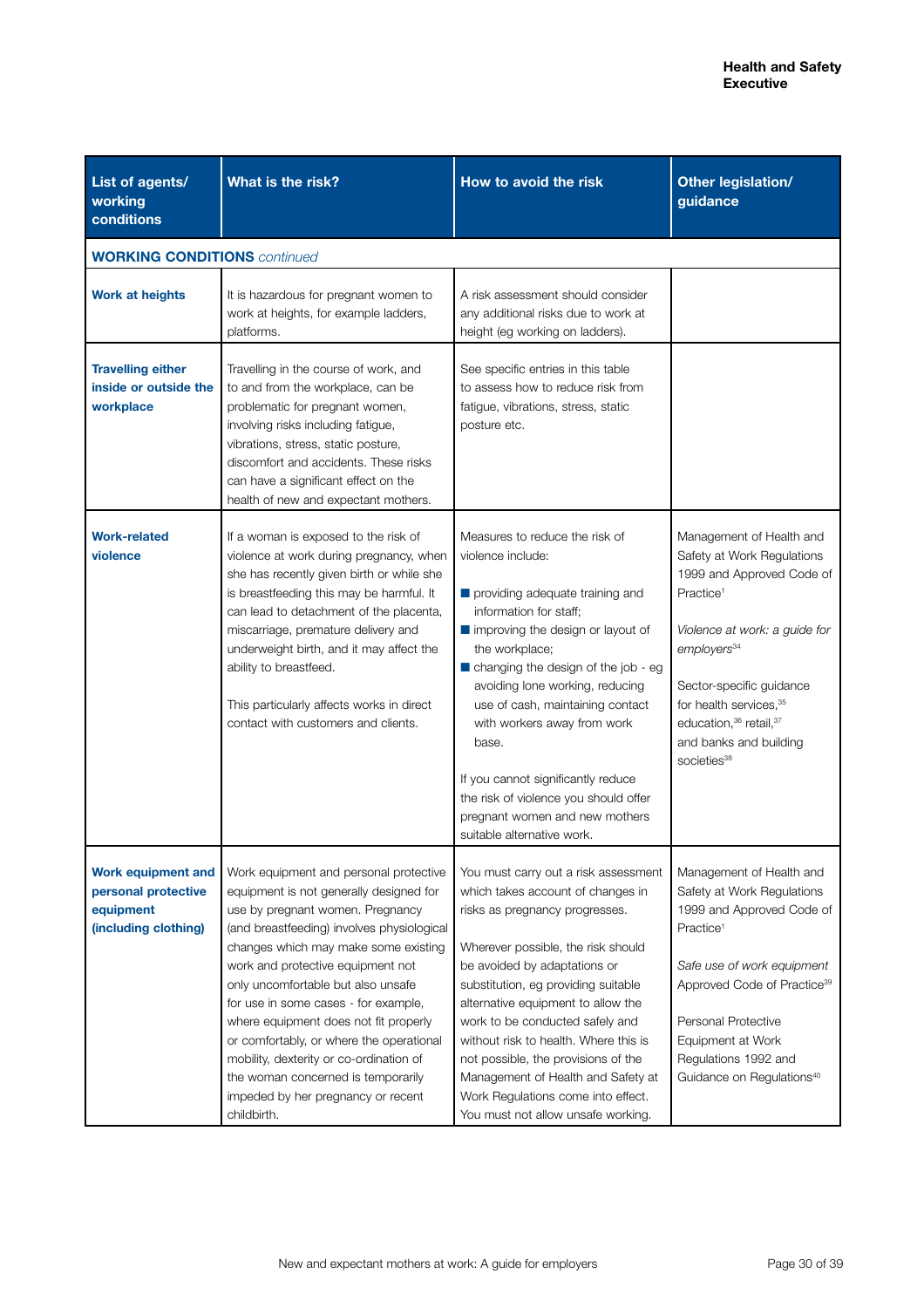| List of agents/<br>working<br>conditions                    | What is the risk?                                                                                                                                                                                                                                                                                                                                                                                                                                                                                                                                                                                                                                                                                                                                                                                                                                                                                                                                                                                                                                                                                                                                                                                                                                                               | How to avoid the risk                                                                                                                                                                                                                                                                                                                                                                                                                 | Other legislation/<br>guidance                                                                                                                  |
|-------------------------------------------------------------|---------------------------------------------------------------------------------------------------------------------------------------------------------------------------------------------------------------------------------------------------------------------------------------------------------------------------------------------------------------------------------------------------------------------------------------------------------------------------------------------------------------------------------------------------------------------------------------------------------------------------------------------------------------------------------------------------------------------------------------------------------------------------------------------------------------------------------------------------------------------------------------------------------------------------------------------------------------------------------------------------------------------------------------------------------------------------------------------------------------------------------------------------------------------------------------------------------------------------------------------------------------------------------|---------------------------------------------------------------------------------------------------------------------------------------------------------------------------------------------------------------------------------------------------------------------------------------------------------------------------------------------------------------------------------------------------------------------------------------|-------------------------------------------------------------------------------------------------------------------------------------------------|
| <b>WORKING CONDITIONS</b> continued                         |                                                                                                                                                                                                                                                                                                                                                                                                                                                                                                                                                                                                                                                                                                                                                                                                                                                                                                                                                                                                                                                                                                                                                                                                                                                                                 |                                                                                                                                                                                                                                                                                                                                                                                                                                       |                                                                                                                                                 |
| <b>Hazards as a result</b><br>of inappropriate<br>nutrition | Adequate and appropriate nutrition<br>and liquid refreshment (especially clean<br>drinking water) at regular intervals is<br>essential to the health of the new or<br>expectant mother and her child(ren).<br>Appetite and digestion are affected<br>by timing, frequency and duration of<br>meal breaks and other opportunities for<br>eating and drinking, and this also affects<br>the health of the unborn child. This is<br>affected during and after pregnancy by<br>hormonal and physiological changes,<br>including those resulting in or affecting<br>'morning' sickness (usually in early<br>pregnancy), the position of the unborn<br>child in the womb, the nutritional needs<br>of the individual mother and her unborn<br>or breastfeeding child(ren), etc.<br>Pregnant women may need more<br>frequent meal breaks and more frequent<br>access to drinking water or other light<br>refreshments. They may also only be<br>able to tolerate food 'little and often'<br>rather than large quantities at 'normal'<br>mealtimes. Their eating patterns and<br>preferences may change, especially in<br>early stages of pregnancy, not only in<br>response to 'morning' sickness but also<br>due to discomfort or other problems in<br>the later stages of pregnancy. | You can establish new and expectant<br>mothers' particular needs concerning<br>rest, meal and refreshment breaks by<br>consulting the individuals concerned.<br>These needs may change as the<br>pregnancy progresses.<br>You must take protective measures<br>to deal with these constraints,<br>particularly with regard to the need for<br>rest, meal and refreshment breaks,<br>and to maintain appropriate hygiene<br>standards. | Workplace (Health, Safety<br>and Welfare) Regulations<br>and Approved Code of<br>Practice <sup>2</sup> cover provision of<br>welfare facilities |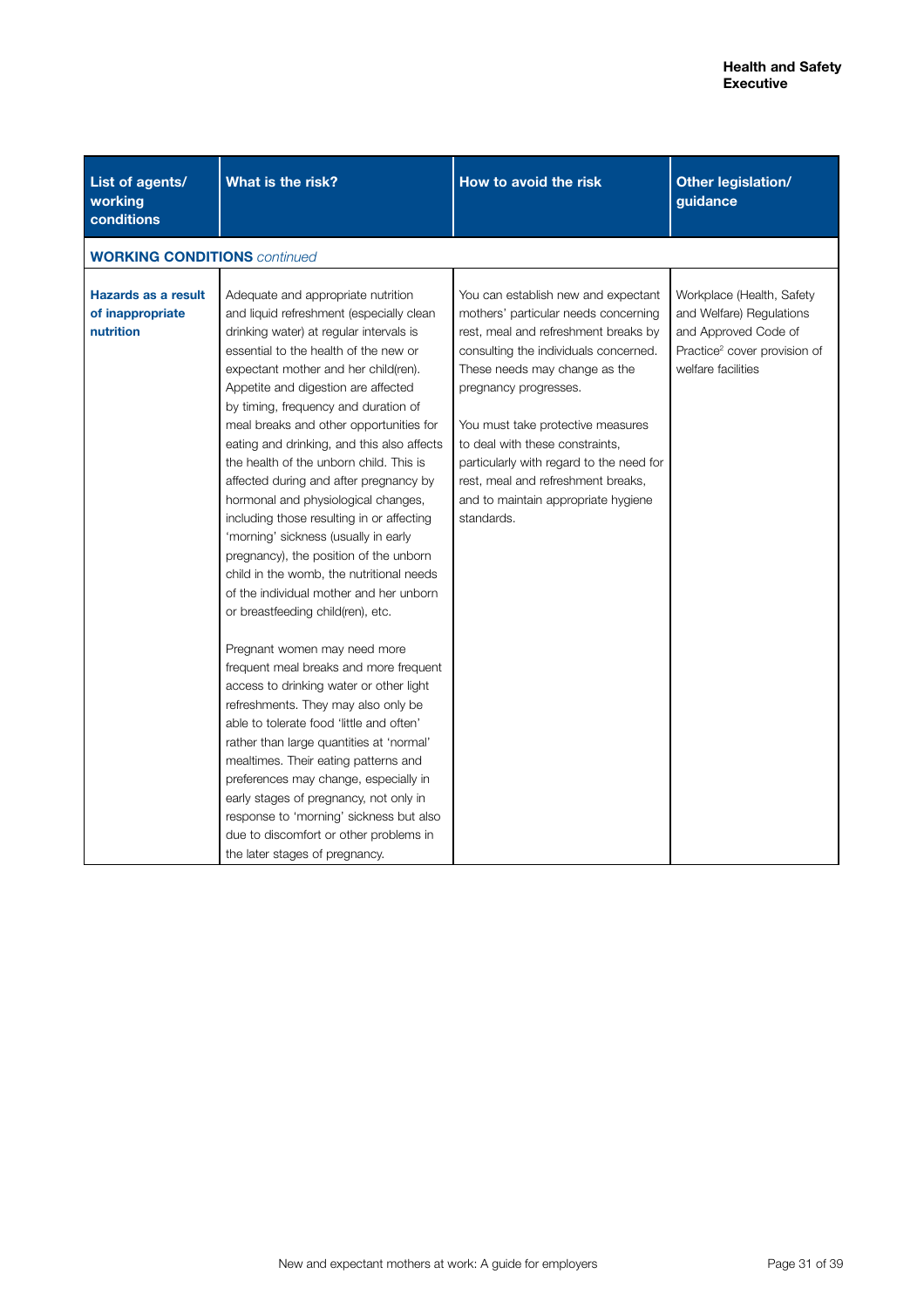## Appendix 2 Aspects of pregnancy which may affect work

Apart from the hazards listed in Appendix 1, there are other aspects of pregnancy that may affect work. The impact will vary during the course of the pregnancy and you will want to keep their effects under review, for example the posture of expectant mothers changes to cope with increasing size.

| <b>Aspects of pregnancy</b>     | <b>Factors in work</b>                                                   |
|---------------------------------|--------------------------------------------------------------------------|
| 'Morning' sickness<br>Headaches | Early shift work<br>Exposure to nauseating smells                        |
| Backache                        | Standing/manual handling/posture                                         |
| Varicose veins                  | Standing/sitting                                                         |
| Haemorrhoids                    | Work in hot conditions                                                   |
| Frequent visits to the toilet   | Difficulty in leaving job/site of work                                   |
| Increasing size                 | Use of protective clothing<br>Work in confined spaces<br>Manual handling |
| <b>Tiredness</b>                | Overtime<br>Evening work                                                 |
| Balance                         | Problems of working on slippery, wet<br>surfaces                         |
| Comfort                         | Problems of working in tightly fitting<br>work uniforms                  |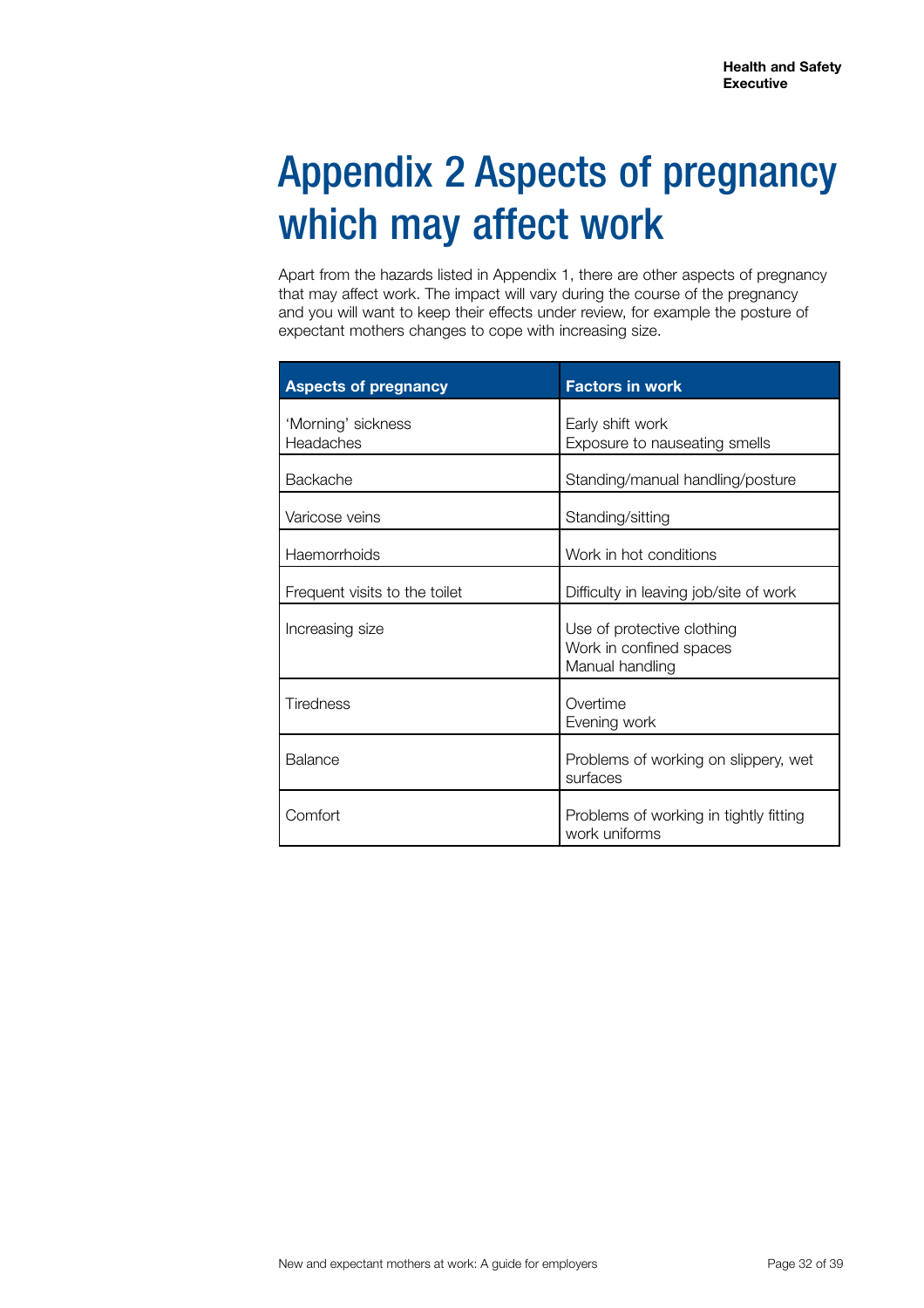## Appendix 3 Other legislation

1 The general duties outlined earlier in this guidance explained the requirements of the Management of Health and Safety at Work Regulations<sup>1</sup> and the Workplace (Health, Safety and Welfare) Regulations.2 Appendix 1 set out possible hazards and other relevant regulations that apply.

2 The following legislation also places requirements on you to ensure the health and safety of new and expectant mothers and that of their children.

#### **Employment Rights Act 199641**

3 If action 1 (see figure one) is not reasonable or would not avoid the risk, a new or expectant mother has a right to be offered suitable alternative work, if any is available. The work must be:

- $\Box$  both suitable and appropriate for her to do in the circumstances; and
- **Q on terms and conditions no less favourable than her normal terms and** conditions.

4 An employee is entitled to make a complaint to an Employment Tribunal if there is suitable alternative work available which her employer has failed to offer to her before suspending her from work on maternity grounds.

5 If an employee has a medical certificate stating that night work could affect her health or safety, she has a right to be offered suitable alternative daytime work on terms and conditions no less favourable than her normal terms and conditions.

6 An employee suspended from work on these grounds is entitled to be paid remuneration (wages or salary) at her full normal rate for as long as the suspension continues. The only exception is where she has unreasonably refused an offer of suitable alternative work, in which case no remuneration is payable for the period during which the offer applies. If an employee has both statutory and a contractual rights to remuneration during maternity suspension, these entitlements can be offset against each other.

7 The employee continues to be employed during the maternity suspension period, so this counts towards her period of continuous employment for the purposes of assessing seniority, pension rights, and other personal length-of-service payments, such as pay increments. However, there is no statutory requirement for contractual benefits apart from remuneration to be continued during the maternity suspension itself. This, like most other terms and conditions of employment, remains a matter for negotiation and agreement on a voluntary or contractual basis between the parties concerned. You should however ensure that you are not acting unlawfully under the Equal Pay Act 1970<sup>42</sup> and the Sex Discrimination Act 1975.<sup>43</sup>

8 If you fail to pay your employee some or all of the remuneration due for any day of maternity suspension she is entitled to make a complaint to an Employment Tribunal.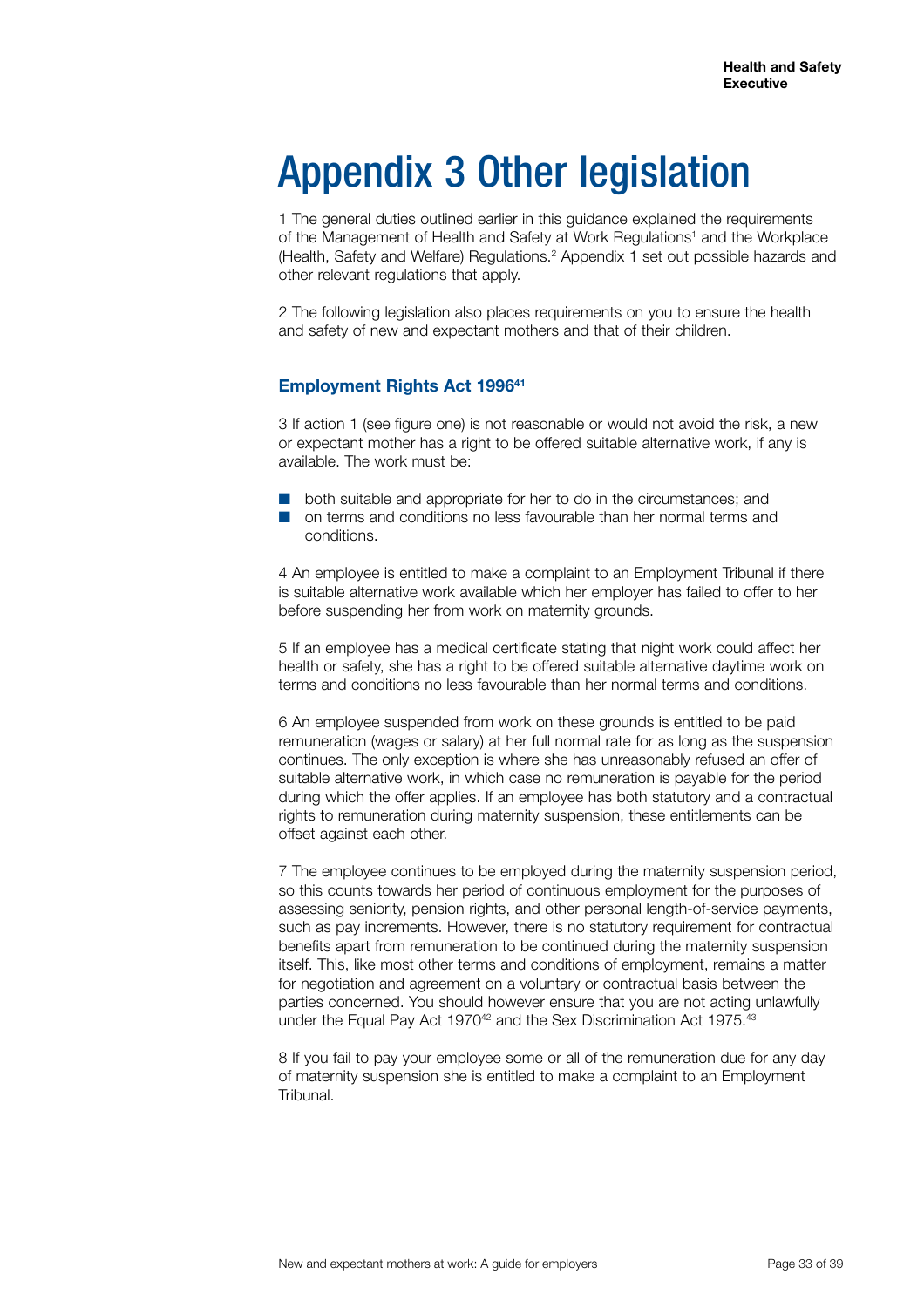#### **The Sex Discrimination Act 197543**

9 This Act makes it unlawful to discriminate on the ground of gender and married status in employment. The Act has no length of service qualification and gives protective rights to a broad range of workers including the self-employed, agency workers, apprentices, and voluntary workers, depending on the nature of their contract.

10 It has been established in law that discrimination that is substantially because of a woman's pregnancy is automatically unlawful sex discrimination. This principle has been extended to include the failure to conduct a risk assessment for women under the health and safety regulations. Women who have experienced a detriment arising from a failure to comply with these health and safety regulations can bring a tribunal claim under the Sex Discrimination Act, as well as exercising their rights under the Employment Rights Act.

11 The Sex Discrimination Act also makes an individual employee liable for their own actions and you are liable for unlawful actions of your employees, even where they are done without your knowledge or approval. This means that an organisation needs to:

- $\blacksquare$  have an adequate procedure specifying the particular steps to be followed, which clearly sets out individual responsibilities and enables complaints and concerns to be addressed quickly and efficiently;
- **T** train employees and other workers on the regulations and the organisation's policy and procedures;
- $\blacksquare$  regularly review how the procedures are being applied, and revise them as appropriate; and
- take appropriate action where managers/supervisors fail to implement the regulations appropriately.

The full text of The Sex Discrimination Act 1975 is available on the Equal Opportunities Commission's website: www.eoc.org.uk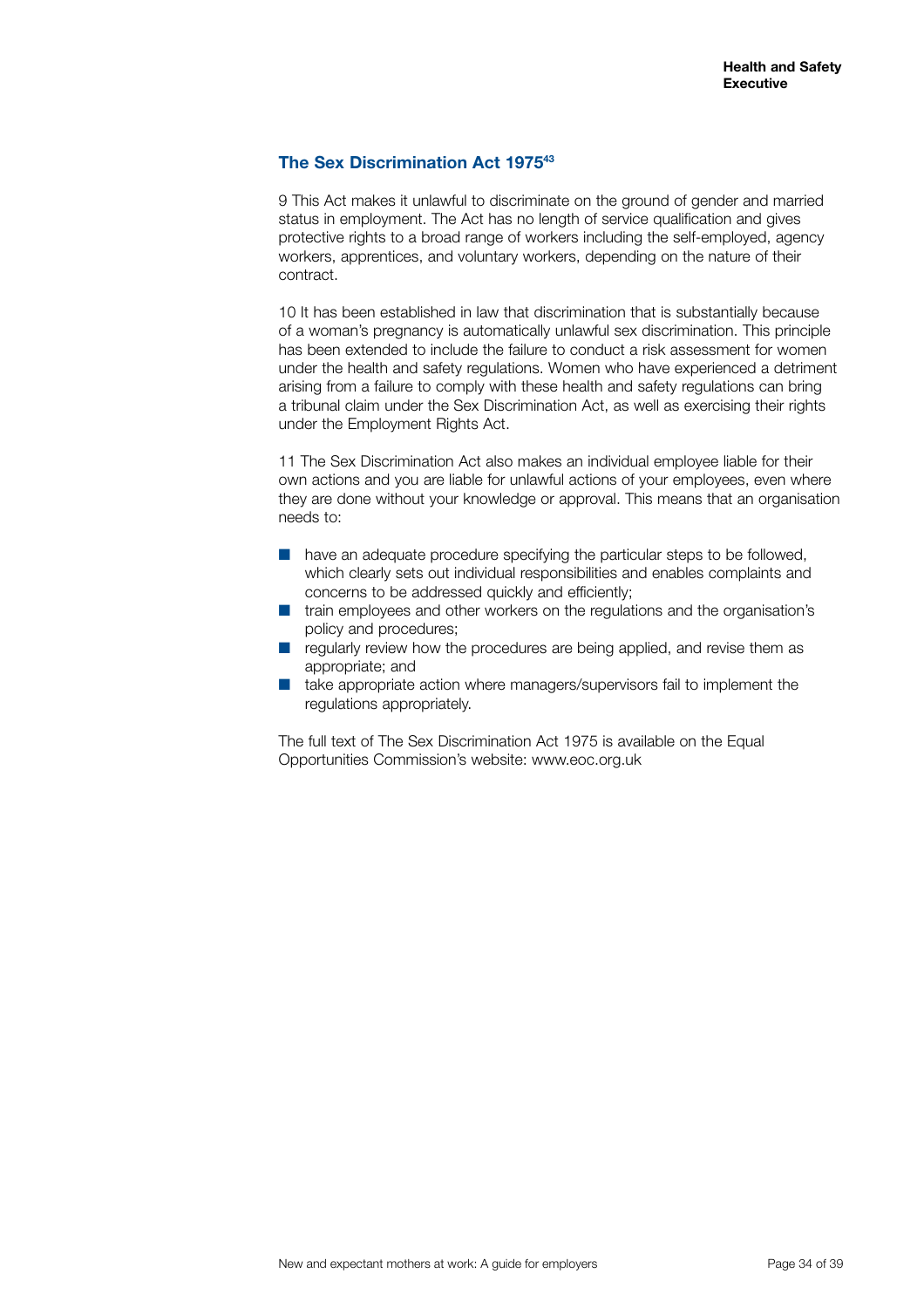### References

1 *Management of health and safety at work. Management of Health and Safety at Work Regulations 1999. Approved Code of Practice and guidance* L21 (Second edition) HSE Books 2000 ISBN 0 7176 2488 9

2 *Workplace health, safety and welfare. Workplace (Health, Safety and Welfare) Regulations 1992. Approved Code of Practice* L24 HSE Books 1992 ISBN 0 7176 0413 6

3 *Five steps to risk assessment* INDG163 (rev1) HSE Books 1998 (single copy free or priced packs of 10 ISBN 0 7176 1565 0)

4 Council Directive 92/85/EEC on *the introduction of measures to encourage improvements in the safety and health at work of pregnant workers and workers who have recently given birth or are breastfeeding* European Commission Official Journal L348 28/11/1992

5 *Guidelines on the assessment of chemical, physical and biological agents and industrial processes considered hazardous for the safety or health of pregnant workers, workers who have recently given birth or are breastfeeding* European Commission 2000 COM(2000) 466Final/2

6 C*ontrol of lead at work. Control of Lead at Work Regulations 2002. Approved Code of Practice and guidance* L132 (Third edition) HSE Books 2002 ISBN 0 7176 2565 6

7 *Control of substances hazardous to health. The Control of Substances Hazardous to Health Regulations 2002. Approved Code of Practice and guidance*  L5 (Fourth edition) HSE Books 2002 ISBN 0 7176 2534 6

8 *Maternity rights: A guide for employers and employees* URN 02/904 Department of Trade and Industry 2001

9 *Work with display screen equipment. Health and Safety (Display Screen Equipment) Regulations 1992 as amended by the Health and Safety (Miscellaneous Amendments) Regulations 2002. Guidance on Regulations* L26 (Second edition) HSE Books 2003 ISBN 0 7176 2582 6

10 *Manual handling. Manual Handling Operations Regulations 1992 (as amended). Guidance on Regulations* L23 (Third edition) HSE Books 2004 ISBN 0 7176 2823 X

11 *Getting to grips with manual handling: A short guide* Leaflet INDG143(rev2) HSE Books 2004 (single copy free or priced packs of 15 ISBN 0 7176 2828 0)

12 *Reducing noise at work. Guidance on the Noise at Work Regulations 1989* L108 HSE Books 1998 ISBN 0 7176 1511 1

13 *Noise at work: Advice for employers* Leaflet INDG362 HSE Books 2002 (single copy free or priced packs of 10 ISBN 0 7176 2539 7)

14 *Work with ionising radiation. Ionising Radiations Regulations 1999. Approved Code of Practice and guidance* L121 HSE Books 2000 ISBN 0 7176 1746 7

15 *Working safely with ionising radiation: Guidance for expectant or breastfeeding mothers* Leaflet INDG334 HSE Books 2001 (single copy free)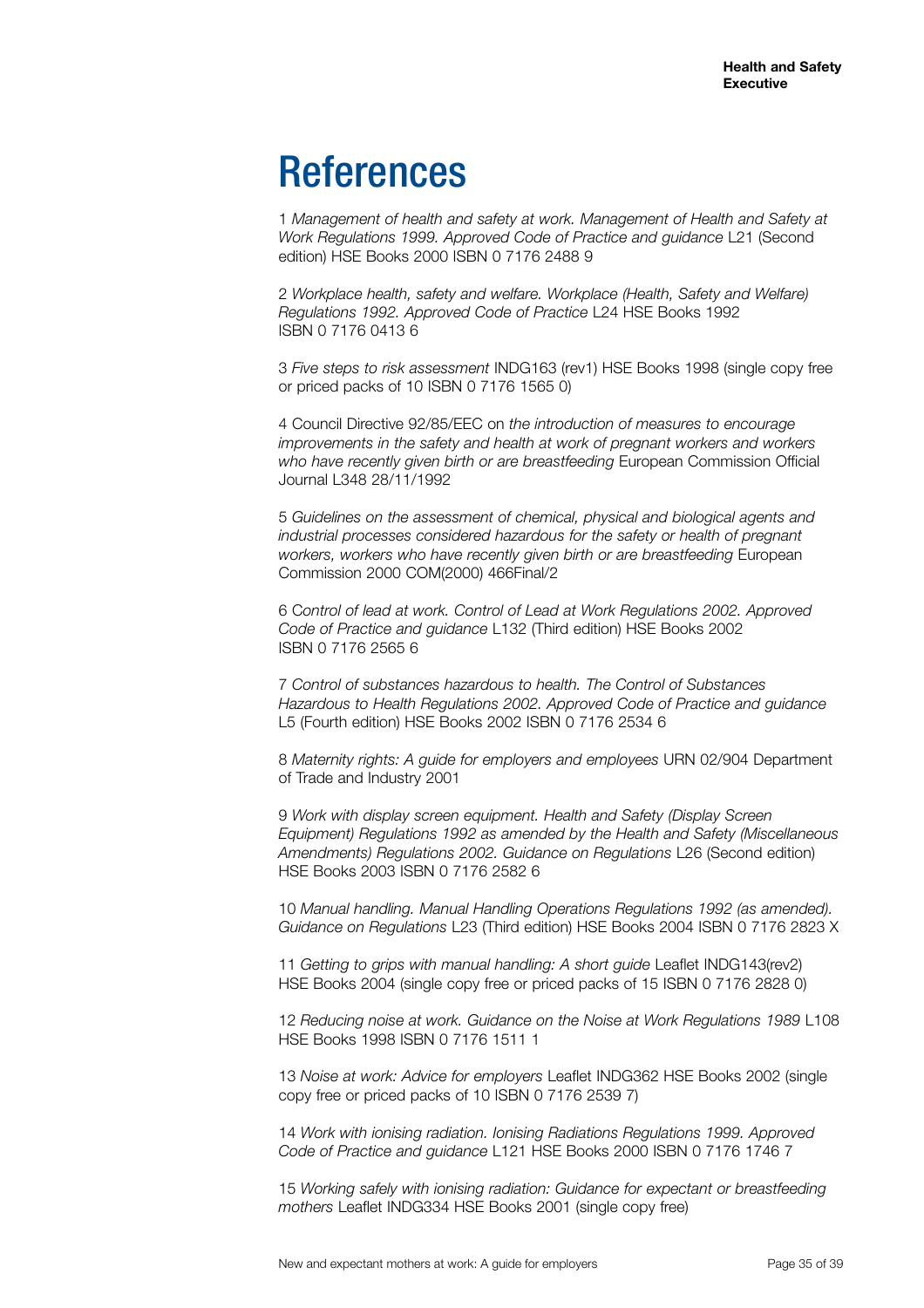16 *The Air Navigation Order 2000* SI 2000/1562 The Stationery Office 2000 ISBN 0 11 099408 6

17 *The Air Navigation (Cosmic Radiation) (Keeping of Records) Regulations 2000*  SI 2000/1380 The Stationery Office 2000 ISBN 0 11 099341 1

18 *Protection of air crew from cosmic radiation: Guidance material* Civil Aviation Authority. Available online at www.caa.co.uk/docs/49

19 *Advice on limiting exposure to electromagnetic fields (0–300 GHz): Volume 15 No 2* National Radiation Protection Board 2004 ISBN 0 85951 532 X

*Review of the scientific evidence for limiting exposure to electromagnetic fields (0–300 GHz): Volume 15 No 3* National Radiation Protection Board 2004 ISBN 0 85951 533 8

20 *A guide to the Work in Compressed Air Regulations 1996. Guidance on Regulations* L96 HSE Books 1996 ISBN 0 7176 1120 5

21 *Diving at Work Regulations 1997* SI 1997/2776 The Stationery Office 1997 ISBN 0 11 065170 7

22 *Infection risks to new and expectant mothers in the workplace: A guide for employers* Guidance HSE Books 1997 ISBN 0 7176 1360 7

23 *Approved supply list. Information approved for the classification and labelling of substances and preparations dangerous for supply. Chemicals (Hazard Information and Packaging for Supply) Regulations 2002. Approved list* L129 (Seventh edition) HSE Books 2002 ISBN 0 7176 2368 8

24 *COSHH a brief guide to the regulations: What you need to know about the Control of Substances Hazardous to Health Regulations 2002 (COSHH)* Leaflet INDG136(rev2) HSE Books 2003 (single copy free or priced packs of 10 ISBN 0 7176 2677 6)

25 *Occupational exposure limits: Containing the list of maximum exposure limits and occupational exposure standards for use with the Control of Substances Hazardous to Health Regulations 1999* Environmental Hygiene Guidance Note EH40 HSE Books 2002 Supplied with *Occupational exposure limits: Supplement 2003* Environmental Hygiene Guidance Note EH40/2002 HSE Books 2003 ISBN 0 7176 2194 4

*Occupational exposure limits: Supplement 2003* Environmental Hygiene Guidance Note EH40/2002 HSE Books 2003 ISBN 0 7176 2172 3

26 *The idiot's guide to CHIP: Chemicals (Hazard Information and Packaging for Supply) Regulations 2002* Leaflet INDG350 HSE Books 2002 (single copy free or priced packs of 5 ISBN 0 7176 2333 5)

27 *Mercury and its inorganic divalent compounds* Environmental Hygiene Guidance Note EH17 (Second edition) HSE Books 1996 ISBN 0 7176 1127 2

28 *Mercury: Medical guidance notes* Medical Guidance Note MS12 (Second edition) HSE Books 1996 ISBN 0 7176 1252 X

29 *Carbon monoxide: Health hazards and precautionary measures* Environmental Guidance Note EH43 (Second edition) HSE Books 1998 ISBN 0 7176 1501 4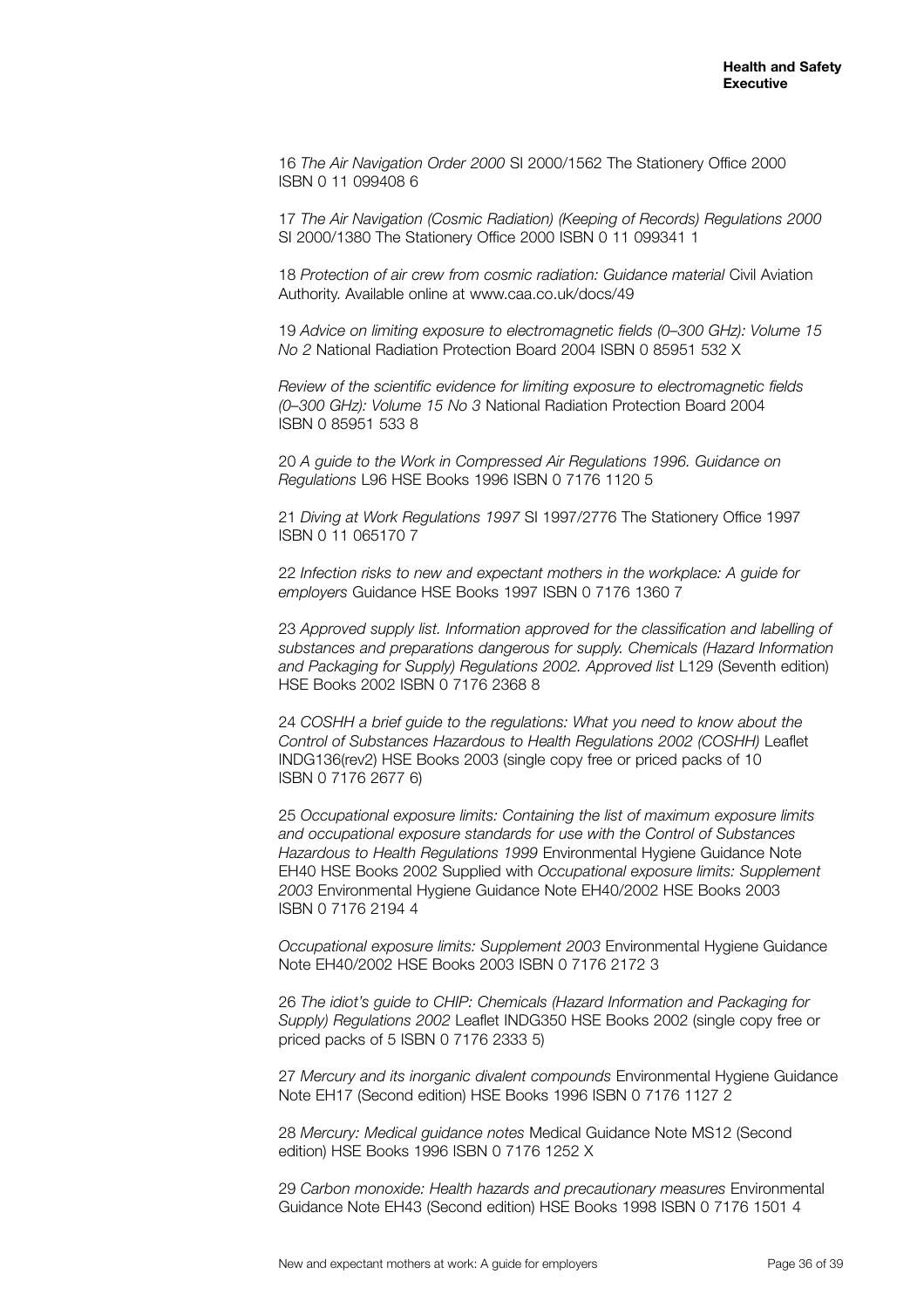30 *Tackling work-related stress. A manager's guide to improving and maintaining employee health and well-being* HSG218 HSE Books 2001 ISBN 0 7176 2050 6

31 *Work-related stress. A short guide* INDG281(rev1) HSE Books 2001 (single copy free or priced packs of 10 ISBN 0 7176 2112 X)

32 *Passive smoking at work* Leaflet INDG63(rev1) HSE Books 1992 (single copy free or priced packs of 10 ISBN 0 7176 0882 4)

33 *Working alone in safety: Controlling the risks of solitary work* Leaflet INDG73(rev) HSE Books 1998 (single copy free or priced packs of 15 ISBN 0 7176 1507 3)

34 *Violence at work. A guide for employers* INDG69(rev) HSE Books 1996 (single copy free or priced packs of 10 ISBN 0 7176 1271 6)

35 *Violence and aggression to staff in health services: Guidance on assessment and management* (Second edition) Guidance HSE Books 1997 ISBN 0 7176 1466 2

36 *Violence in the education sector* (Second edition) Guidance HSE Books 1997 ISBN 0 7176 1293 7

37 *Preventing violence to retail staff* HSG133 HSE Books 1995 ISBN 0 7176 0891 3

38 *Prevention of violence to staff in banks and building societies* HSG100 HSE Books 1993 ISBN 0 7176 0683 X

39 S*afe use of work equipment. Provision and use of Work Equipment Regulations 1998. Approved Code of Practice and guidance* L22 (Second edition) HSE Books 1998 ISBN 0 7176 1626 6

40 *Personal protective equipment at work. Personal Protective Equipment at Work Regulations 1992. Guidance on Regulations* L25 HSE Books 1992 ISBN 0 7176 0415 2

41 *The Employment Rights Act 1996 (c.18)* The Stationery Office 1996 ISBN 0 10 541896 X

42 *The Equal Pay Act 1970* The Stationery Office 1970 ISBN 0 10 544170 8

43 *The Sex Discrimination Act 1975* The Stationery Office 1975 ISBN 0 10 546575 5

### Sources of help

HSE Information Services Caerphilly Business Park **Caerphilly** CF83 3GG Tel: 08701 545500 Fax: 02920 859260 email: hseinformationservices@natbrit.com Website: www.hse.gov.uk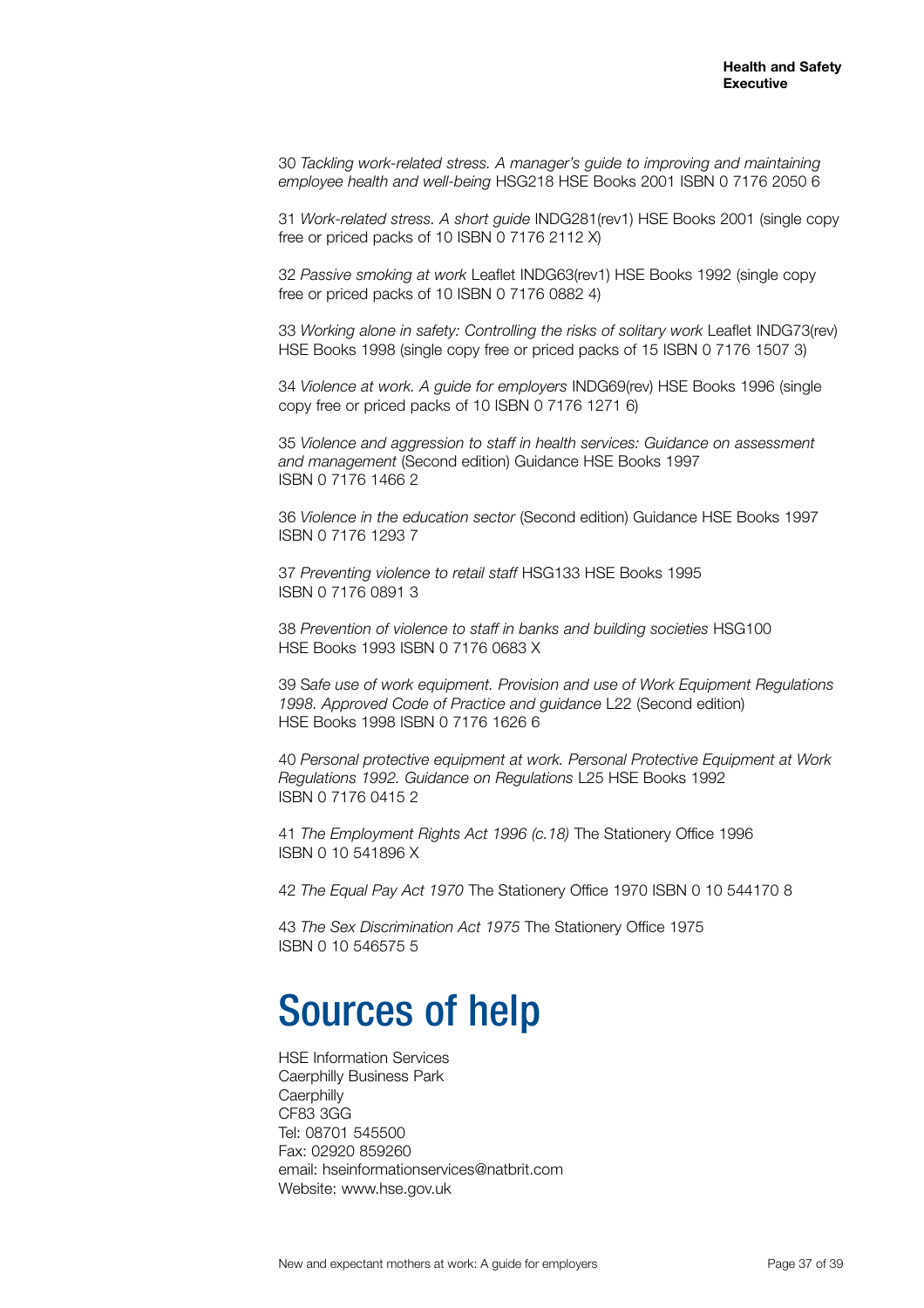Department for Work and Pensions Public Enquiry Office The Adelphi 1-11 John Adam Street London WC2N 6HT Tel: 020 7712 2171 Fax: 020 7712 2386 Website: www.dwp.gov.uk

Department of Trade and Industry Enquiry Unit 1 Victoria Street London SW1H 0ET Tel: 020 7215 5000 email: enquiries@dti.gsi.gov.uk Websites: www.dti.gov.uk; www.tiger.gov.uk

Department for Transport Enquiry Service Great Minster House 76 Marsham Street London SW1P 4DR Tel: 020 7944 8300 Fax: 020 7944 9622 Website: www.dft.gov.uk

Equal Opportunities Commission Arndale House, Arndale Centre Manchester M4 3EQ Tel: 0845 601 5901 Fax: 0161 838 1733 email: info@eoc.org.uk Website: www.eoc.org.uk

The Maternity Alliance Third Floor West 2-6 Northburgh Street London EC1V 0AY Tel: 020 7490 7638 Fax: 020 7014 1350 Website: www.maternityalliance.org.uk

Tommys Head Office Nicholas House 3 Laurence Pountney Hill London EC4R 0BB Tel: 08707 707070 Fax: 08707 773060 e-mail: mailbox@tommys.org Website: www.tommys.org